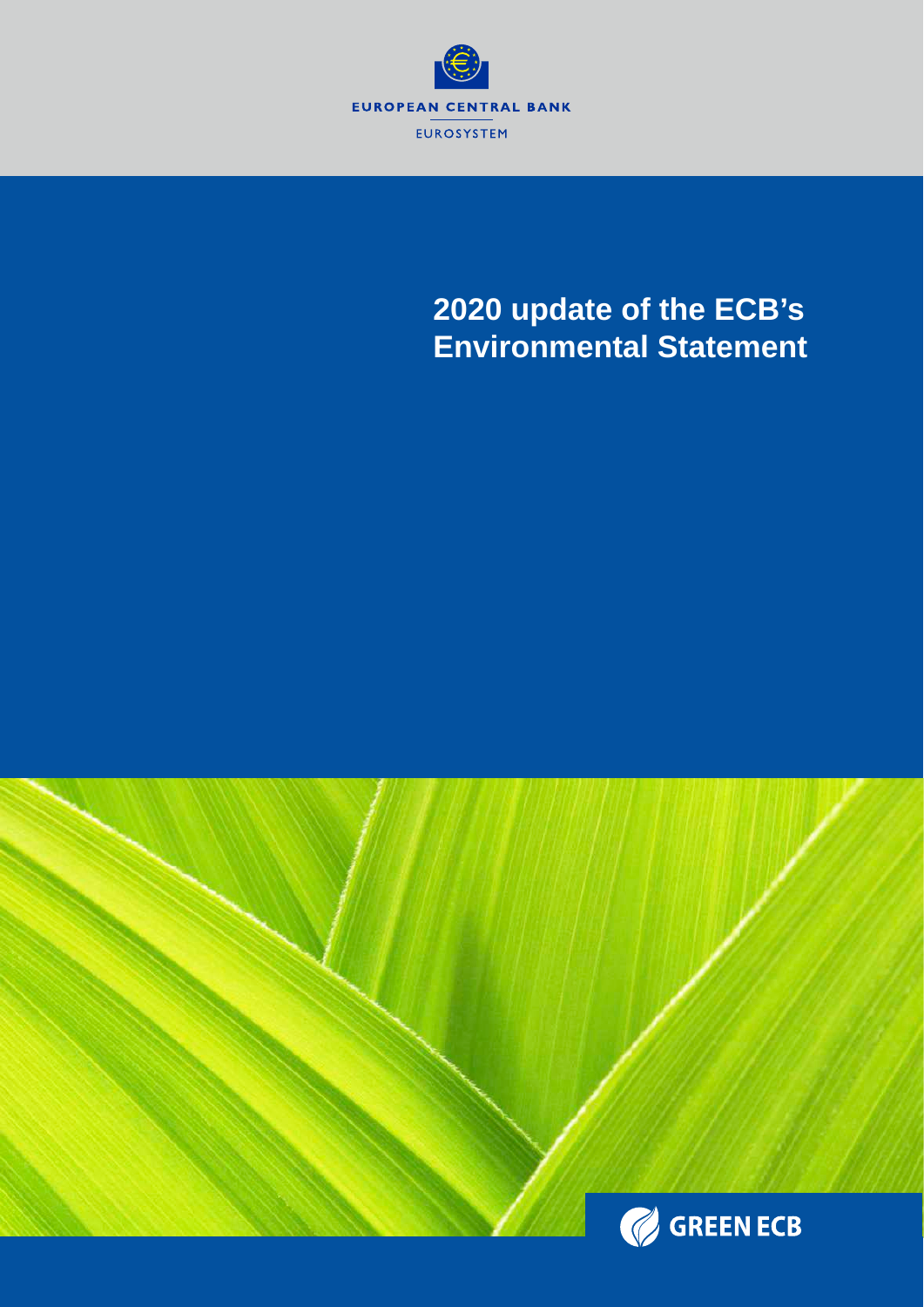# **Contents**

|              | <b>Foreword</b>  |                                                                               | $\mathbf{2}$ |
|--------------|------------------|-------------------------------------------------------------------------------|--------------|
| 1            |                  | <b>Environmental management at the ECB</b>                                    | 3            |
|              | 1.1              | Overview of the environmental management system (EMS) and<br>relevant changes | 3            |
|              | 1.2              | <b>Compliance obligations</b>                                                 | 4            |
|              | 1.3              | Context of the organisation                                                   | 5            |
|              | 1.4              | Environmental communication, engagement and<br>awareness-raising activities   | 6            |
| $\mathbf{2}$ |                  | The year in figures                                                           | 11           |
| 3            |                  | Environmental aspects and impact of the ECB's activities                      | 14           |
|              | 3.1              | <b>Energy efficiency</b>                                                      | 17           |
|              | 3.2              | <b>Material efficiency</b>                                                    | 21           |
|              | 3.3 <sub>2</sub> | Water and waste water                                                         | 28           |
|              | 3.4              | Waste and recycling                                                           | 31           |
|              | 3.5              | <b>Biodiversity</b>                                                           | 35           |
|              | 3.6              | <b>Banknotes</b>                                                              | 36           |
|              | 3.7              | Green public procurement                                                      | 38           |
|              | 3.8              | <b>Travel activities</b>                                                      | 39           |
| 4            |                  | CO <sub>2</sub> emission reduction                                            | 41           |
| 5            |                  | <b>Conclusions</b>                                                            | 47           |
| 6            |                  | <b>Technical information</b>                                                  | 48           |
|              | 6.1              | Environmental management programme                                            | 52           |
| 7            |                  | <b>Environmental verifier's declaration</b>                                   | 57           |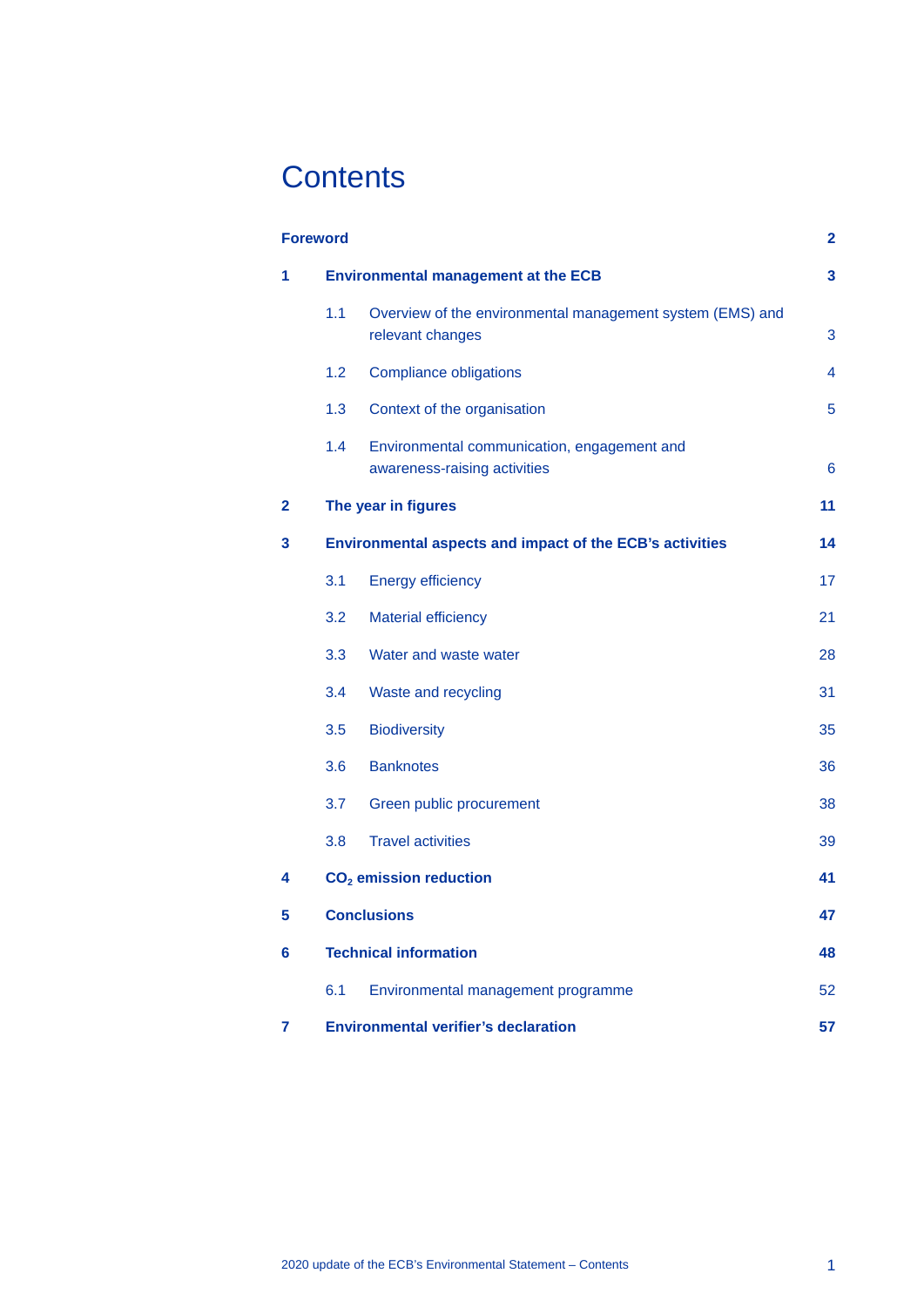## <span id="page-2-0"></span>Foreword



The past year was marked by a global push for a greener and cleaner future. Leaders, organisations, companies and individuals around the world actively incorporated sustainability principles and promoted their integration into decision-making processes and long-term strategic planning. Young people in particular led the way, raising their collective voice to foster awareness of climate change and to demand meaningful climate action.

Amid these global developments, this year the ECB celebrates a tenth anniversary of certification under the European Eco-Management and Audit Scheme (EMAS). Over the past decade, we have demonstrated our strong commitment to environmental protection and have succeeded in significantly reducing our carbon footprint. I feel that it is important to acknowledge that our achievements are the result of the strong and thriving network of individuals and cross-organisational teams, who monitor and directly address environmental issues and are eager to drive change within and beyond their areas of influence. We must be very proud of all of our colleagues who actively incorporate sustainability into their ways of working and living.

In 2019 the ECB took important steps towards further improving its environmental performance. We participated for the first time in the European Week for Waste Reduction and took part in the European Mobility Week and WWF Earth Hour for the ninth consecutive year. In addition, we initiated various other small-scale activities to raise awareness of relevant environmental issues, facilitate the exchange of information and best practices, and build-up internal networks. We also entered into an interinstitutional partnership with the European Parliament to offset our collective residual greenhouse gas emissions for 2018, while continuing our close cooperation on environmental issues with other European institutions and national central banks.

At the time of writing, the global coronavirus (COVID-19) pandemic is affecting our private and professional lives. The recovery measures related to this crisis will also have to include climate protection and sustainability principles as a means of resolving ecological imbalances and facilitating the transition to a green economy. The Paris Agreement and the European Green Deal propose concrete frameworks and pathways that will guide our common work. They will also steer the ECB in taking environmental protection to the next level. Looking ahead we are planning to pursue opportunities to further incorporate sustainability principles into our daily operations, foster biodiversity on our premises and continue fruitful interinstitutional cooperation.

I look forward to continuing our shared work and to marking further meaningful achievements for sustainability at the ECB.

 $\eta$ luu

Michael Diemer Chief Services Officer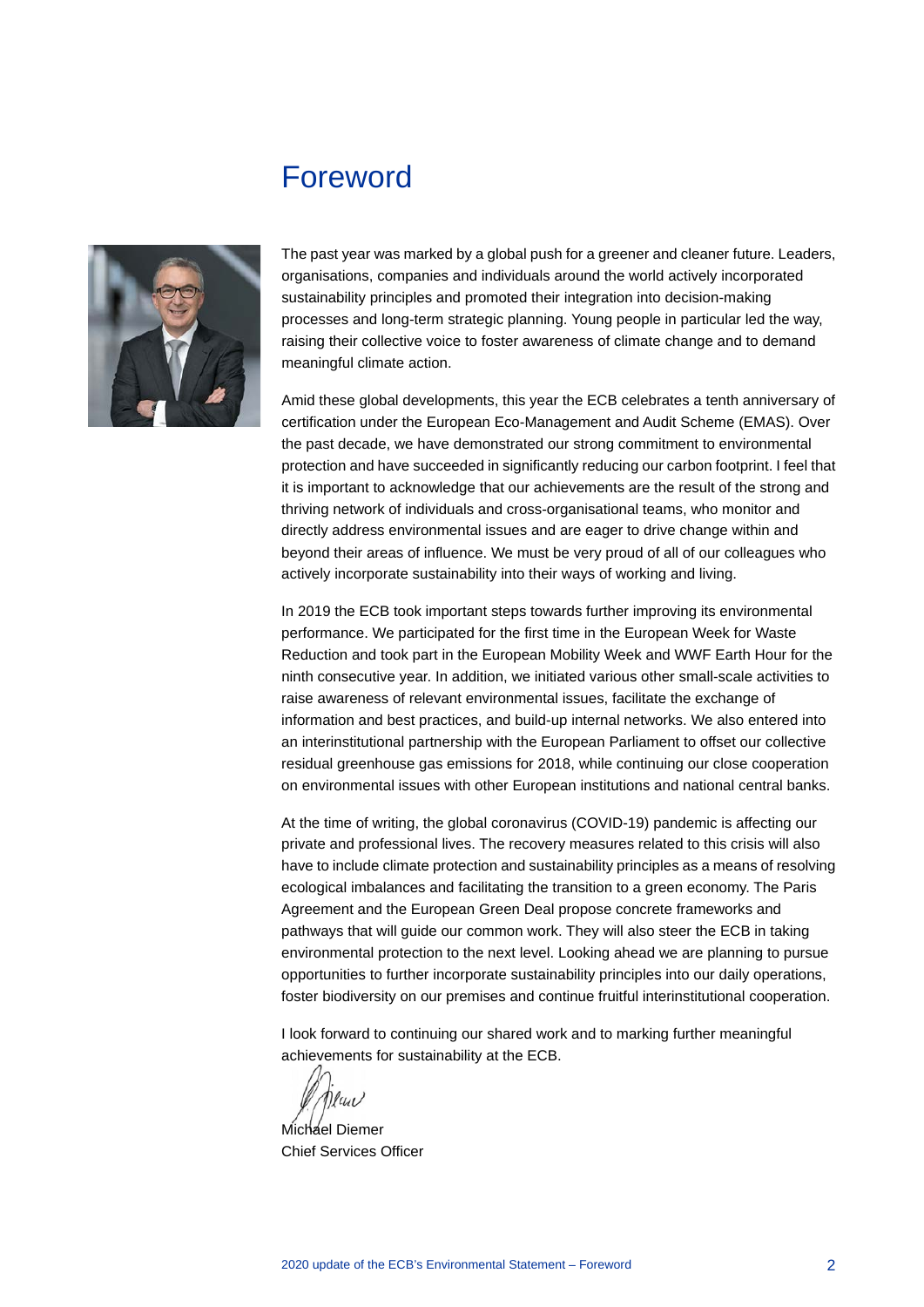## <span id="page-3-0"></span>1 Environmental management at the ECB

## 1.1 Overview of the environmental management system (EMS) and relevant changes

<span id="page-3-1"></span>

This environmental statement contains environmental data relating to the buildings occupied by the ECB in 2019: the main building, the Eurotower and the Japan Center. Following a gradual increase in workplaces over the past years, the ECB has extended its operations to all three buildings and has occupied the entire office space in the three premises since 2018. The number of workplaces at the ECB stabilised in 2019, showing a 1.3% decrease from the previous year.

The varying operational scope of the ECB's EMS with different building occupancy intervals and duration in the past as well as the different age and construction standards of the three buildings need to be considered when evaluating the development of environmental aspects. These particularities also make it difficult to draw meaningful comparisons between the environmental performance of each building. Therefore, as in previous years, the environmental data in this statement have been aggregated for the rented buildings located in the city centre (i.e. the Eurotower and the Japan Center), while the data for the main building are presented separately.

In order to align the ECB's EMS with the ECB business strategy cycle, plans to shorten the current three-year interval of the EU Eco-Management and Audit Scheme (EMAS) under which the ECB's EMS operates (i.e. 2019 – 2022) by one year are currently under consideration. Consequently, the ECB may prepare and publish a consolidated environmental statement one year earlier than initially planned so as to start a new EMAS cycle in 2021. This year's environmental statement provides a scheduled update of the ECB environmental statement 2019.

The ECB's environmental policy outlines the ECB's overall intentions and direction in relation to its environmental performance and objectives. In line with the latest EMAS regulation and ISO 14001 updates and terminology, an editorial change was included in the ECB's environmental policy in 2019. As a result, the organisational commitment towards "*continuous* environmental improvement" was edited to state "*continual* environmental improvement", thereby emphasising the cyclical nature of the EMS.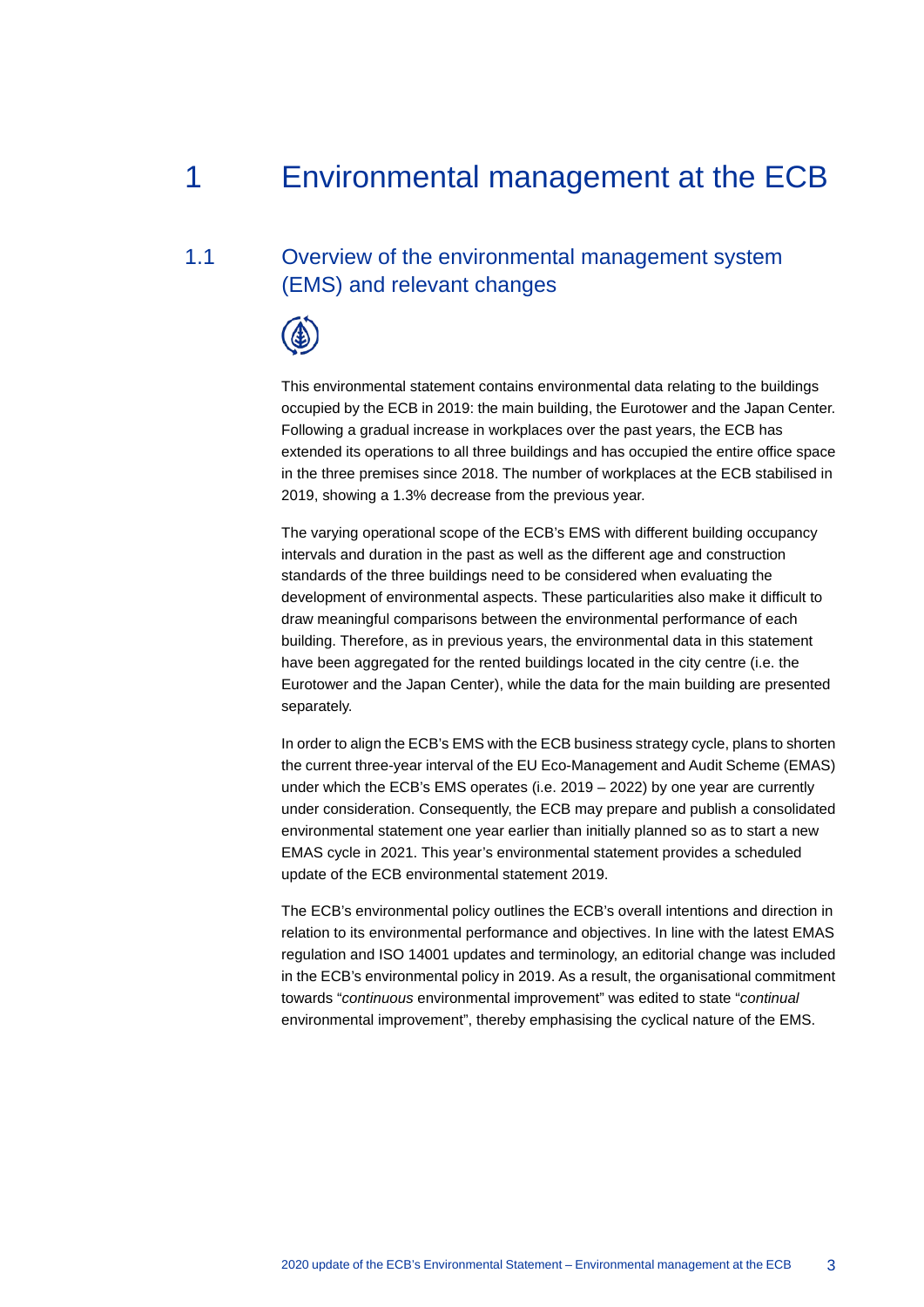#### **Environmental policy**

**The European Central Bank is committed to continual improvement of its environmental performance and to minimising its ecological footprint, by:**

- **Complying with applicable environmental legal regulations;**
- **Taking measures to reduce carbon emissions of daily operations and using resources efficiently and responsibly;**
- **Stimulating sustainable behaviour change of all internal and external staff and subcontractors through training, information and awareness-raising actions;**
- **Increasingly integrating environmental considerations into procurement procedures, further developing the sustainable procurement guideline and training purchasers;**
- <span id="page-4-0"></span>• **Promoting transparent communication and dialogue regarding its environmental performance with all internal and external interested parties.**

## 1.2 Compliance obligations

## **TITT**

The EMAS regulations, together with the relevant German and municipal environmental legislation, define the requirements to be met by the ECB and its EMS. Therefore, the ECB keeps a register for its premises in Frankfurt am Main containing all relevant legal obligations. The register is revised and updated by legal experts on a regular basis. Relevant amendments to the legal framework are directed to the respective business areas and stakeholders who define and implement the measures necessary to meet compliance requirements. The majority of the environmental regulations at the ECB are related to the operation and maintenance of the premises as well as to contracted services, such as catering and cleaning. The ECB's legal compliance is assessed on an annual basis during the internal environmental verifications. To date, no deviations from the legal framework have been identified during these verification checks.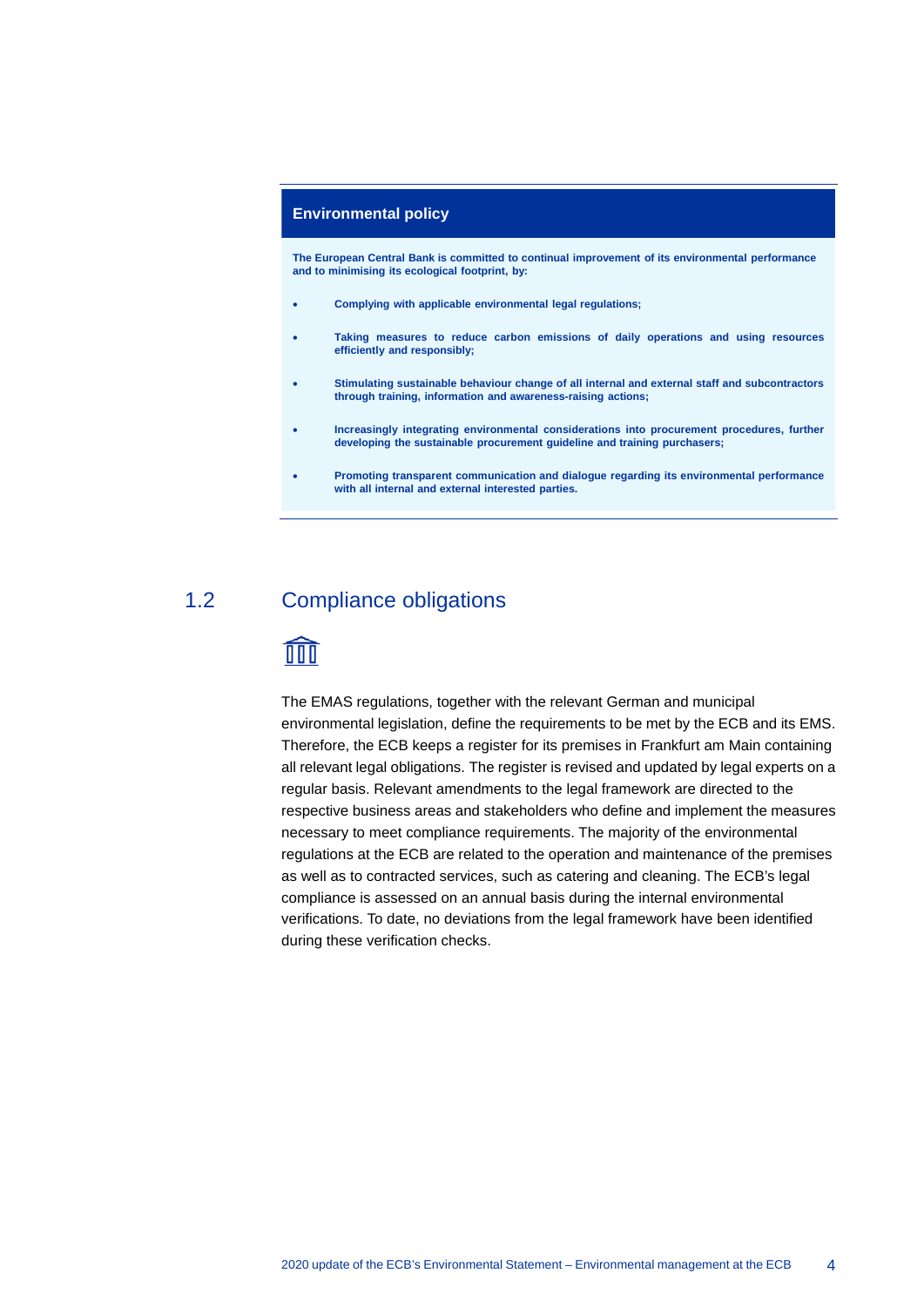#### **Table 1**

| Relevant areas of environmental legislation and related facilities/activities |  |  |  |  |
|-------------------------------------------------------------------------------|--|--|--|--|
|                                                                               |  |  |  |  |

| Most relevant area of environmental legislation                           | <b>Relevant facilities/activities</b>                                                                                                                       |
|---------------------------------------------------------------------------|-------------------------------------------------------------------------------------------------------------------------------------------------------------|
| <b>Water regulations</b>                                                  | Storage of diesel, storage of cleaning agents, use of oil traps,<br>cooling, waste water discharge into sewerage system                                     |
| Pollution regulations governing small and medium-sized<br>heating systems | Heating system (natural gas)                                                                                                                                |
| Regulations on climate protection and refrigerants                        | Cooling installations containing coolants characterised by more<br>than 5 tonnes of global warming potential (GWP) expressed in<br>tonnes of CO2 equivalent |
| Regulations on energy efficiency of buildings                             | Energy certification, building insulation, energy-efficient<br>technologies                                                                                 |
| <b>Energy efficiency regulations</b>                                      | Energy audit requirements fulfilled by EMAS                                                                                                                 |
| Regulations on health and safety and hazardous materials                  | Risk assessment, fire prevention, requirements for use of<br>hazardous substances (e.g. acids, lye)                                                         |
| <b>Waste regulations</b>                                                  | Separation/recycling/disposal of various types of waste                                                                                                     |
|                                                                           |                                                                                                                                                             |

The ECB has committed to further environmentally relevant obligations which go beyond the legal framework, such as developing sustainable procurement guidelines, setting environmental business objectives and raising awareness on environmental topics. Furthermore, the ECB recognises the challenges posed by climate change and, within its mandate, commits to contributing to addressing them, for example, via supporting market participants, legislators and standard-setters as they work towards identifying climate change-related risks.

#### Read more about [climate change and the ECB.](https://www.ecb.europa.eu/ecb/orga/climate/html/index.en.html)

Beyond its organisational boundaries, the ECB actively engages in interinstitutional collaboration with the Groupe Interinstitutionnel de Management Environnemental (GIME) and the Environmental Network of Central Banks (ENCB) to exchange environmental best practices, discuss shared topics of interest related to environmental management and coordinate joint participation in environmental awareness-raising events.

#### 1.3 Context of the organisation

<span id="page-5-0"></span>

<span id="page-5-1"></span> $\overline{a}$ 

Given that the ECB's environmental performance is influenced by internal and external factors and developments, the ECB regularly reviews its organisational context in relation to its EMS and examines internal as well external aspects associated with it. As ECB President Christine Lagarde has stated, the challenges that come with climate change present both risks and opportunities.<sup>[1](#page-5-1)</sup> By reviewing its organisational context and environmentally relevant aspects, the ECB can achieve a better understanding of

<sup>1</sup> Speech of [Christine Lagarde](https://www.ecb.europa.eu/press/key/date/2020/html/ecb.sp200227_1%7E5eac0ce39a.en.html) at the launch of the COP26 Private Finance Agenda: "Climate change and the financial sector", London, 27 February 2020.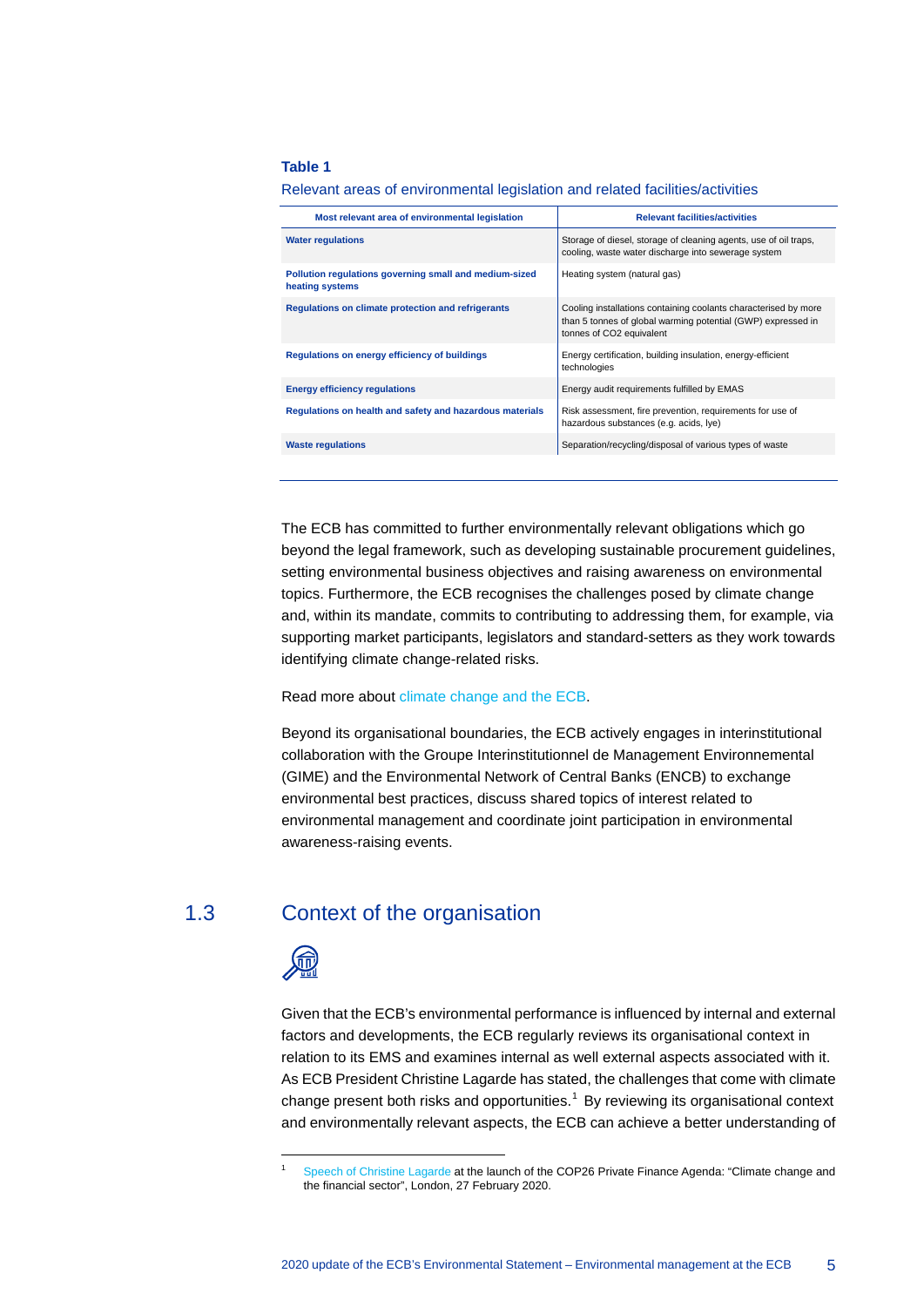current and future dynamics as well as related risks and opportunities, and could therefore adjust its EMS to effectively respond to relevant developments. The ECB also evaluates the needs and expectations of its stakeholders on a regular basis. The review of the organisational context and stakeholders is part of the implementation and maintenance of the EMS and an important step towards establishing environmental objectives and corresponding measures.

## <span id="page-6-0"></span>1.4 Environmental communication, engagement and awareness-raising activities



| Type of objective and timeline | <b>Objective and status 2019</b>                                                                                                                       |
|--------------------------------|--------------------------------------------------------------------------------------------------------------------------------------------------------|
| Short-term: 2020               | Gaining commitment of all ESCB national central banks (NCBs) to participate in interinstitutional<br>collaboration on environmental management by 2020 |
|                                | <b>Status 2019: 14 NCBs</b>                                                                                                                            |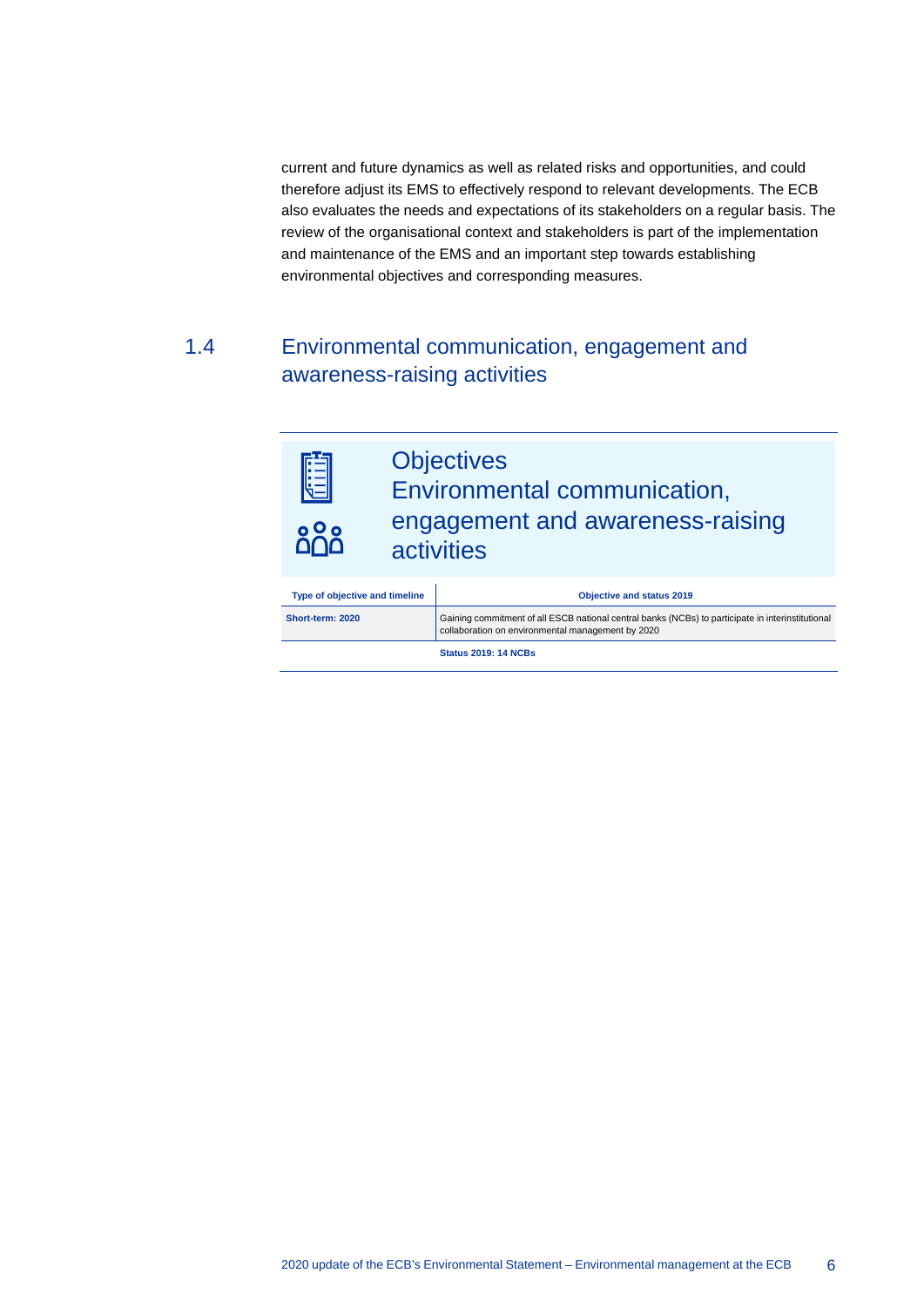

## **Measures** Environmental communication, engagement and awareness-raising activities

| <b>Measure</b>                                                                                                                                          | <b>Status</b> |
|---------------------------------------------------------------------------------------------------------------------------------------------------------|---------------|
| 60 engaged and active Environmental Representatives in all ECB business areas                                                                           | Completed     |
| Approximately 40 presentations on environmental topics given by the Green ECB team and Environmental<br>Representatives                                 | Completed     |
| Enhance engagement of staff through launching activities focused on new/different topics, such as<br>participation in the European Waste Reduction Week | Completed     |
| Enhance collaboration and exchange of best practices on environmental topics between NCBs                                                               | Completed     |
| Continue efforts to promote environmentally friendly alternatives to business travel and commuting to and<br>from work                                  | Completed     |
| Set up regular update and coordination meetings with Environmental Representatives                                                                      | In progress   |
| Pilot a green event or conference at the ECB and build a case study for the organisation                                                                | In progress   |
| Assess further opportunities to improve environmental data collection and analysis                                                                      | In progress   |
| Improve and clarify waste recycling instructions across buildings                                                                                       | In progress   |
| Develop together with key stakeholders an ECB guideline for the implementation of green events or<br>conferences at the ECB                             | In progress   |

Completed = measure completed; in progress = measure in progress; pending = measure still to be implemented.



Throughout 2019, the ECB successfully engaged in various environmental communication and awareness-raising activities. These included internal and external events such as joint activities and meetings with interinstitutional collaboration networks, workshops and information sessions. By means of these activities, the ECB fostered collaboration with different stakeholders including employees, contractors, European institutions and bodies, national central banks and other external parties.

As in previous years, the ECB participated in the WWF Earth Hour in March 2019 together with millions of people and numerous organisations around the world by symbolically switching off non-essential lights in its buildings to demonstrate its commitment to climate protection. The ECB also organised information sessions during which ECB staff had the opportunity to dive into the science of climate change, its current and expected future impacts and possible ways they can reduce their personal carbon footprint.

In September 2019, the ECB again participated in the European Mobility Week. In order to increase employee awareness regarding the environmental impacts of different modes of transport, the ECB organised a variety of activities related to environmentally friendly mobility. The Green ECB team used information stands to inform staff about the environmental impact of different means of transportation as well as options for more sustainable commuting and business travel. Furthermore, the ECB organised information sessions on online collaboration tools to further reduce emissions from business travel, as well as expert talks and a panel discussion on the topics of electric mobility, cycling culture and the use of space in urban areas. As in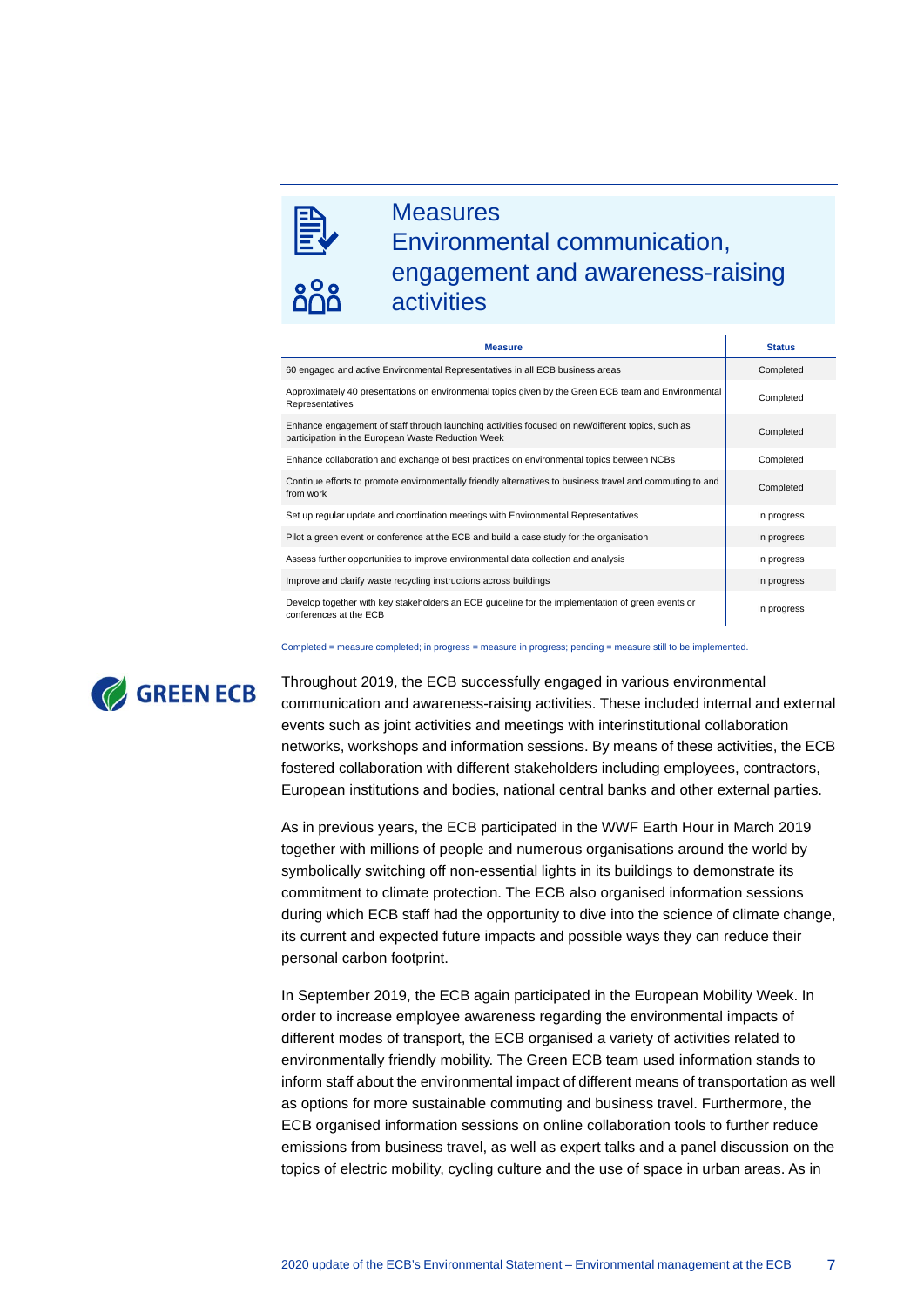previous years, ECB staff had the opportunity to participate in bicycle safety inspections. During the European Mobility Week, the ECB also launched a commuting survey to be able to better estimate emissions from staff commute and investigate opportunities to further promote environmentally friendly modes of transportation.

In November 2019, the ECB participated in the European Week for Waste Reduction for the first time. The official theme of the event, "Change your ways, reduce your waste!", highlighted the importance of reducing and properly recycling waste. During the event week, ECB staff had the opportunity to learn more about waste avoidance, recycling and treatment options at dedicated information stands. Moreover, a zero-waste workshop revealed innovative avenues to avoid and reduce waste in everyday life. On the occasion of the European Week for Waste Reduction, the ECB launched a deposit-based system for reusable beverage cups, replacing the remaining single-use cups across its premises and thereby further contributing to waste reduction on site.

In collaboration with relevant stakeholders, the Green ECB team has also initiated the development of an internal guideline for making events and conferences more environmentally friendly. The guideline will assist staff in planning and running events, conferences and meetings at the ECB in a sustainable and resource-efficient way. While a green event pilot that was initially scheduled to take place in May 2020 had to be postponed due to the outbreak of the coronavirus (COVID-19) pandemic, a high-level green event pilot is planned for 2021 in order to set a benchmark for sustainable event organisation and implementation.

The Environmental Representatives, who are delegates of their business areas, also support EMS-related activities alongside the Green ECB team. In their role as direct contact persons for environmental issues in their business areas, the Environmental Representatives foster horizontal and cross-organisational communication on environmental topics and support the Green ECB team in promoting internal environmental initiatives and events. Their involvement is thus essential for the increase of environmental awareness and for the reach of internal environmental communication activities and events. Furthermore, Environmental Representatives independently launch own local initiatives such as drafting newsletters or holding presentations on environmental topics in their respective business areas. Given their active engagement, the Environmental Representatives make a valuable contribution to the success and improvement of the ECB's EMS.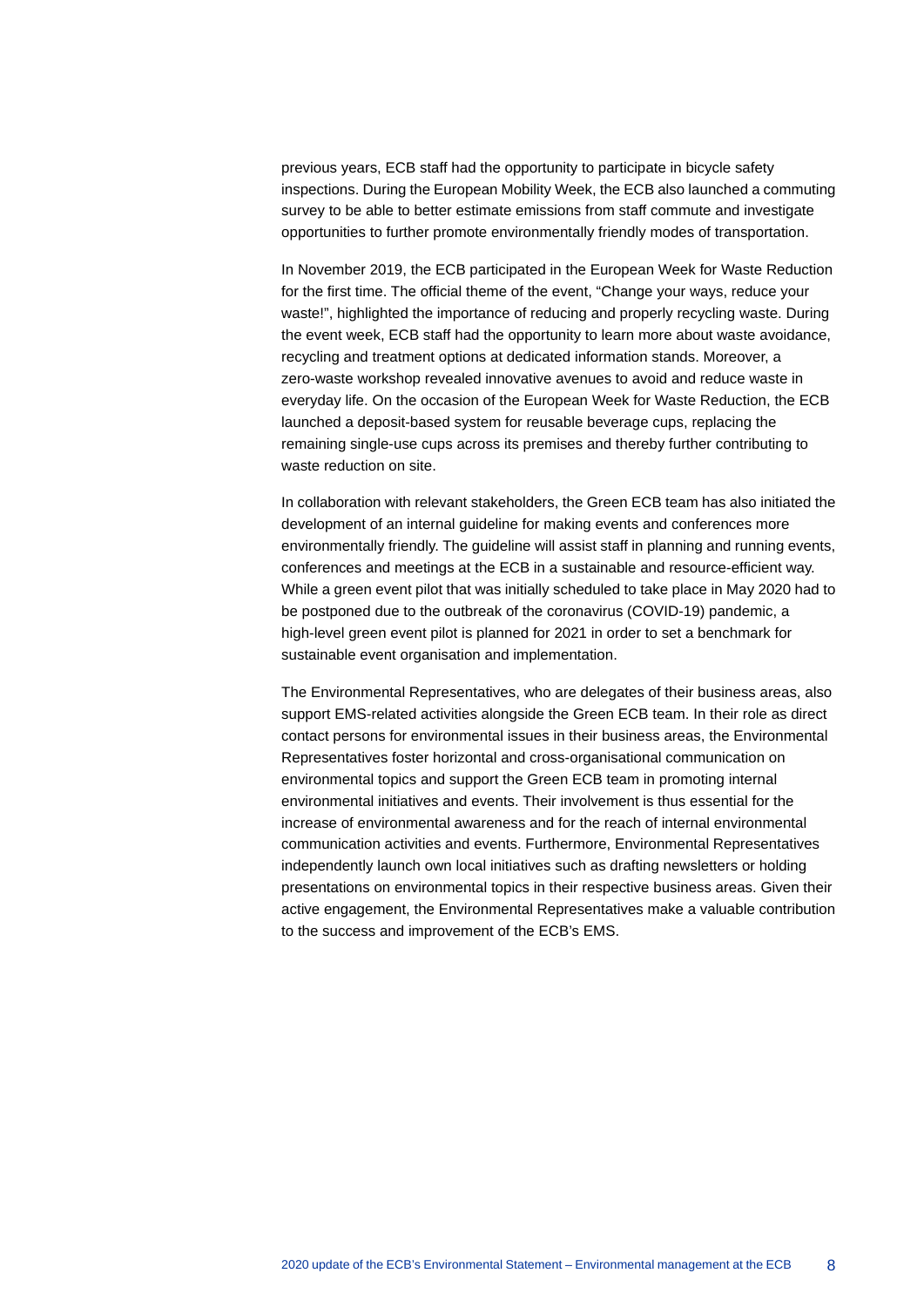



In 2019 the ECB facilitated two meetings of the Environmental Network of Central Banks

The exchange of expertise and environmental best practices via interinstitutional networks is an integral part of the ECB's approach to environmental management. At present, the ECB collaborates with other European institutions and national central banks through the GIME and the ENCB networks. The GIME is composed of a growing number of European institutions and bodies. Its aim is to promote best practices and facilitate the exchange of information regarding EMAS and environmental management in general.

#### Read more about [EMAS in the European Institutions.](http://ec.europa.eu/environment/emas/emas_registrations/emas_in_the_european_institutions_en.htm)

The ENCB currently consists of 14 ESCB NCBs aiming to build a network for sharing best practices and experiences on environmental management as well as jointly participating in environmental awareness-raising events, such as the WWF Earth Hour.

In 2019 the ECB entered into collaboration with the European Parliament in order to compensate their collective residual greenhouse gas (GHG) emissions for the year 2018. A joint public tender procedure has been successfully awarded and the proposed projects are Gold Standard-certified and contribute to numerous Sustainable Development Goals. A new joint tender is planned to be launched in 2020 for the compensation of the residual GHG emissions for the year 2019, again with the participation of additional European institutions in a joint approach. While the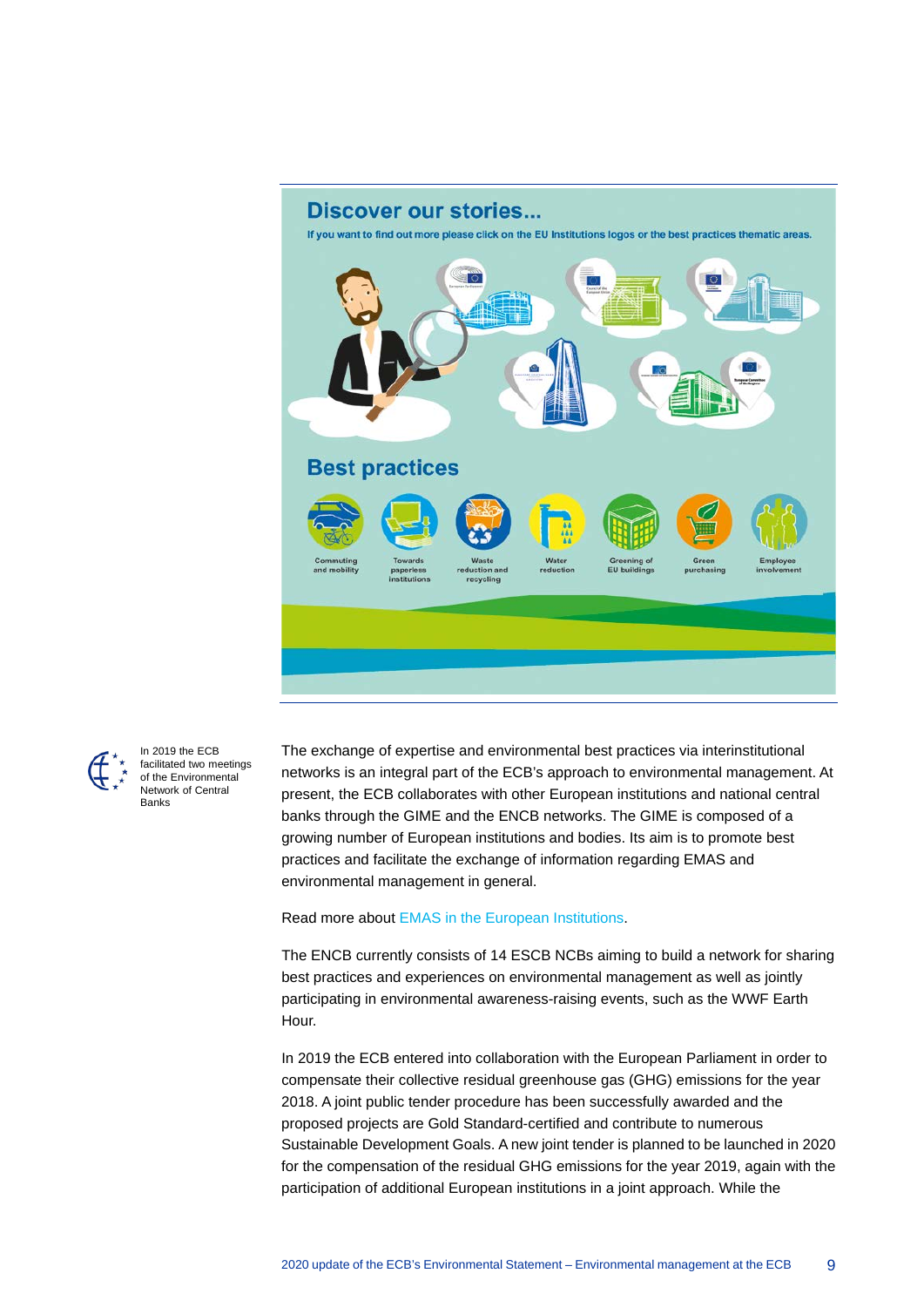compensation of residual emissions is an important measure that contributes to alleviating the ECB's impact on the environment, the avoidance and reduction of emissions remain the ECB's strategic priority.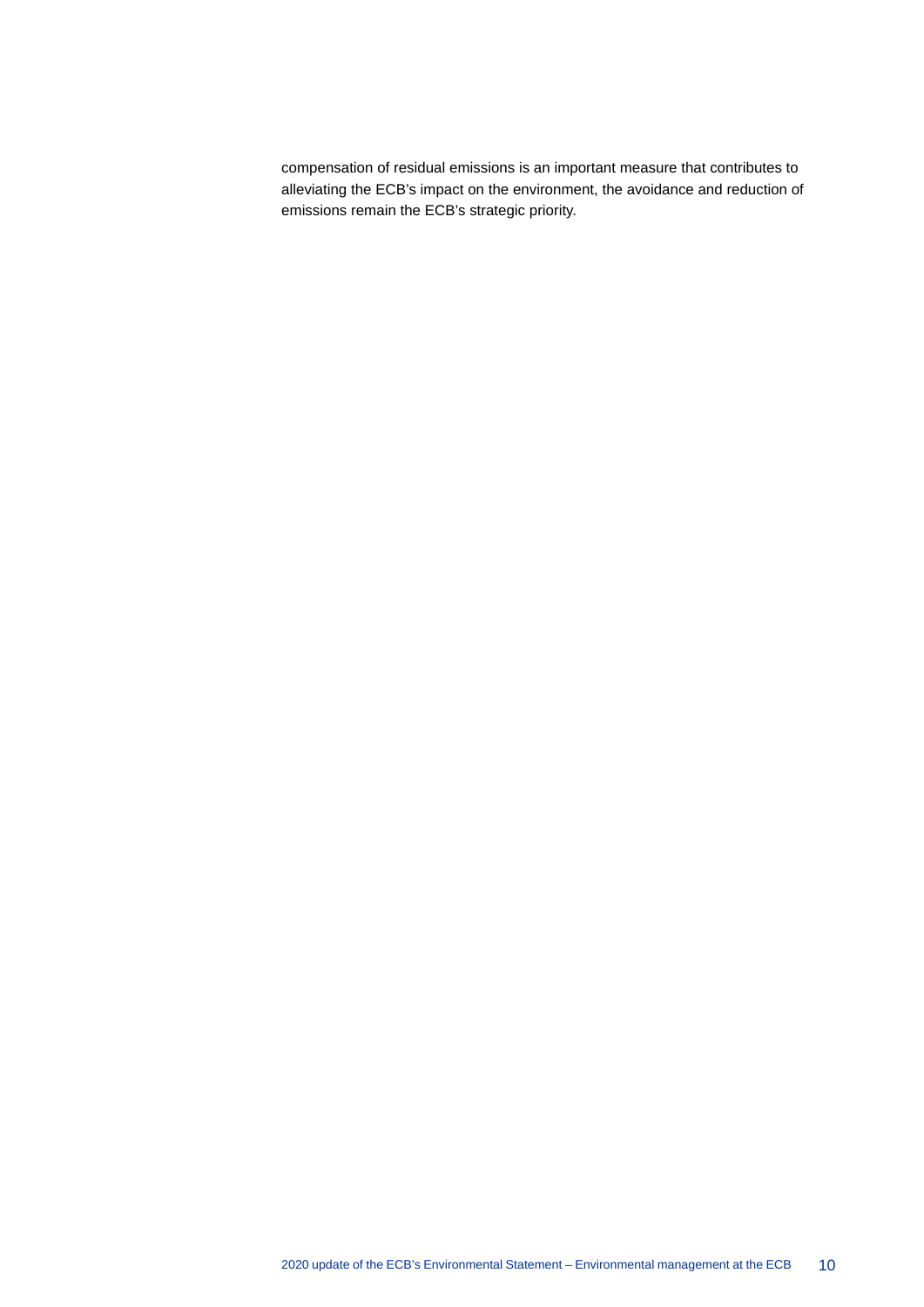# 2 The year in figures

#### <span id="page-11-0"></span>**Figure 1** 2019 highlights



Source: ECB.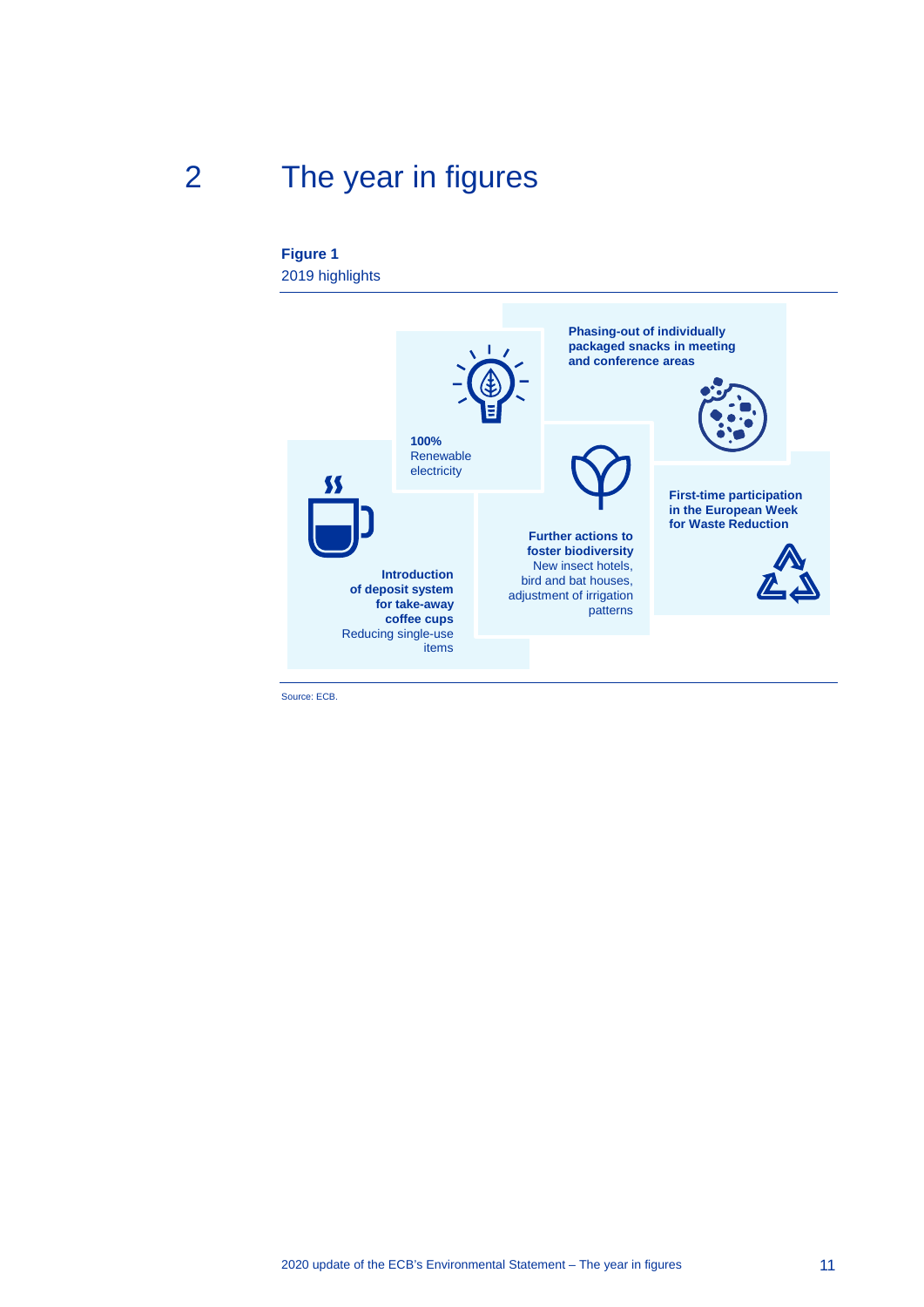#### **Figure 2**

#### 2019 in figures

(percentage change from 2018 to 2019)

|   |                                       |                        | GJ                 |
|---|---------------------------------------|------------------------|--------------------|
|   |                                       | <b>ECB-wide</b>        | Per workplace      |
|   | Energy consumption<br>in premises     | $-5.3%$                | $-4.1%$            |
|   | (electricity, heating<br>and cooling) | 61,537 MWh             | 11,652 kWh         |
|   | Electrical energy                     | $-4.4%$                | $-3.1%$            |
|   | consumption                           | 35,129 MWh             | 6,652 kWh          |
|   |                                       |                        |                    |
|   | Heating and cooling                   | $-6.6%$                | $-5.4%$            |
|   | energy consumption                    | 26,408 MWh             | 5,000 kWh          |
|   |                                       |                        |                    |
|   | Total renewable<br>energy             | $-4.8%$<br>35,240 MWh  | $-3.6%$            |
|   |                                       |                        | 6,673 kWh          |
|   | Fresh water                           | $-9.3%$ *              | $-8.1%$            |
|   | consumption                           | 113,589 m <sup>3</sup> | $21.5 \text{ m}^3$ |
|   |                                       |                        |                    |
|   | Waste                                 | $-3.5%$                | $-2.3%$ *          |
|   |                                       | <b>926.3 tonnes</b>    | 175.4 kg           |
| ஃ |                                       |                        |                    |
|   | Chemicals for<br>cleaning             | $-14.3%$               | $-13.3%$           |
|   |                                       | 16.5 tonnes            | $3.1$ kg           |

Source: ECB.

Notes: \* Owing to retrospective corrections of non-technical water and organic waste figures for 2018, the indicated decrease may not match the values reported in the 2019 ECB Environmental Statement. The adjusted figures and further information can be found in<br>Chapter 3.3 – [Water and waste water,](#page-28-0) Chapter 3.4 – [Waste and recycling](#page-30-0) and Chapter 6 – Technic

Figure 2 provides an overview of the ECB's environmental performance indicators in 2019. The reported percentages indicate the difference between the 2018 and 2019 environmental data.

5.3% decrease in total energy consumption

In 2019 the total energy consumption of the ECB decreased by 5.3%. The consumption of electrical energy as well as heating and cooling energy also declined by 4.4% and 6.6% respectively. The trend of declining energy consumption figures is also evident in the energy consumption levels per workplace (i.e. energy: -4.1% per workplace; electrical energy: -3.1% per workplace; heating and cooling: -5.4% per workplace). The reduction of energy consumption at the ECB was facilitated by various factors, such as the optimisation of cooling facilities, the implementation of indirect free cooling of the data centre as well as the further installation of LED lighting.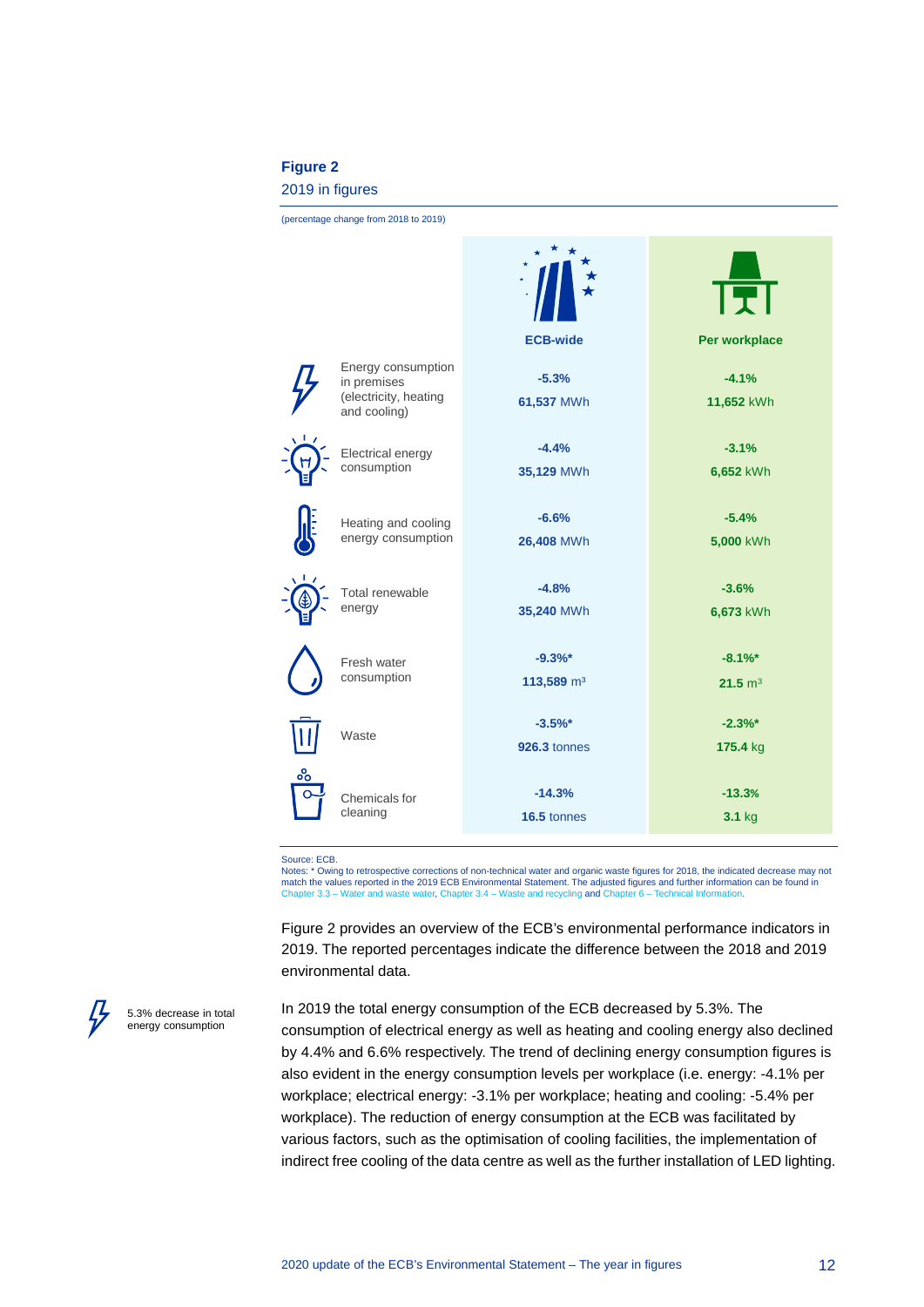The ECB's geothermal energy system had been activated in 2018 and continued to operate in 2019. Total renewable energy consumption, covered by electrical and geothermal energy, accounted for 57% of the energy consumption on ECB premises in 2019.

The usage of cleaning agents decreased substantially compared with the previous year (-14.3% in total; -13.3% per workplace). In addition, further reductions could be noted for fresh water consumption (-9.3% in total; -8.1% per workplace) as well as waste generation (-3.5% in total; -2.3% per workplace).

A more detailed description of these and other environmental data developments can be found in Chapter 3 – [Environmental aspects and impact of the ECB's activities.](#page-14-0)



#### **Chart 1**

Source: ECB.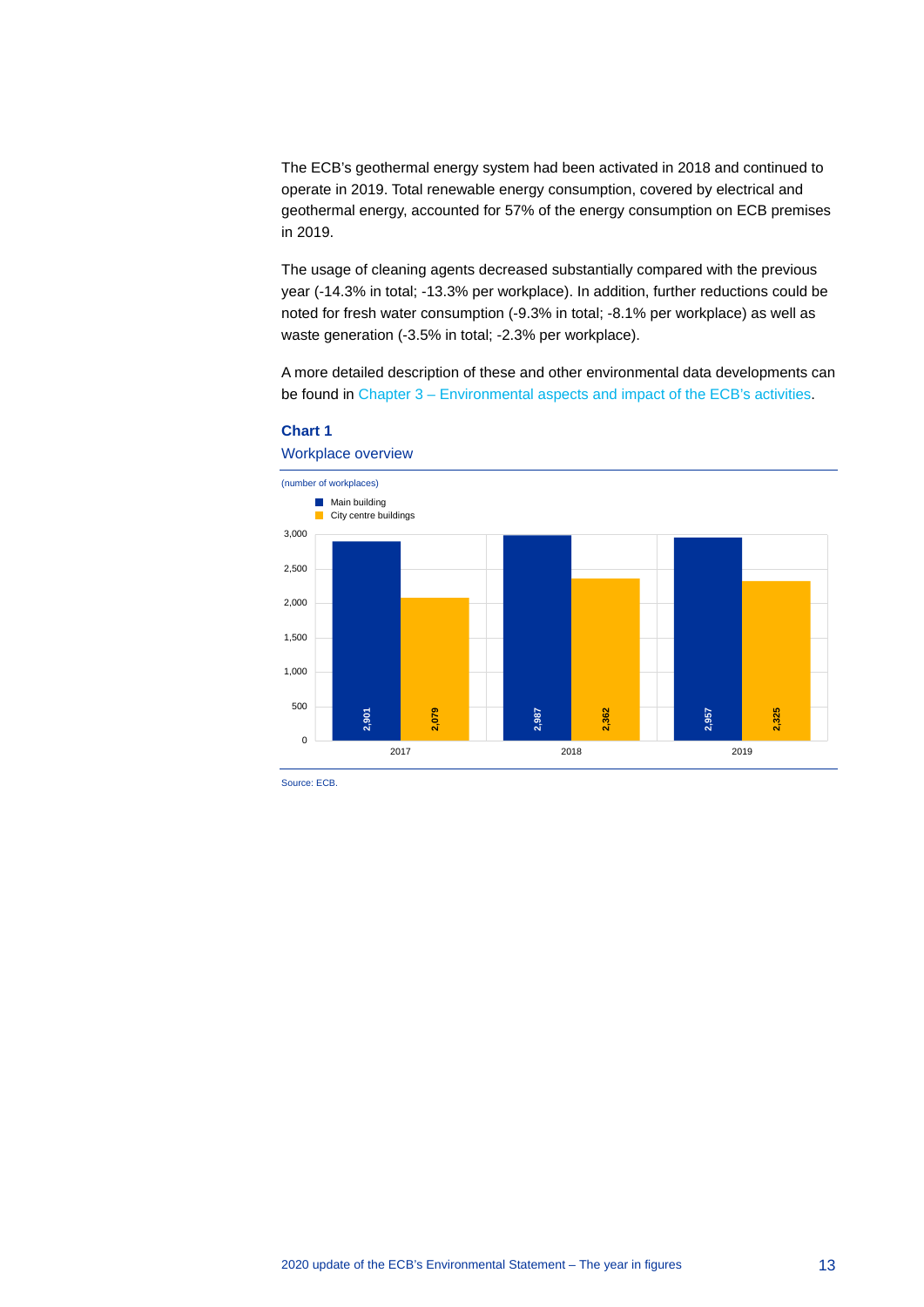# <span id="page-14-0"></span>3 Environmental aspects and impact of the ECB's activities



The ECB monitors the environmental aspects of its activities and evaluates their impact and development over time. The ECB's environmental aspects were first identified in 2007. They are reviewed on an annual basis in order to adapt to potential changes within and beyond the ECB. This applies specifically to the aspects that have a significant direct or indirect environmental impact.

Close collaboration and exchanges with all relevant business areas take place to ensure legal compliance, avoid environmental risks and further reduce the ECB's environmental impact. In addition, for the rented city centre premises, quarterly reports are submitted that include data related to the operation of the premises as well as aspects related to employee activity, such as energy and water consumption, emissions and waste generation in order to monitor and ensure data quality. Moreover, aspects such as the environmental performance of service providers, purchased goods, business travel, staff commuting and related  $CO<sub>2</sub>$  emissions are also monitored and actively managed.

Environmental data are collected and compiled in an environmental inventory to be used in an annual monitoring and analysis of the impact of the ECB's activities. The analysis of the data and environmentally relevant developments forms the basis for defining new measures for the enhancement of the environmental programme. The Green ECB team collaborates with all relevant teams to assess possibilities for further influencing the development of environmental aspects and implementing new environmental objectives and measures.

#### Assessment of the environmental aspects

Direct and indirect environmental aspects are regularly evaluated based on two criteria: the possibility to influence them (x-axis) as well as their significance for the ECB's environmental performance (y-axis). The result of the most recent evaluation is presented below. Following the assessment of the ECB's direct environmental aspects, fresh water at the main building has been changed from medium to high significance given that the collection of 2019 water consumption data revealed that although overall water consumption decreased in 2019, closer monitoring of these data is required. More detailed information on water consumption developments can be found in Chapter 3.3 – [Water and waste water.](#page-28-0)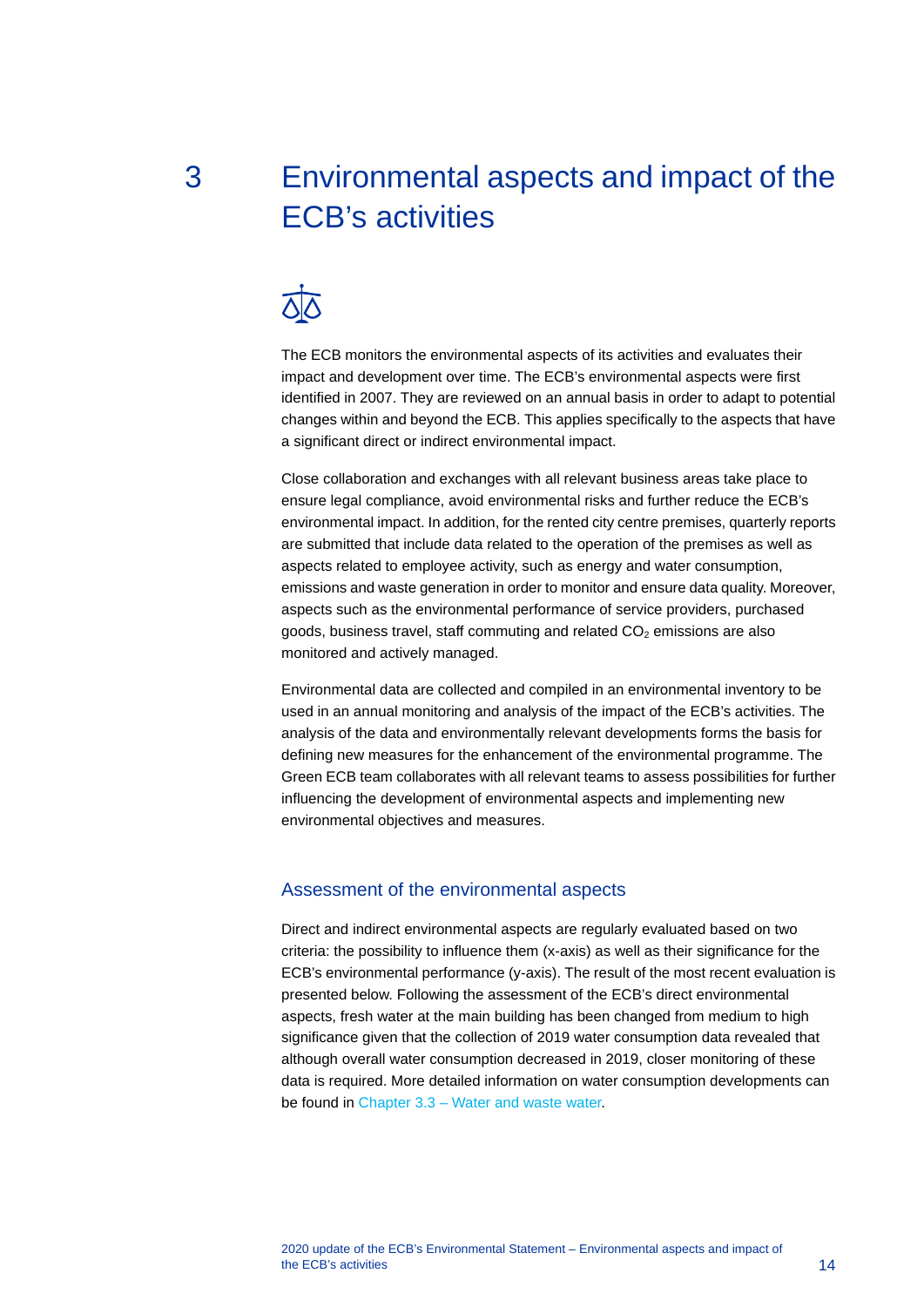#### **Figure 3**

Assessment of the ECB's direct environmental aspects

|              |                    |                                                                                             | Ability to influence                                                       |                                     |
|--------------|--------------------|---------------------------------------------------------------------------------------------|----------------------------------------------------------------------------|-------------------------------------|
|              |                    | LOW (III)                                                                                   | <b>MEDIUM (II)</b>                                                         | HIGH(I)                             |
|              |                    |                                                                                             |                                                                            |                                     |
|              |                    |                                                                                             |                                                                            |                                     |
|              | LOW <sub>(C)</sub> | Total CO <sub>2</sub> emissions<br>$Q_{\rm s}$<br>resulting from electricity<br>consumption | 咏<br>Hazardous waste                                                       |                                     |
|              |                    | Waste water (direct<br><u>ie</u><br>discharge)                                              | ◙<br>Publications                                                          | 眉<br>White paper                    |
|              |                    |                                                                                             | Hazardous substances<br>4<br>and cleaning materials<br>used by contractors |                                     |
|              |                    |                                                                                             | B<br>Recycled paper                                                        |                                     |
| Significance | MEDIUM (B)         |                                                                                             | <b>Technical water</b><br>(evaporation and air<br>conditioning)            |                                     |
|              |                    |                                                                                             | Ω<br>Fresh water                                                           |                                     |
|              |                    | $\phi$<br>Electricity                                                                       |                                                                            |                                     |
|              |                    | Total CO <sub>2</sub> emissions<br>resulting from heating<br>and cooling                    | Fresh water                                                                |                                     |
|              | HIGH (A)           | <b>Technical water</b><br>(evaporation and air<br>conditioning)                             | Ŵ<br>Non-hazardous waste                                                   |                                     |
|              |                    | Heating and cooling                                                                         | I<br>Heating and cooling                                                   | $ \hat{\mathbb{Q}} $<br>Electricity |

Source: ECB.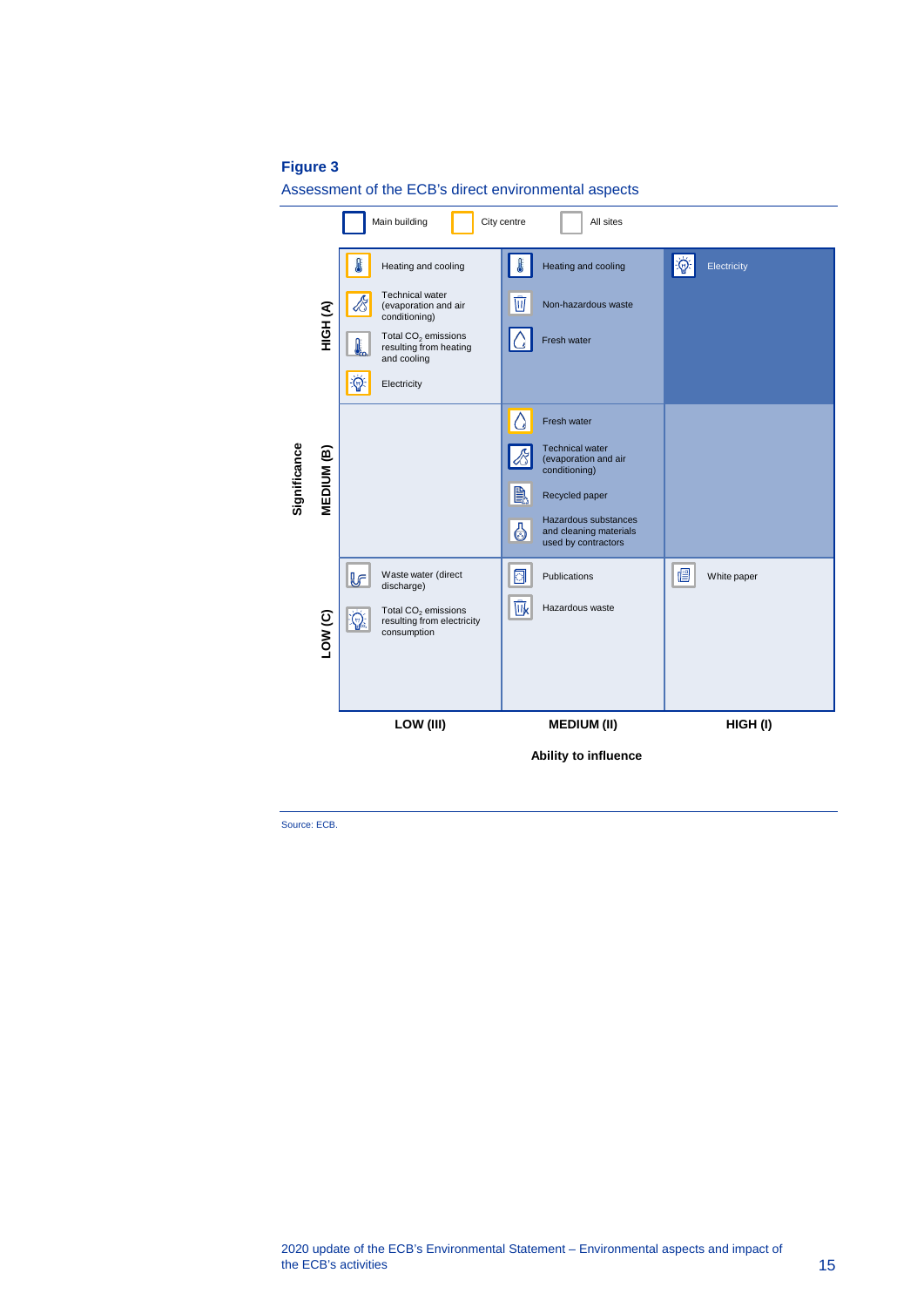#### **Figure 4**

Ξ

Assessment of the ECB's indirect environmental aspects

|                                                                | Ë  | Green procurement related to<br>environmental performance<br>of goods and services |                      |         |
|----------------------------------------------------------------|----|------------------------------------------------------------------------------------|----------------------|---------|
| Environmental<br>performance of other<br>service providers     | ≞  | Total CO <sub>2</sub> emissions<br>from business travel -<br>rail                  |                      |         |
| Emissions owing to staff<br>commuting to the ECB's<br>premises | ÆЫ | Total $CO2$ emissions<br>from business travel -<br>road                            |                      |         |
| Impact on biodiversity                                         |    |                                                                                    |                      |         |
| LOW (III)                                                      |    | <b>MEDIUM (II)</b>                                                                 |                      | HIGH(I) |
| 體                                                              |    |                                                                                    | Ability to influence |         |

Source: ECB.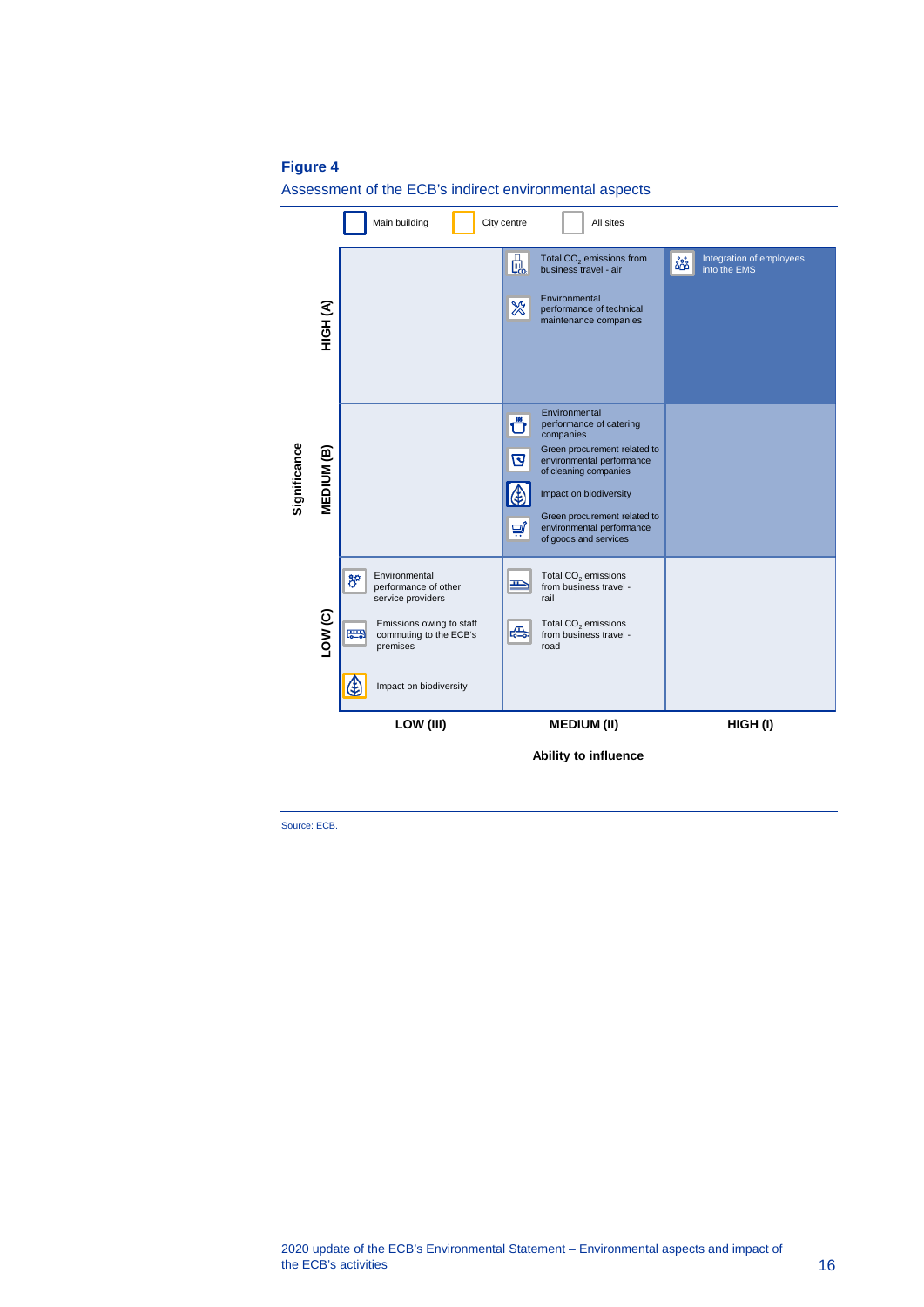## 3.1 Energy efficiency

<span id="page-17-0"></span>

Notes: \*The measures below have been adjusted to exclude efficiency measures for the city centre premises as current resource planning does not foresee budget allocation in this direction. Given that the main building is a new building, expected additional efficiency<br>gains here are unlikely to be sufficient to cover for the city centre premises. influences the ECB's overall CO<sub>2</sub> emissions (e.g. through natural gas consumption) and the corresponding objective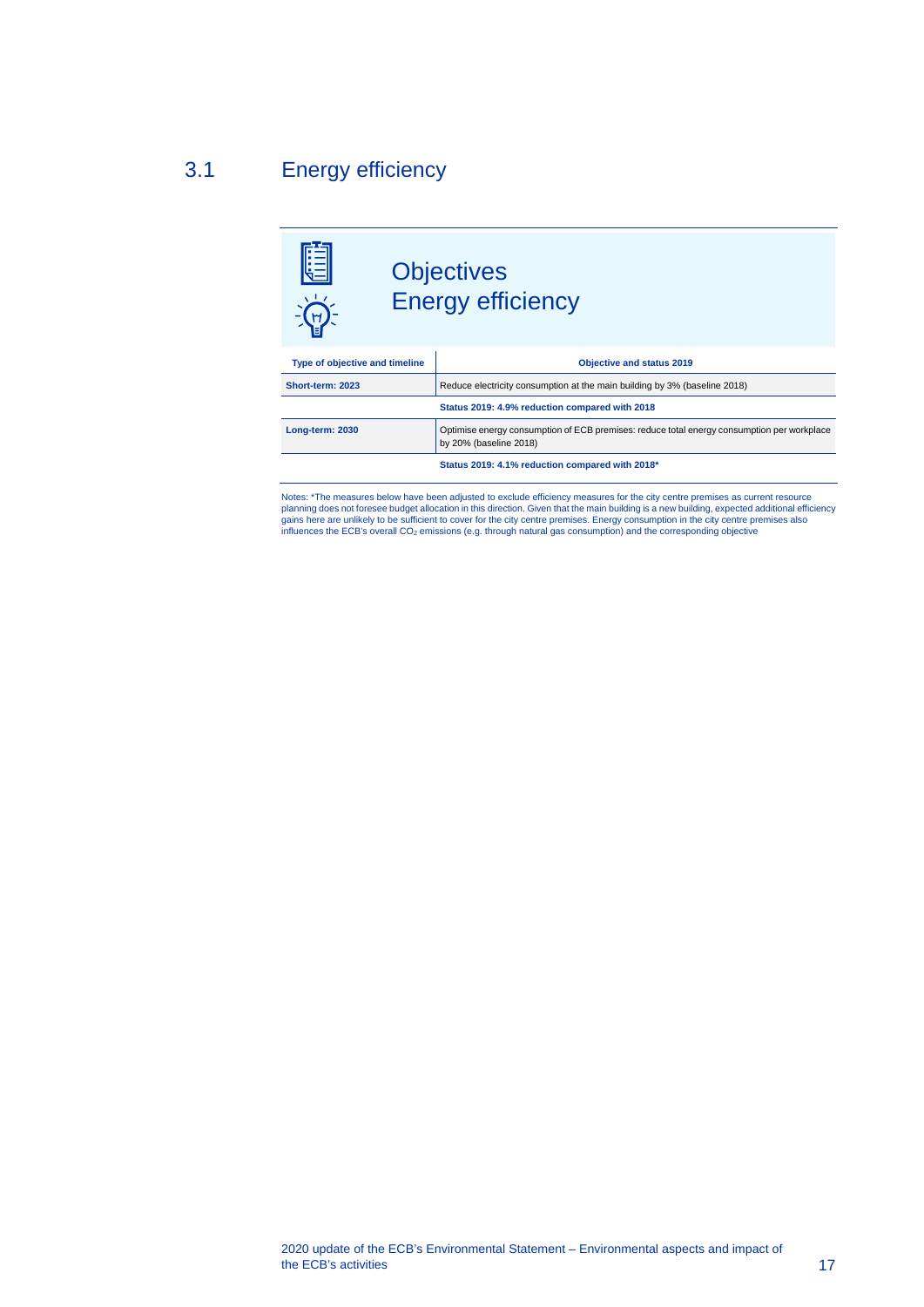

## **Measures** Energy efficiency

| <b>Measure</b>                                                                                                                                                                            | <b>Status</b> |
|-------------------------------------------------------------------------------------------------------------------------------------------------------------------------------------------|---------------|
| Adjust operating hours in the main building: assess feasibility of automatically switching off lights in the<br>main building earlier in the evenings and more frequently during weekends | Completed     |
| Change lighting hours on upper technical floors                                                                                                                                           | Completed     |
| Reuse waste heat from data centres                                                                                                                                                        | Completed     |
| Reduce number of electrical flow heaters for warm water in the Eurotower                                                                                                                  | Completed     |
| Adjust flow temperatures for warm and cold water in the Eurotower                                                                                                                         | Completed     |
| Adjust temperature limit for defrosting the parking ramp at the main building                                                                                                             | Completed     |
| Introduce daytime cleaning for the office areas so office lights do not need to be turned on outside business<br>hours                                                                    | Completed     |
| Participate in an energy efficiency network for data centres                                                                                                                              | Completed     |
| Conduct an in-depth analysis of available energy data from the main building to identify further<br>improvement measures                                                                  | Completed     |
| Assess feasible opportunities to reduce energy consumption of cooling facilities                                                                                                          | Completed     |
| Implement free cooling for the data centre                                                                                                                                                | Completed     |
| Assess further opportunities to optimise the operation of parking ramp anti-icing system                                                                                                  | Completed     |
| Ensure requirements for environmental gains are included in specifications for new (tenders for) technical<br>equipment, maintenance work, services, etc.                                 | In progress   |
| Evaluate adherence to the European Code of Conduct on Data Centre Energy Efficiency (ECA<br>recommendation)                                                                               | In progress   |
| Reduce the number of lighting fixtures in the underground parking of the main building and, in the long term,<br>gradually replace them with LEDs                                         | In progress   |
| Further expand data collection and optimise analysis of energy consumption in data centres and at the main<br>building                                                                    | In progress   |
| Assess possibilities for further reducing the operating times of non-essential technical installations                                                                                    | In progress   |
| Gradually replace lights with LEDs in the main building                                                                                                                                   | In progress   |
| Evaluate possibilities to expand the electric vehicle charging facilities at the main building in line with<br>increased demand                                                           | In progress   |
| Gradually implement an automatic overnight and weekend power-off schedule for new coffee machines                                                                                         | In progress   |
| Conduct lighting assessments to evaluate lighting needs and technical setup                                                                                                               | Pending       |

Completed = measure completed; in progress = measure in progress; pending = measure still to be implemented.



## Overview of energy efficiency at the ECB

Total energy consumption at the ECB premises decreased by 5.3% in 2019 compared with the previous year. Reductions in both electrical energy consumption and heating and cooling energy consumption contributed to this decline. Energy consumption per workplace further decreased by 4.1% in 2019.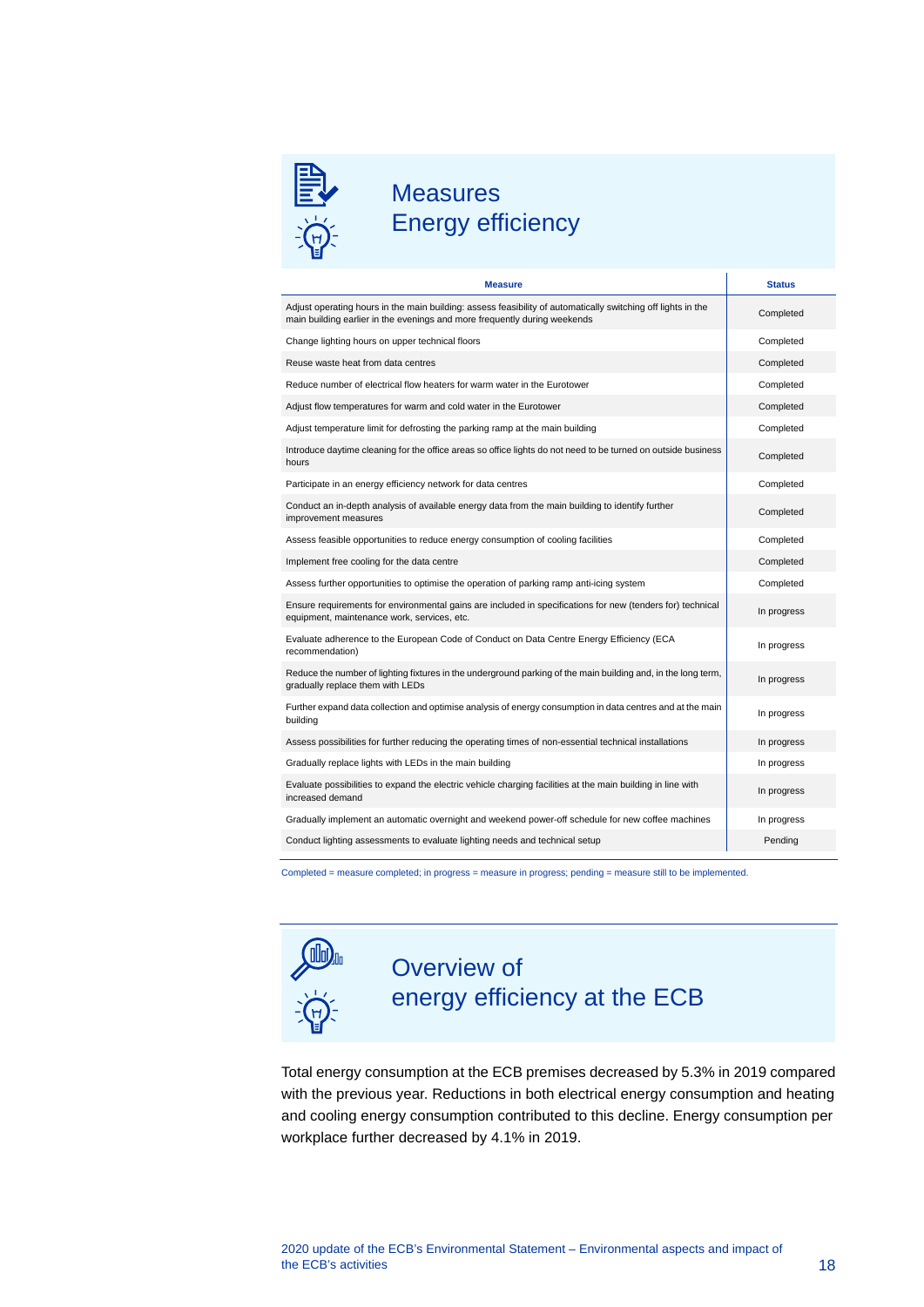The outlined developments have been achieved through the continuous improvement of energy monitoring, which provides new insights into energy flows and helps to identify opportunities for further enhancing energy efficiency. Throughout the past year, different energy efficiency measures were already implemented that significantly contributed to the decline in energy consumption:

- cooling of the data centre was improved;
- cooling facilities of the main building and its cooling network were optimised;
- lighting was further substituted with LED lamps;
- further adjustments to lighting hours in different areas were made.

The developments in 2019 positively contribute to the achievement of the ECB's long-term objective to reduce energy consumption per workplace by 20% by the end of 2030.

Total electricity consumption in the main building steadily decreased from 2015 to 2017, stabilised in 2018, and decreased in 2019 by 4.9% compared with the previous year. The positive trend in 2019 is also reflected in electrical energy consumption per workplace (-3.9%), which has been steadily declining since 2015.

In terms of energy used for heating and cooling in the main building, consumption levels decreased by 3% in 2019. Since 2018, the ECB has been using geothermal energy, which contributes to the heating and cooling demand of the building and consequently reduces the amount of conventional heating and cooling energy purchased.



In the city centre buildings, refurbishment in the years prior to 2018 had been causing varying occupancy periods and levels which resulted in fluctuating energy consumption shares. After having reached a peak in 2018, when the ECB occupied the entire office space of the Japan Center for the first time, electricity consumption on the city centre premises decreased by 3.7% in 2019. Furthermore, heating and cooling energy consumption decreased by 8.2% in 2019 compared with the previous year. These developments are mainly related to finalising remodelling activities which started in 2018 and which allowed energy consumption to be regulated to a standard operating level. The technical environment surrounding the operation of the cogeneration plants resulted in a further decrease in the amount of electricity generated in 2019, and measures to evaluate the situation have been initiated. Despite a decrease in produced electricity, the share of purchased electrical energy decreased by 1.8%.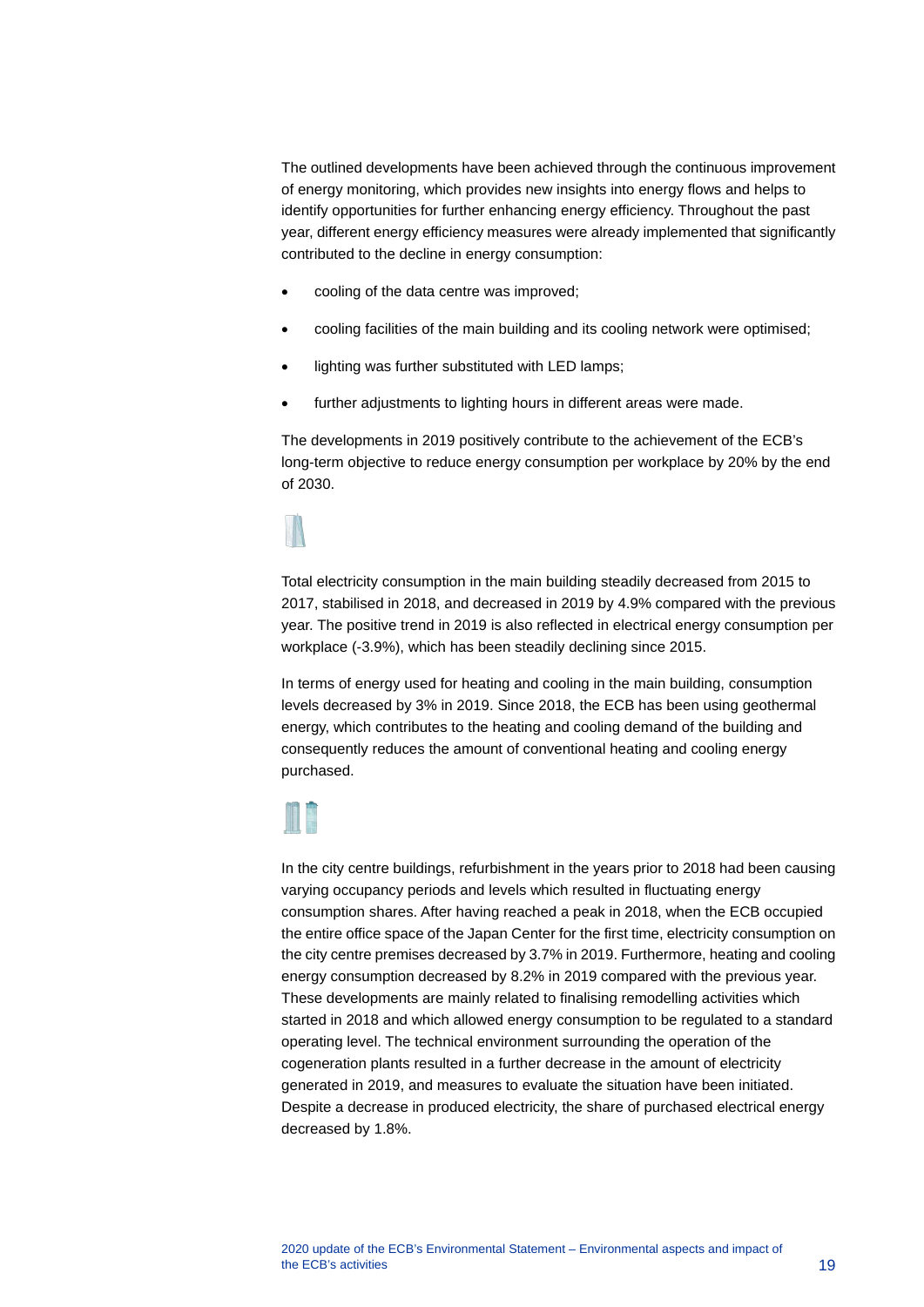#### **Chart 2a**

#### Energy consumption – Main building



Source: ECB.

#### **Chart 2b**



Source: ECB.

In relation to the number of workplaces, energy consumption in the main building and the city centre buildings decreased in 2019 compared with the previous year. It can therefore be concluded that the implemented energy efficiency measures are showing positive effects.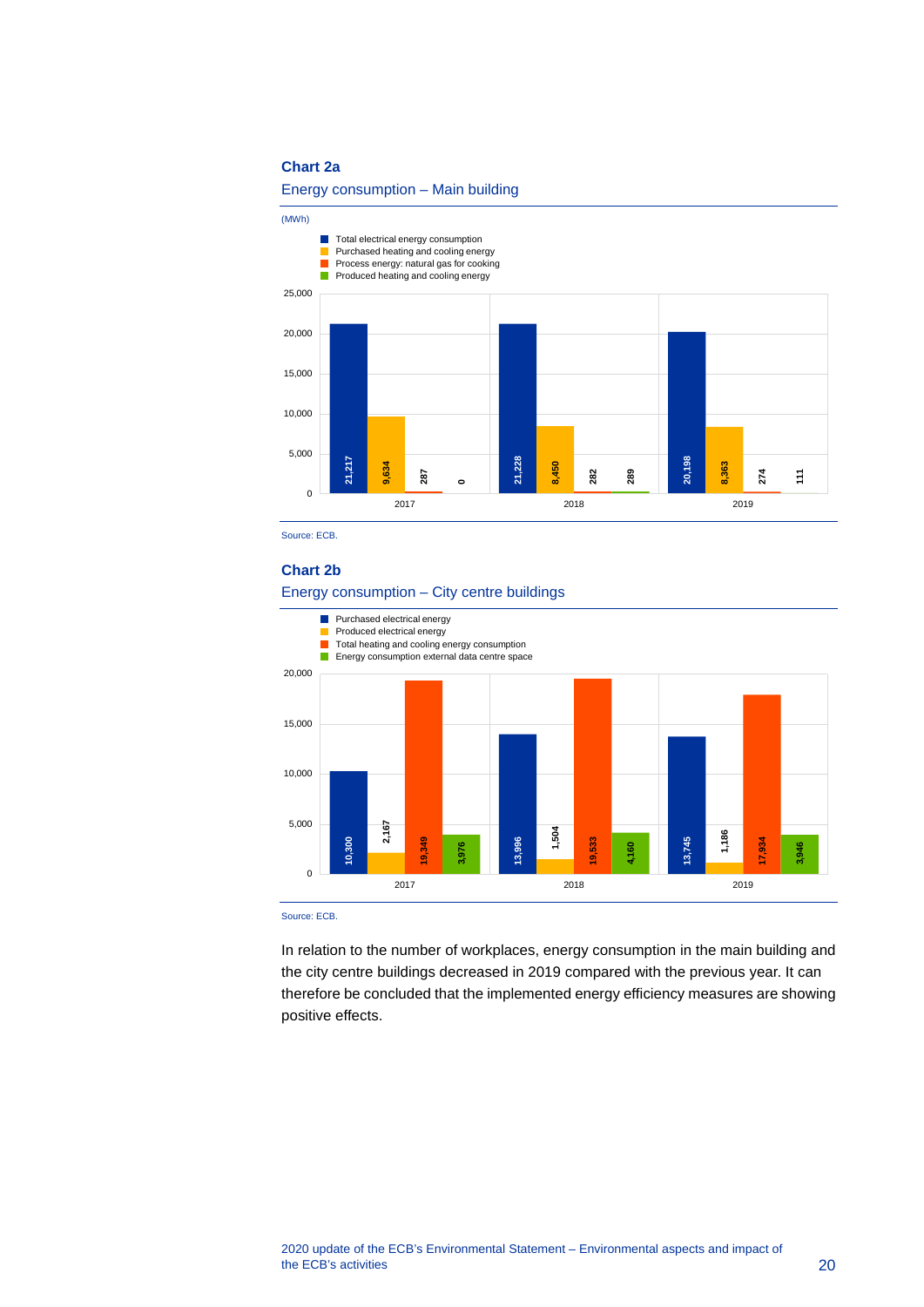#### **Figure 5**

#### Performance indicators: energy

(percentage change from 2018 to 2019)

**Main building Performance indicators: energy**





**-2.1%** 2,865.9 kWh heating and cooling energy per workplace

**-1.8%** 92.8 kWh process energy per workplace

<span id="page-21-0"></span>Source: ECB.

## 3.2 Material efficiency

## **Objectives** Material efficiency

| Type of objective and timeline | <b>Objective and status 2019</b>                                                                                                                    |
|--------------------------------|-----------------------------------------------------------------------------------------------------------------------------------------------------|
| Short-term: 2023               | Increase eco-friendly stationery to 42% of all stationery                                                                                           |
|                                | Status 2019: 37.1%                                                                                                                                  |
| Short-term: 2020               | Reduce single printers in offices to a maximum of 0.5 printers per 10 workplaces                                                                    |
|                                | Status 2019: 0.8 printers per 10 workplaces                                                                                                         |
| Long-term: 2030                | Assess opportunities and gradually pursue feasible possibilities to eliminate disposable plastic<br>items from all customer-facing catering outlets |
|                                | Status 2019: in progress                                                                                                                            |

**City centre buildings**

 $H$ 

**-2.1%**

workplace

**-6.7%**

per workplace

**Performance indicators: energy**

6,423.5 kWh electrical energy per

7,715.3 kWh heating and cooling energy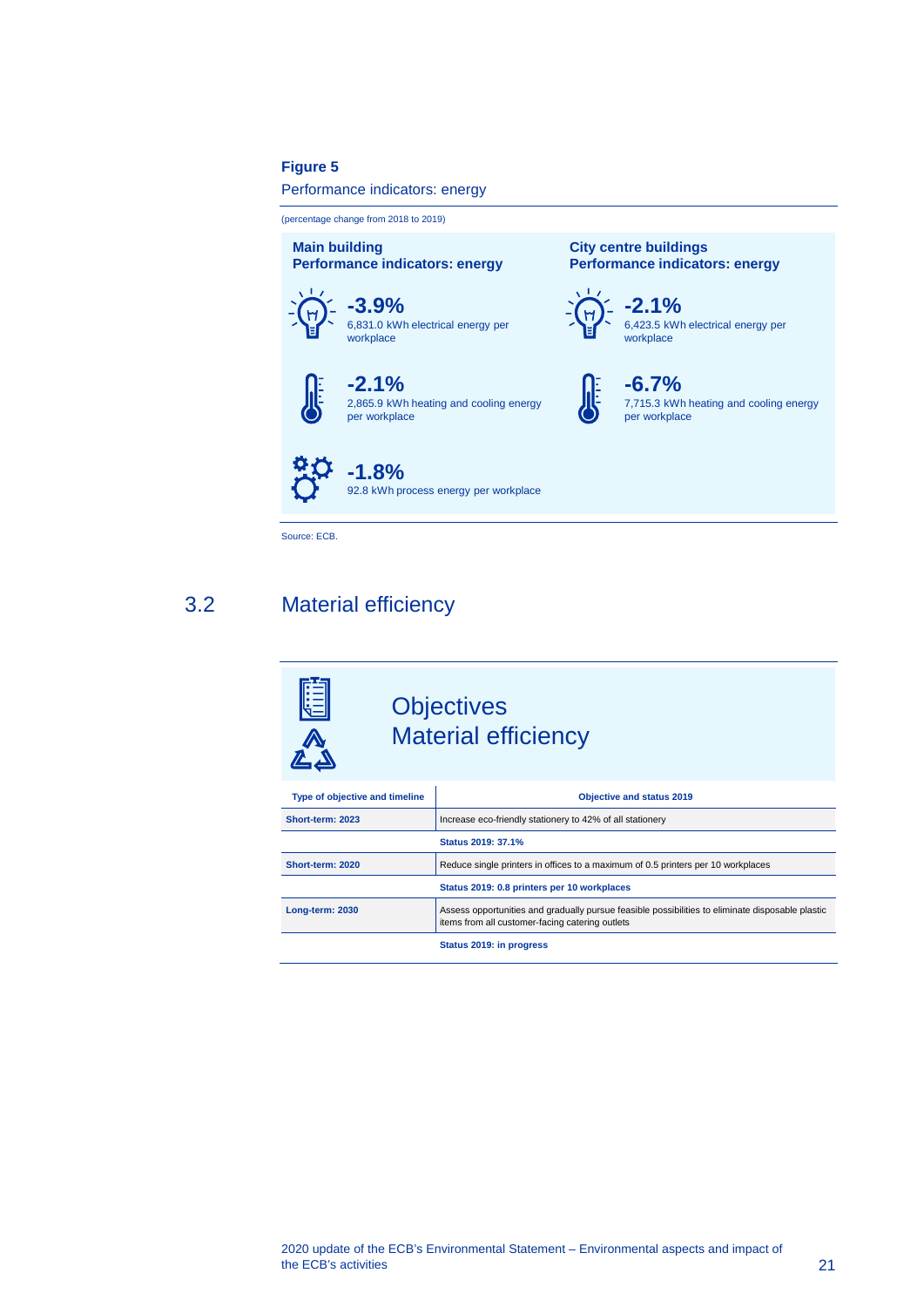

## Measures Material efficiency

| <b>Measures</b>                                                                                                                                                                                                                                                               | <b>Status</b> |
|-------------------------------------------------------------------------------------------------------------------------------------------------------------------------------------------------------------------------------------------------------------------------------|---------------|
| Transform dedicated supplier's cleaning process to use only non-chemical, 99.9% biodegradable<br>substances in all premises                                                                                                                                                   | Completed     |
| Introduce recycled paper towels and tissues in sanitary facilities in all premises                                                                                                                                                                                            | Completed     |
| Implement dosing process that enables the continuous reuse of the same spray bottles to avoid packaging<br>waste from cleaning products                                                                                                                                       | Completed     |
| Implement an internal stationery catalogue for the reuse of surplus stationery                                                                                                                                                                                                | Completed     |
| Introduce online submission and processing of invoices                                                                                                                                                                                                                        | Completed     |
| Launch app in order to gradually eliminate the use of physical tokens that generate security codes for<br>teleworking access                                                                                                                                                  | Completed     |
| Eliminate plastic straws from catering outlets across all buildings                                                                                                                                                                                                           | Completed     |
| Convert all conventional markers to markers made from recycled plastic                                                                                                                                                                                                        | Completed     |
| Assess the feasibility of implementing a returnable coffee cup scheme across all buildings, which is also<br>harmonised with the existing local scheme in Frankfurt                                                                                                           | Completed     |
| Assess possibilities to extend the lifecycle of end-user IT equipment                                                                                                                                                                                                         | Completed     |
| Convert conventional laundry detergents to microbiological alternatives to the extent possible                                                                                                                                                                                | Completed     |
| Gradually replace existing paper towel dispensers with alternatives made from recycled Tetra Pak cartons                                                                                                                                                                      | Completed     |
| Pilot the use of floor cleaning pads made from recycled plastic                                                                                                                                                                                                               | Completed     |
| Identify feasible opportunities to further avoid individually portioned products in conference areas and<br>office kitchenettes                                                                                                                                               | In progress   |
| Request electronic learning materials in training tenders to reduce paper consumption                                                                                                                                                                                         | In progress   |
| Assess further opportunities to adjust availability of supplies and stationery in line with business needs in<br>various areas of the buildings                                                                                                                               | In progress   |
| Assess opportunities to develop an online collaboration platform that could support document-sharing for<br>events and conferences with external participants                                                                                                                 | In progress   |
| Ensure the integration of environmental and sustainability criteria in upcoming procurement procedures for<br>office supplies, give-aways and branded merchandise in order to increasingly expand the availability of<br>products and supplies with environmental credentials | In progress   |
| Develop and introduce electronic purchase orders to reduce the amount of printed documents                                                                                                                                                                                    | In progress   |
| Further pursue opportunities to strengthen and extend non-chemical cleaning processes                                                                                                                                                                                         | In progress   |
| Promote possibilities to unsubscribe from unnecessary physical mail and newsletters                                                                                                                                                                                           | In progress   |
| Introduce regular monitoring and yearly reporting for the share of environmentally friendly cleaning<br>products used in catering operations with the aim of identifying possibilities to expand their use                                                                    | In progress   |

Completed = measure completed; in progress = measure in progress; pending = measure still to be implemented.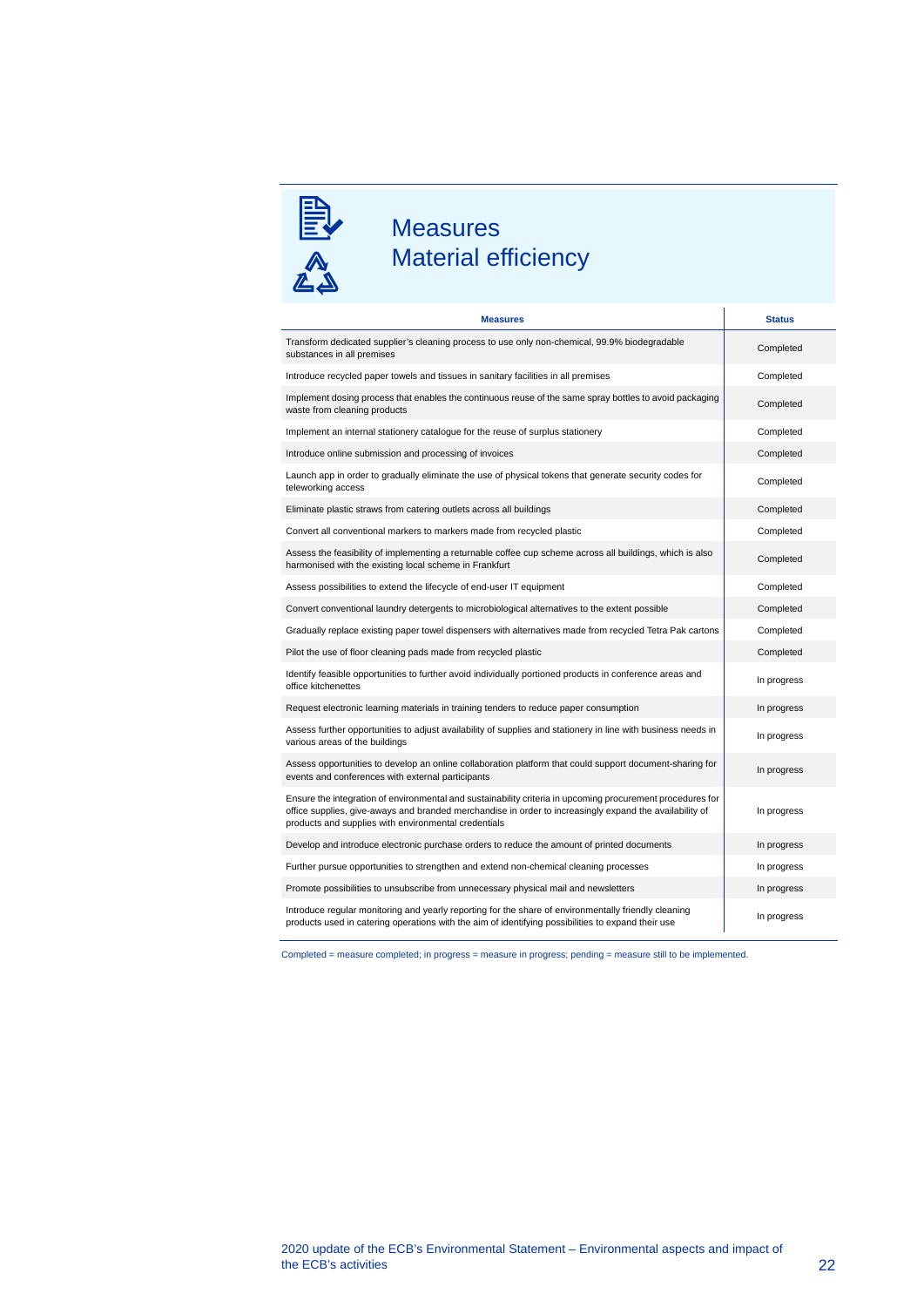

## Overview of material efficiency at the ECB

#### **Publications**



Paper consumption for official publications is subject to fluctuations due to the irregular nature of external communication campaigns. As pre-announced in last year's environmental statement, the completion of the Europa series of banknotes that introduced the new €100 and €200 banknotes during 2019 stimulated a rebound of paper consumption for official publications. The printed material consisted mostly of information in all EU languages covering the entire series of banknotes. Overall, paper consumption for official publications at the ECB amounted to 95.4 tonnes in 2019.

#### **Chart 3**





Source: ECB.

#### Office paper



A positive development could be observed concerning office paper consumption which decreased by 57.0% in 2019 compared with the previous year. Office paper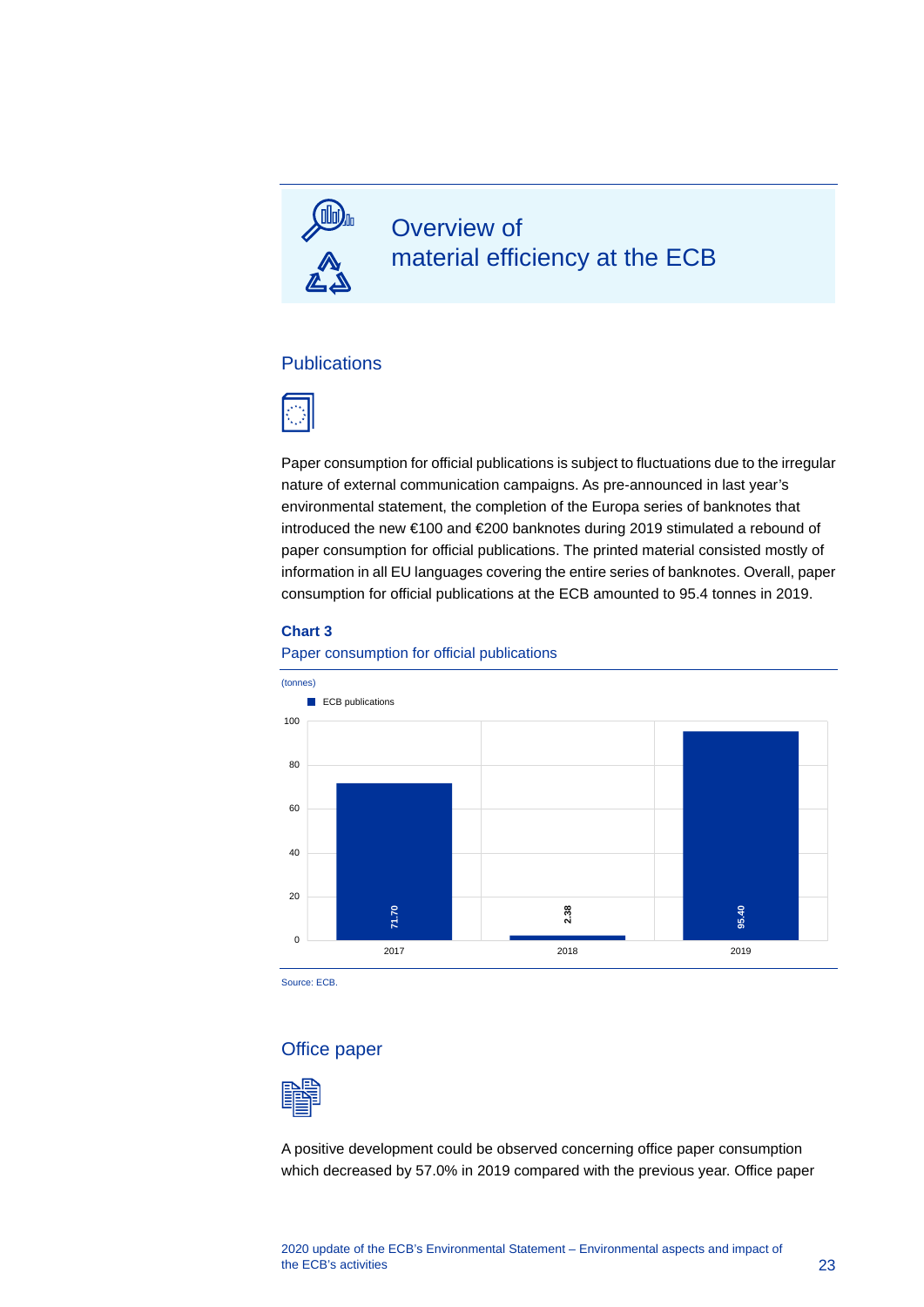consumption per workplace decreased by 56.4% compared with 2018. The amount of recycled paper in the total office paper consumption was 94.5% and only a small amount of non-recycled paper is still used for printing high-quality materials.

The decrease in office paper consumption is the result of the focus on further promoting and enabling the digitalisation of processes, such as the handling of contracts in public procurement procedures. In 2019 an application was introduced that enables ECB staff to remotely and flexibly access meeting documentation from their ECB mobile devices. The steady reduction of office paper consumption also demonstrates that awareness-raising initiatives such as the "Plants for printers" campaign are showing an effect in sensitising ECB employees to the efficient and careful use of resources.



See Chapter – 3.7 [Green public procurement](#page-38-0) for additional information.

#### **Chart 4**

Office paper consumption



Source: ECB.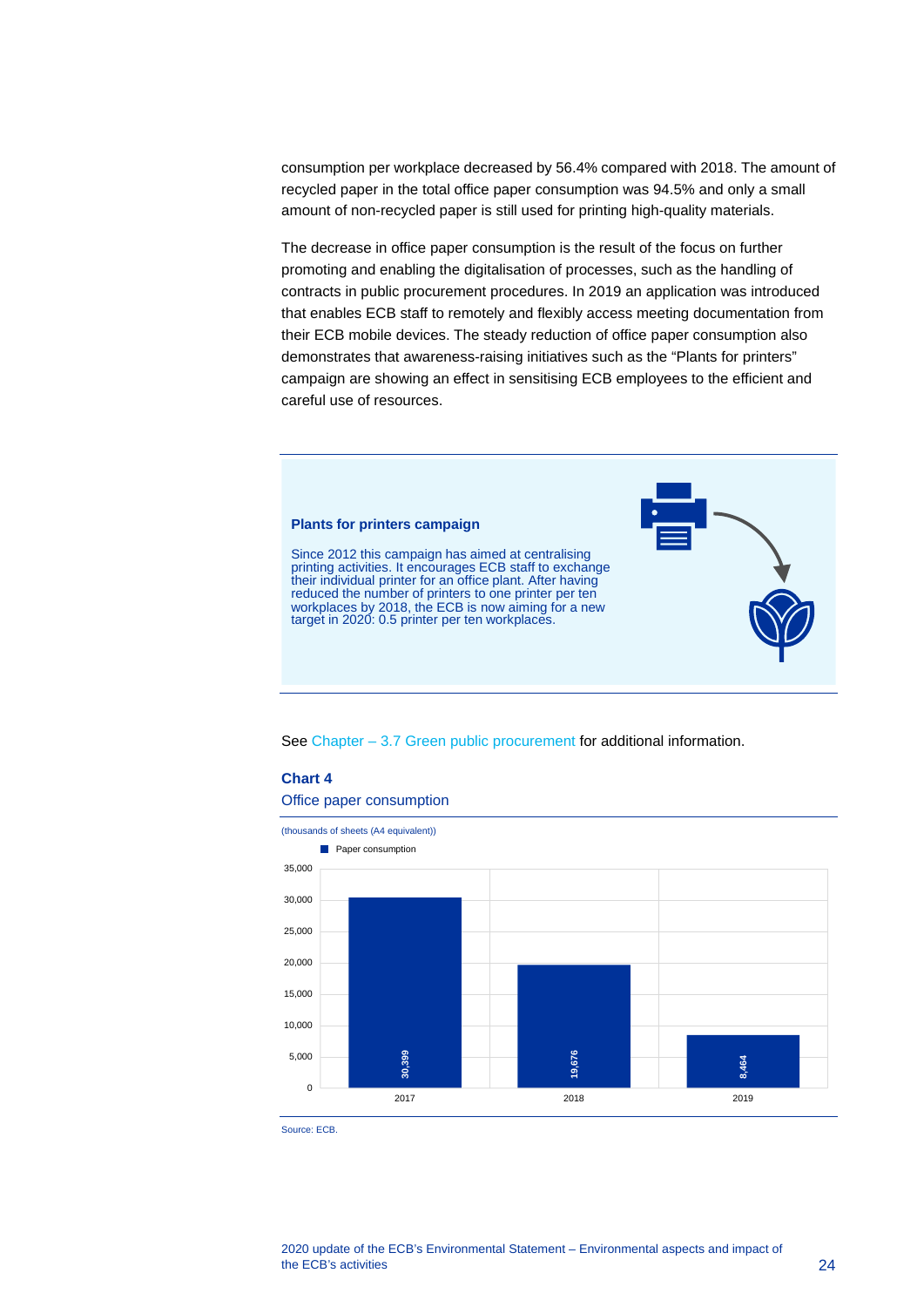

Introduction of a deposit system for reusable coffee cups across all ECB premises to reduce single-use items

Various other activities were carried out in 2019 which contributed to enhancing material efficiency in the ECB's daily operations. One notable change was the replacement of all disposable coffee cups for take-away beverages with a reusable cup deposit scheme across all ECB premises. The deposit system enabled a considerable reduction in single-use items, and staff can also take advantage of the system in participating coffee shops.

Several additional measures were taken to further reduce waste in catering outlets and service areas. For example, individually wrapped snacks were phased out in conference and meeting areas and replaced with bulk alternatives offered in glass jars, single-use cutlery was removed from meal sets, and vending machines and catering outlets now offer refreshments and snacks in reusable jars. However, as a result of strict hygiene requirements related to the COVID-19 pandemic, it is expected that the usage of disposable items will increase again in 2020.

#### Cleaning agents



In 2019, the ECB continued using microbiological detergents which are 99.9% biodegradable. The dosing process of cleaning agents and refilling and reusing spray bottles enables the ECB to reduce packaging waste. Moreover, the use of mechanical cleaning methods, such as a floor cleaning machine with a self-cleaning water tank, saves water in day-to-day cleaning. Daytime cleaning furthermore ensures social fairness and contributes to energy savings.

From 2018 to 2019, the use of cleaning agents in the main building decreased by 20.1% compared with the previous year as a result of constant efforts from the ECB's cleaning services. This was achieved by dosing the detergents on site and the service providers' staff gaining more experience with the use of microbiological detergents and the required amounts. In the city centre premises, cleaning agent amounts decreased by 4.0% compared with the previous year. The decline in the city centre buildings is not as pronounced since the cleaning services provider mainly doses cleaning agents in the main building.

In 2019, the introduction of washing bags for microfiber cloths helped prevent microfibers from entering the wastewater stream during the washing process. In addition, non-hazardous laundry detergents and aqueous ozone, an eco-friendly disinfecting solution, were introduced to further reduce the environmental impact of cleaning.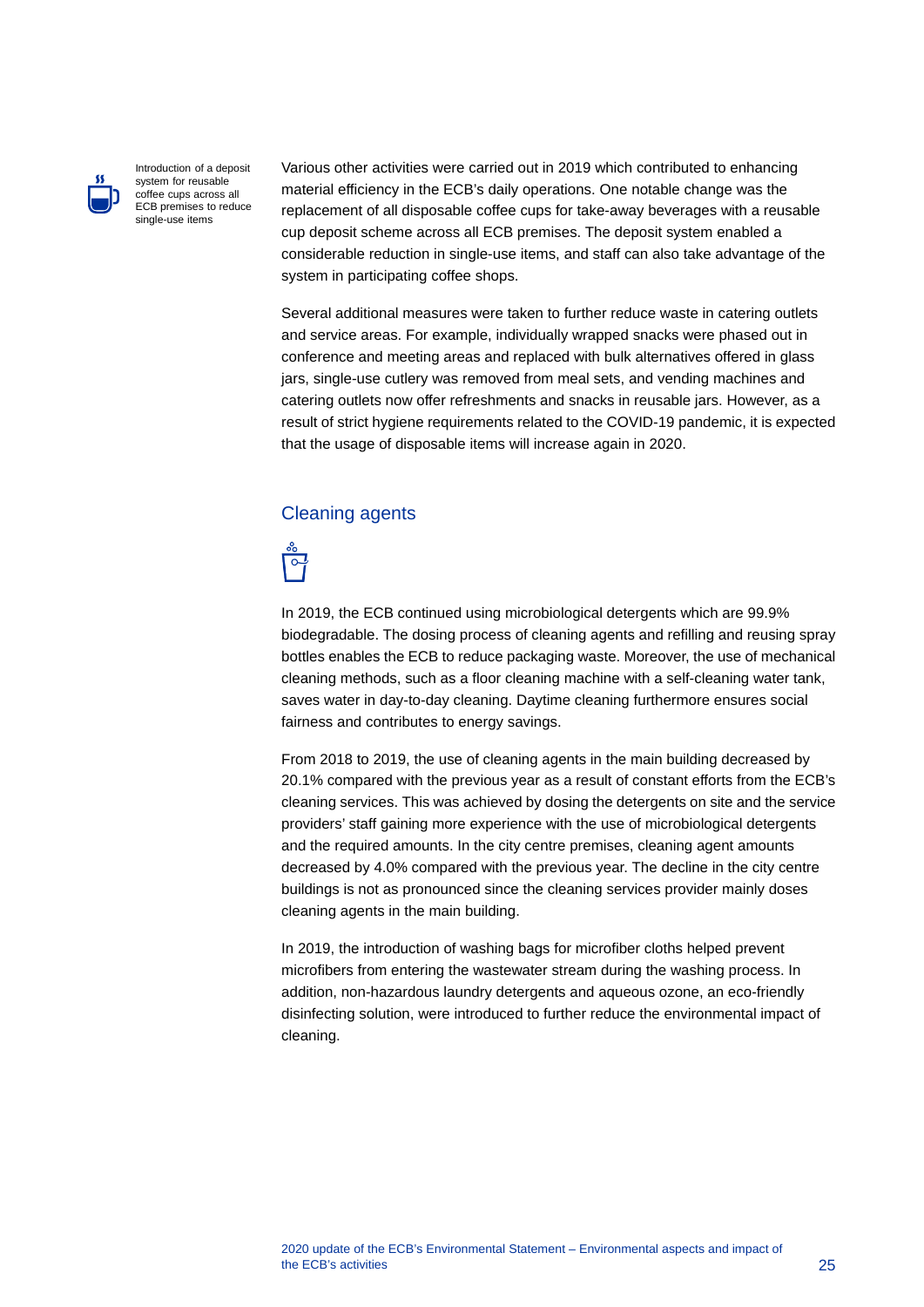#### **Chart 5**

Cleaning agents consumption



Source: ECB.

#### Office supplies



The ECB helps staff to easily identify eco-friendly office supplies by highlighting environmental labels and credentials and continuously increasing their share in the ECB stationery catalogue. Eco-friendly office products can be easily filtered in the supply catalogue by keywords such as "planet" or "eco" and can be identified on the basis of the environmental certification labels visible in their description. In 2019 the share of eco-friendly office supplies in the ECB catalogue remained stable at 37.1%.

Moreover, the internal catalogue for reusable stationery is increasingly used within the Bank and has also contributed to a decrease in new external orders. Stationery continues to be handed back to the internal store room and can then be made available for re-ordering from the internal catalogue. Informative material on how to decrease the environmental impact of ordering stationery and office supplies has also been made available to ECB staff. Example 1<br>
Source: ECB.<br>
Source: ECB.<br> **CFICCE SUPPLIES**<br>
The ECB helps staff to easily ident<br>
environmental labels and credentia<br>
ECB stationery catalogue. Eco-frie<br>
supply catalogue by keywords suce<br>
basis of the environ

Moreover, the ECB donates decommissioned IT equipment (i.e. laptops, printers and related accessories) to various charities. Bicycles that are collected during quarterly bicycle parking clearances on ECB premises and remain unclaimed by their owners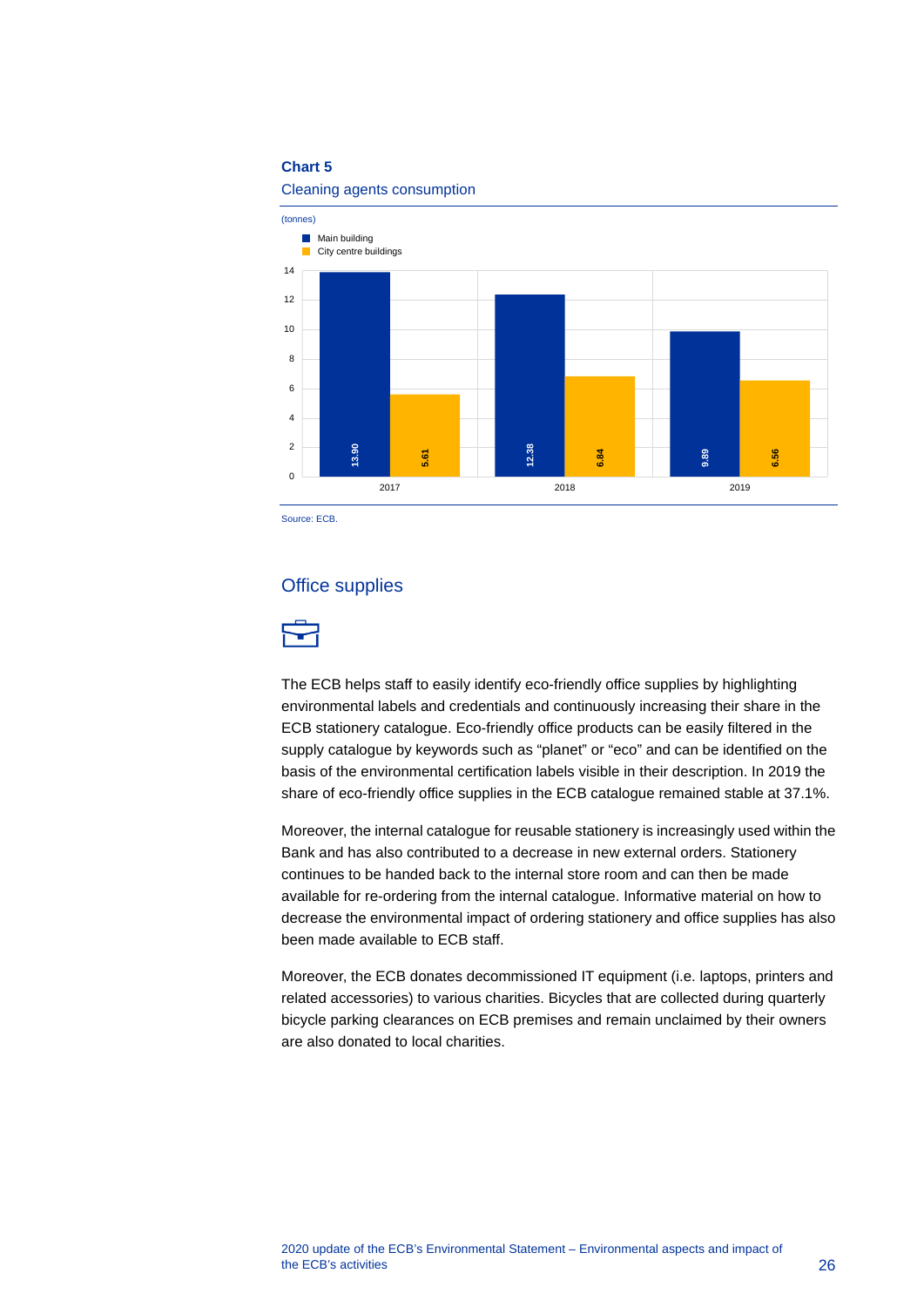#### Chemicals for water treatment and cooling agents



Chemicals used for water treatment and losses of cooling agents are significant environmental aspects that are constantly monitored by the ECB. 11.3 tonnes of chemical substances, mainly composed of salts, were used to soften the water in the technical facilities in the main building in 2019. This represents a 14.5% increase compared with the previous year.

In the city centre premises, an increase of 25.3% in the use of chemicals for water treatment was registered owing to the fact that the automatic dosing system was temporarily out of service, and dosing was consequently carried out manually. In the city centre buildings, the use of chemicals for water treatment amounted to 4.5 tonnes in 2019.

Despite regular maintenance and checks of the cooling installations in the ECB premises, leakages of the cooling systems were nevertheless identified. This resulted in 22 kg and 48 kg of cooling agents having to be refilled in the main building and in the Eurotower respectively in 2019. A detailed assessment of the root causes of the leakages and prevention plans were commissioned in order to avoid similar incidents in the future.



#### **Chart 6**

Source: ECB.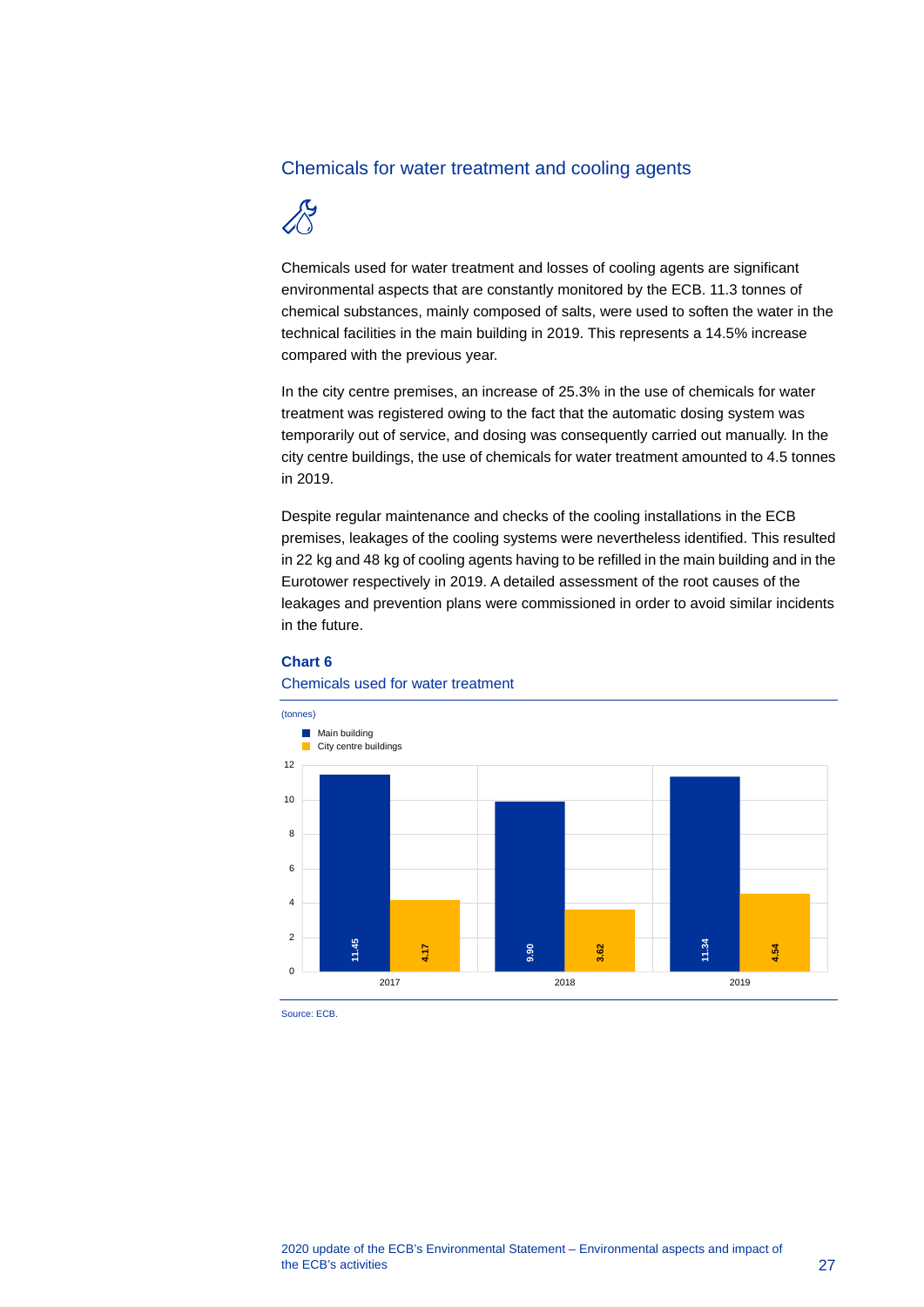#### **Chart 7**

#### Cooling agent losses\*



Source: ECB.

<span id="page-28-0"></span>Notes: \* As of 2018 the figures only report losses of cooling agents and not exchanges of cooling agents, as was the case in previous years. This means that no losses were registered in 2017 and 2018 for the main building.

## 3.3 Water and waste water

Water consumption at the ECB consists of technical water, e.g. used for building climate control, and non-technical water, used for sanitary facilities, kitchenettes and the canteens. In the case of the main building, non-technical water also includes water used for irrigating the green areas. The differences in the structure, landscape and number of workplaces of the ECB's premises need to be considered when comparing water consumption figures of the main building and the city centre premises. The charts below show the development of technical and non-technical fresh water consumption of the ECB premises.

Fresh water consumption at the main building declined by 8.5% in 2019 compared with 2018. Technical water consumption in the main building has increased over the past two years due to exceptionally hot summers that required increased cooling of the building. At the same time, non-technical water consumption figures have been fluctuating during the past years. The maintenance of the ECB's green areas, such as meadows, trees, wild flowers and herbs, accounted for a considerable amount of non-technical water consumption. In order to optimise the use of water for the garden, the irrigation patterns have been adapted to the different types of meadows and plants as well as to weather conditions. In addition, the consumption of non-technical fresh B<br>
Source is CD.<br>
Source is CD.<br>
Source is a region on the collection of the collection of the collection of the collection of the collection of the collection of the collection of the collection of the collection of the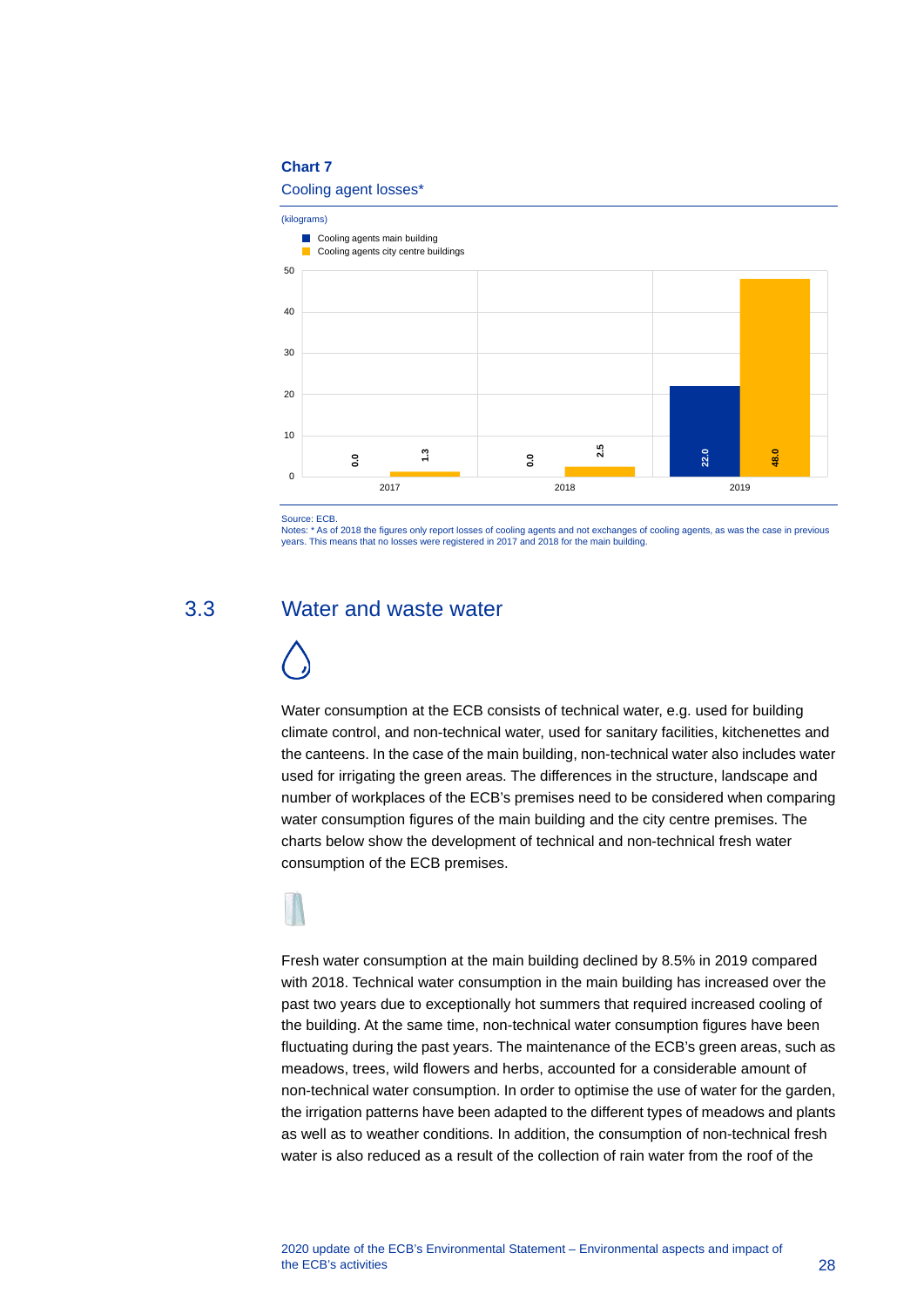Grossmarkthalle. The collected rain water is used for irrigation purposes as well as for sanitary facilities.



In the city centre buildings, fresh water consumption declined by 10.5%. Technical water consumption has fluctuated over the past years and decreased in 2019, while non-technical water consumption increased. Fresh water consumption per workplace decreased by 9.1% compared with the year 2018.



#### **Chart 8a**

Water consumption – Main building\*

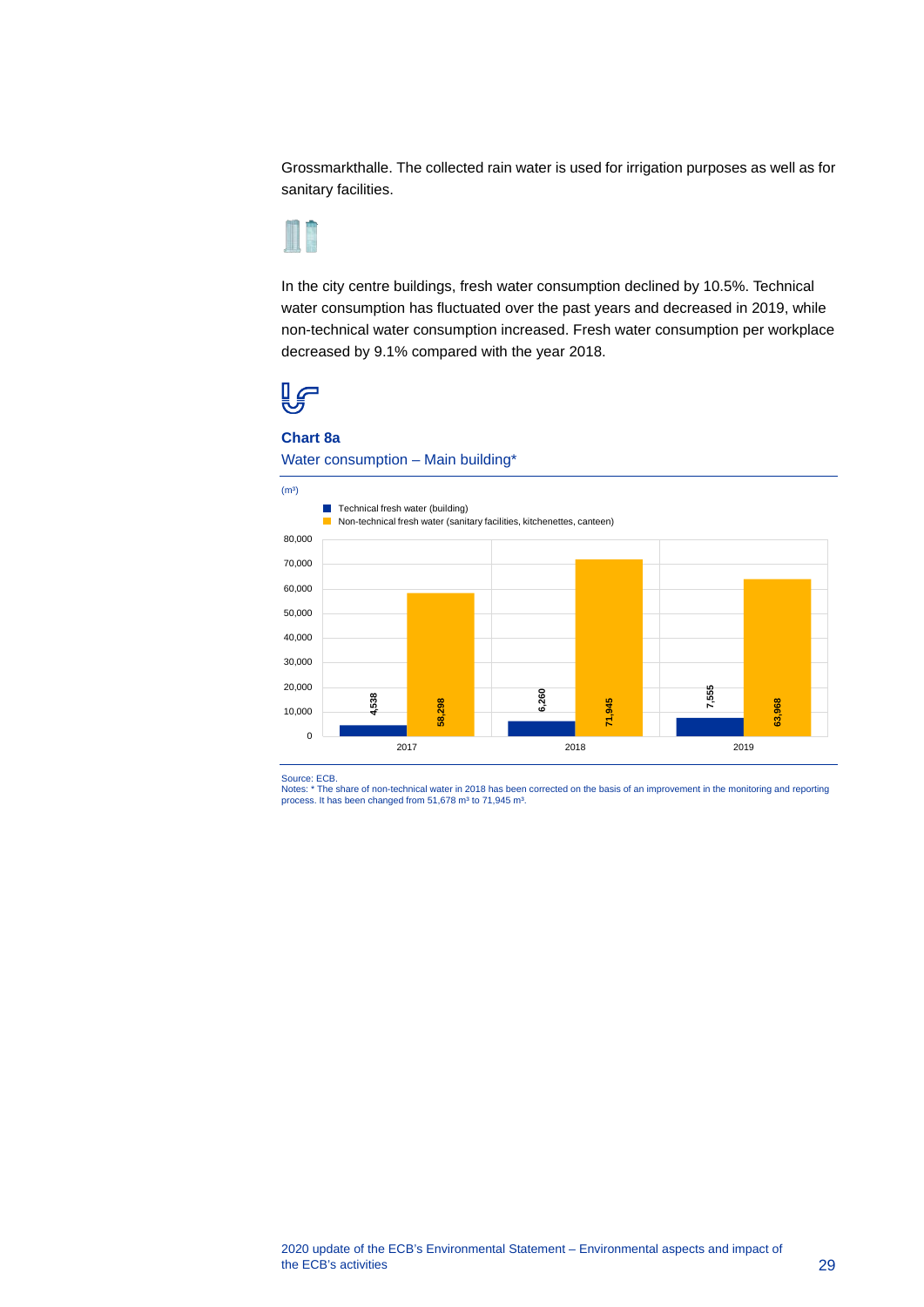#### **Chart 8b**



 $(m<sup>3</sup>)$ 

**Technical fresh water (building) Non-technical fresh water (sanitary facilities, kitchenettes, canteens)** 



Source: ECB.<br>Notes: \* The share of non-technical water in 2018 has been corrected on the basis of an improvement in the monitoring and reporting<br>process. It has been changed from 27,785 mª to 28,267 mª.

#### **Figure 6**

Performance indicators: water

(percentage change from 2018 to 2019)



<span id="page-30-0"></span>Source: ECB.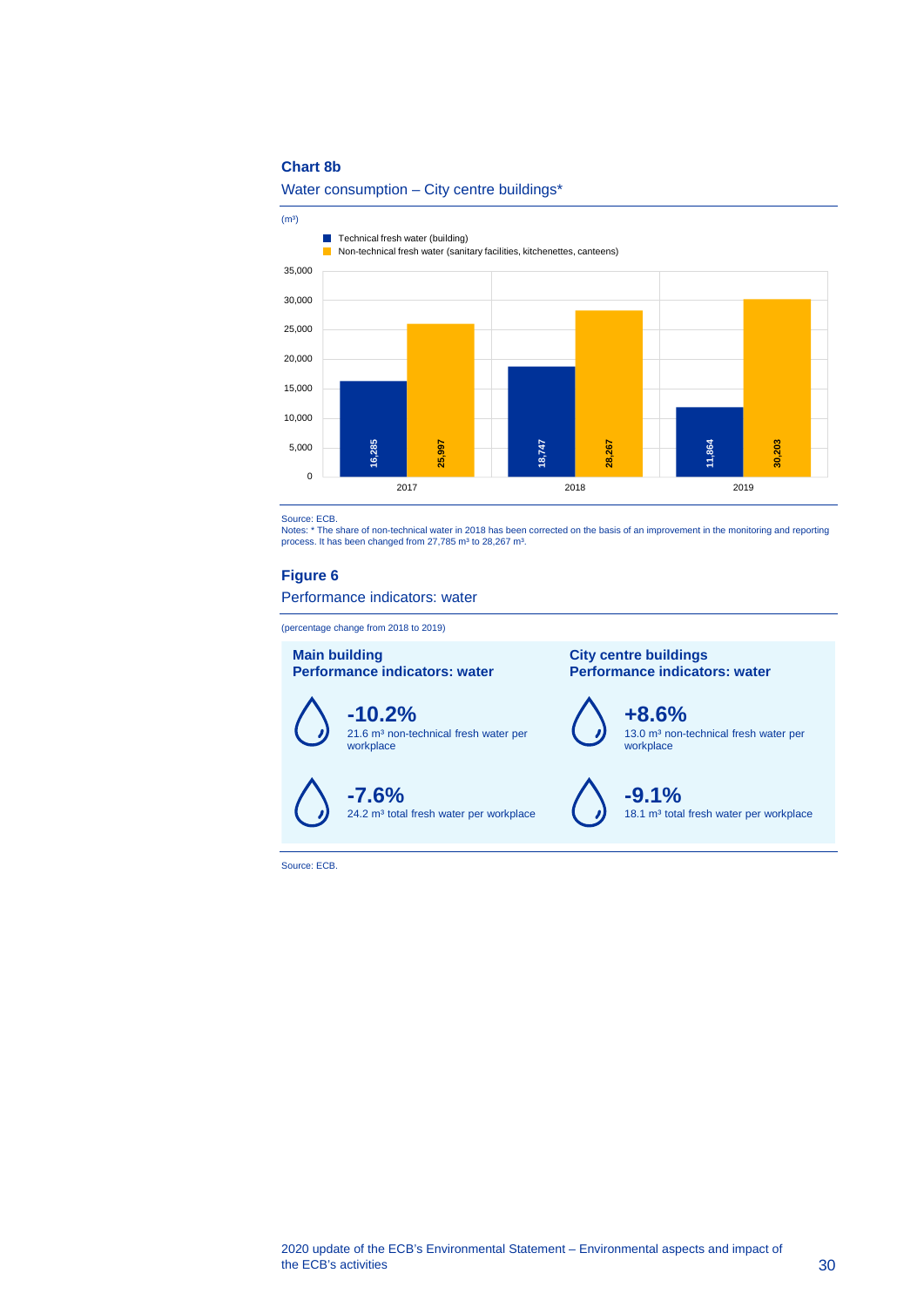## 3.4 Waste and recycling

<span id="page-31-0"></span>

| l⊞<br><b>Waste</b><br>$\overline{\overline{\mathbf{u}}\overline{\mathbf{u}}}$ | <b>Objectives</b>                                                             |  |
|-------------------------------------------------------------------------------|-------------------------------------------------------------------------------|--|
| Type of objective and timeline                                                | <b>Objective and status 2019</b>                                              |  |
| Short-term: 2023                                                              | Reduction of the amount of residual waste per workplace by 5% (baseline 2018) |  |
|                                                                               | Status 2019: 1.5% increase compared with 2018                                 |  |

| <b>Measures</b><br><b>Waste</b>                                                                                                                                                    |               |  |
|------------------------------------------------------------------------------------------------------------------------------------------------------------------------------------|---------------|--|
| <b>Measure</b>                                                                                                                                                                     | <b>Status</b> |  |
| Include provisions for waste collection at building level in rental agreements with new landlords in the city<br>centre buildings, in line with the ECB's waste management concept | Completed     |  |
| Expand and clarify requirements for separate collection in the latest tender for waste management at the<br>main building                                                          | Completed     |  |
| Replace portioned coffee with coffee beans at the main building, thus reducing the amount of packaging<br>waste                                                                    | Completed     |  |
| Enhance overview of waste amounts generated at building level through the launch of quarterly reporting<br>of data from city centre premises                                       | Completed     |  |
| Identify opportunities to further phase out single-use plastic items                                                                                                               | Completed     |  |
| Assess possibilities to further harmonise the separate collection of recyclable office waste across buildings                                                                      | In progress   |  |
| Replace portioned coffee with coffee beans in the city centre premises and thus avoid unnecessary<br>In progress<br>packaging waste                                                |               |  |
| Expand the separate collection of waste to include dedicated provisions for the used coffee grounds                                                                                | In progress   |  |
| Assess opportunities to centralise the collection of the various office waste fractions                                                                                            | In progress   |  |
| Assess the opportunities to implement a food waste management system to monitor and reduce food<br>waste at each step of the food preparation process                              | Pending       |  |

Completed = measure completed; in progress = measure in progress; pending = measure still to be implemented.



Waste reduction, separation and recycling remain important topics within the ECB's environmental management framework. In 2019 approximately 98% of the waste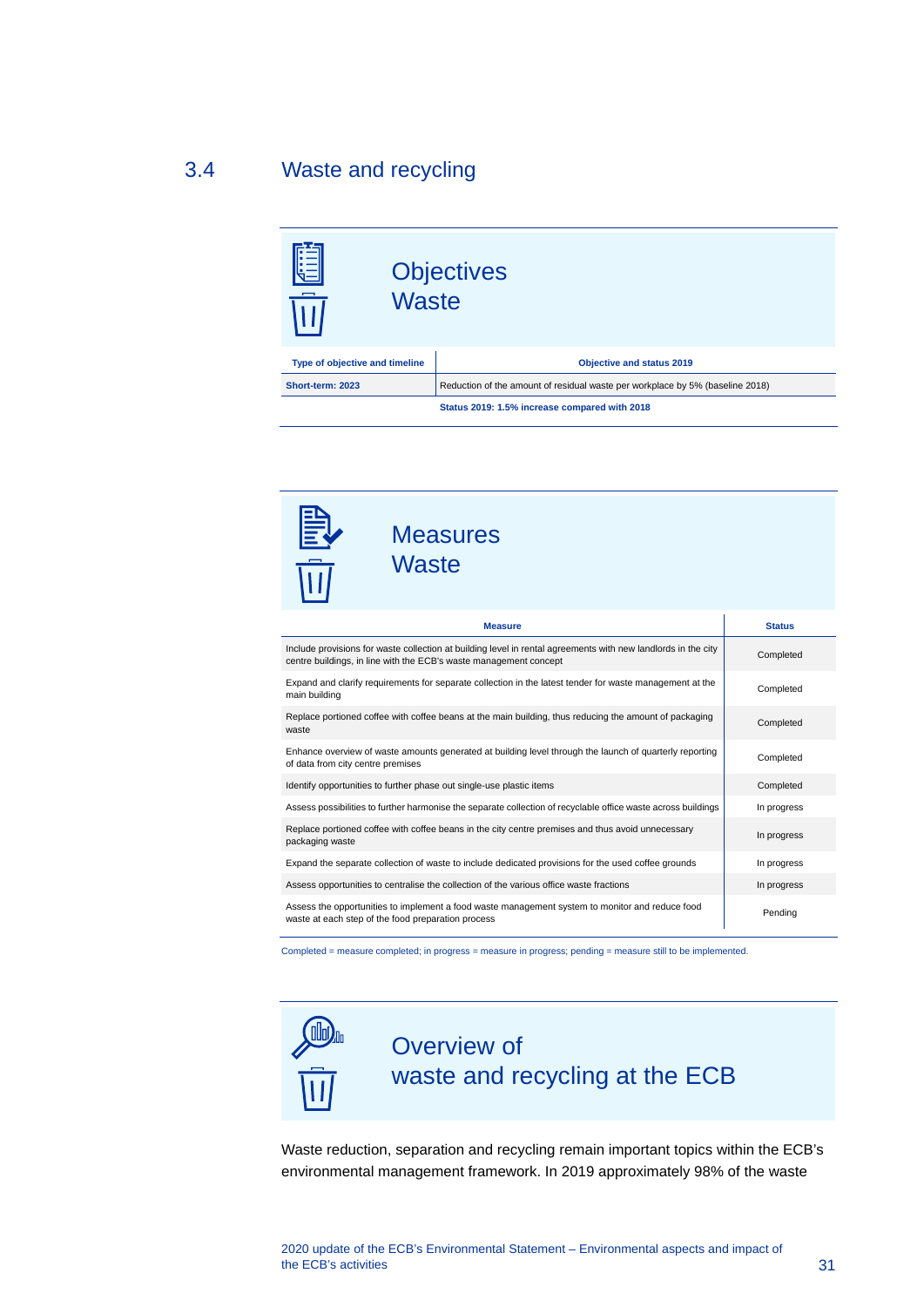generated on the ECB's premises was non-hazardous. This waste consisted, among other things, of packaging waste, organic waste, mixed waste, paper and cardboard as well as confidential paper waste, which are all generated on a daily basis. The remaining 2% consisted of 13.5 tonnes of hazardous waste, primarily batteries, and 6.5 tonnes of electronic waste.

In 2018 the ECB set the environmental objective of reducing residual waste by 5% per workplace by 2023. In 2019 the total amount of residual waste remained stable, however residual waste per workplace increased by 1.5%, which can largely be attributed to the decrease in workplaces in 2019.

In order to increase the recycling rate and decrease the amounts of residual waste, the ECB is continuously working on improving and aligning waste management practices and the waste infrastructure across its buildings. Proper and consistent waste separation and related educational and awareness-raising measures remain key to achieving the waste reduction objective.

In 2019 several measures were implemented to raise awareness about best waste management practices and to sensitise staff and stakeholders to the environmental impact of waste. For example, several workshops were held with internal stakeholder groups in order to identify opportunities for improvements to the waste separation system, assess the effectiveness of potential improvement measures and develop new waste labels. In addition, the ECB participated for the first time in the European Week for Waste Reduction, organising different activities for staff, such as a zero-waste workshop and an information stand related to waste management and recycling. Furthermore, a deposit system for reusable coffee cups was introduced in all premises, and disposable plastic items were further reduced in catering outlets as well as in conference and meeting areas. In a further step, the kitchenettes in the main building will be refurbished, adding an organic waste bin to the current waste infrastructure and enabling further improvements in waste management.

In the main building, the amount of total waste decreased by 7.9% in 2019 compared with the previous year. Waste reductions could be observed in paper and cardboard waste, confidential paper waste and packaging waste. The reduction of packaging waste is related to the improved database provided by a new supplier which allows for a more precise measuring of the amounts collected for recycling. Increases in waste amounts were also noted for residual waste and organic waste, the latter including grease waste resulting from the operations of the staff canteen. When assessing the organic waste amounts, it must be taken into consideration that the canteen service providers at the ECB use fresh fruit and vegetables to prepare meals, which results in high amounts of organic waste from processing the ingredients on site. However, efforts to reduce global food waste are made by sourcing fruit and vegetables that do not make their way into regular supermarkets and grocery chains owing to their non-standard looks, shapes and sizes.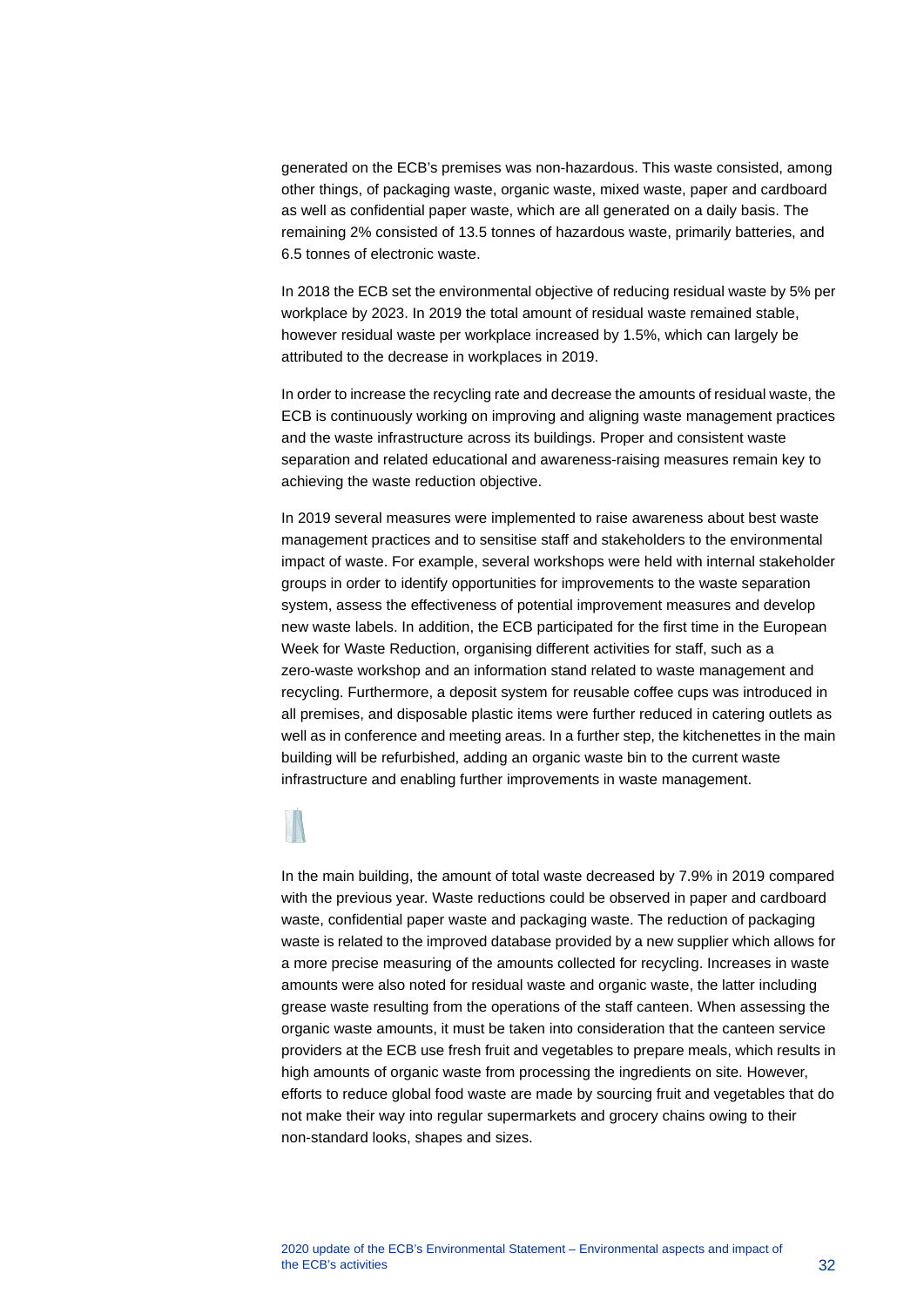

In the city centre buildings, the total generated waste increased by 3.2% compared with the year before. Residual waste and confidential paper waste amounts decreased from the previous year. The slight decrease in residual waste is directly related to the improved separation of individual waste fractions. Moreover, the significant reduction in confidential paper waste (-38.3%) is a positive development linked to different digitalisation measures and the overall reduced need to print sensitive information. Paper and cardboard waste, packaging waste and organic waste amounts increased in 2019 compared with the previous year. Owing to technical issues with the paper and cardboard lifting system during 2019, it was not possible to obtain precise paper and cardboard waste figures for the most part of the year. The paper and cardboard waste figure for 2019 is therefore largely based on estimates. Packaging waste increased by 78.9% (81.8% per workplace). While the packaging waste amounts in the Eurotower remained stable, further improvements in waste separation were implemented in the Japan Center, which led to an increase in packaging waste and a decrease in the residual waste fraction.

The charts below show significant waste fractions and their development in comparison to the previous years.

#### **Chart 9a**



Waste and recycling – Main building\*

Source: ECB.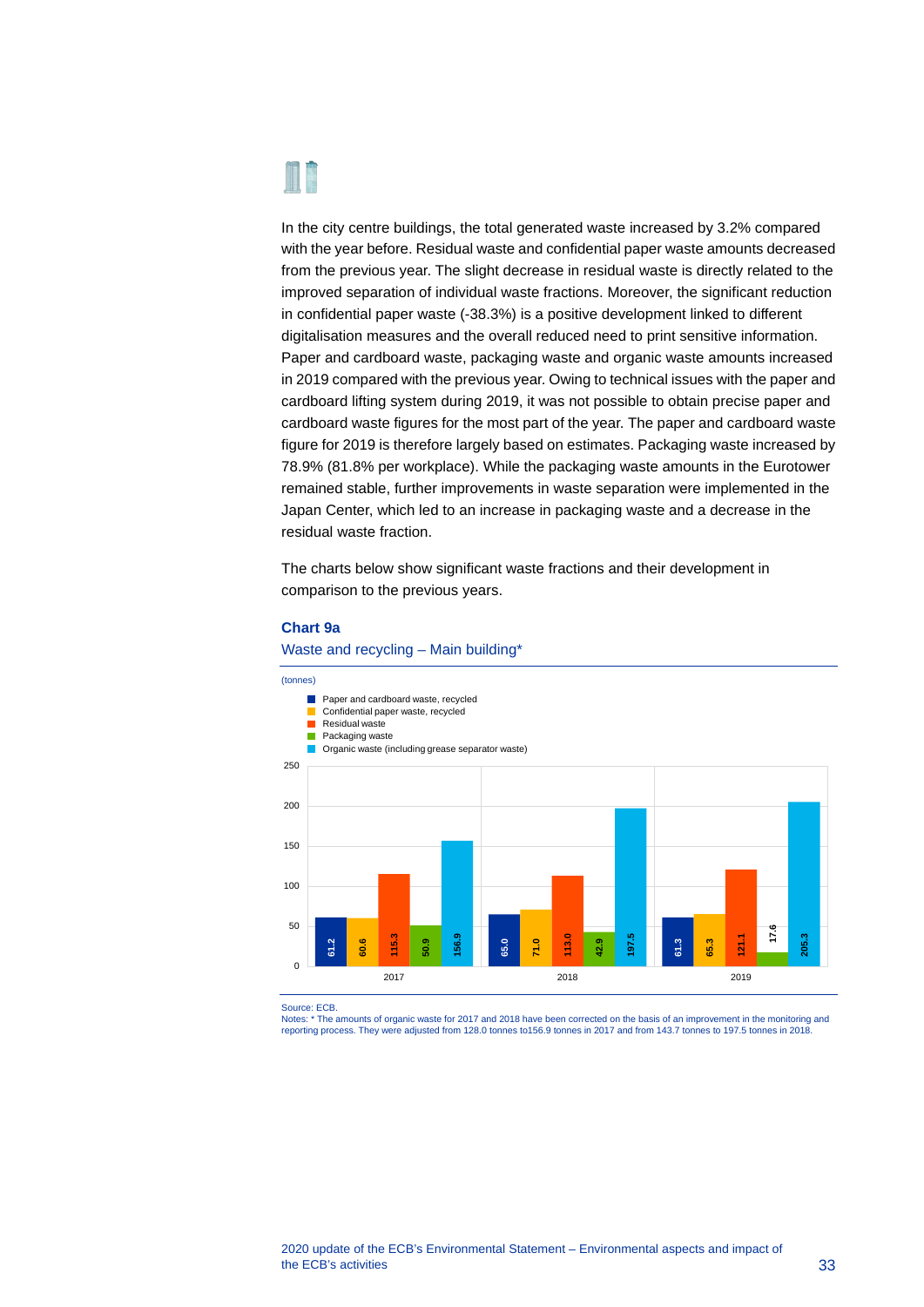#### **Chart 9b**

#### Waste and recycling – City centre buildings\*



reporting process. They were adjusted from 132.1 tonnes to 170.3 tonnes in 2017 and from 122.0 tonnes to 160.7 tonnes in 2018.

#### **Figure 7**

#### Performance indicators: waste

(percentage change from 2018 to 2019)

#### **Main building Performance indicators: waste**

**+8.3%**

**-7.0%**

workplace

**-58.5%**

**+5.0%**



**-4.7%** 20.7 kg paper and cardboard waste per

41.0 kg residual waste per workplace

22.1 kg confidential paper waste per

6.0 kg packaging waste per workplace



**City centre buildings**

**Performance indicators: waste**

**+46.1%** 7.2 kg paper and cardboard waste per workplace



**-4.1%** 54.7 kg residual waste per workplace



**-37.3%** 10.2 kg confidential paper waste per workplace



**+81.8%** 12.1 kg packaging waste per workplace



**+8.1%** 73.6 kg organic and grease separator waste per workplace



69.4 kg organic and grease separator waste per workplace

Source: ECB.

# Source: ECB. Notes: \* The amounts of organic waste for 2017 and 2018 have been corrected on the basis of an improvement in the monitoring and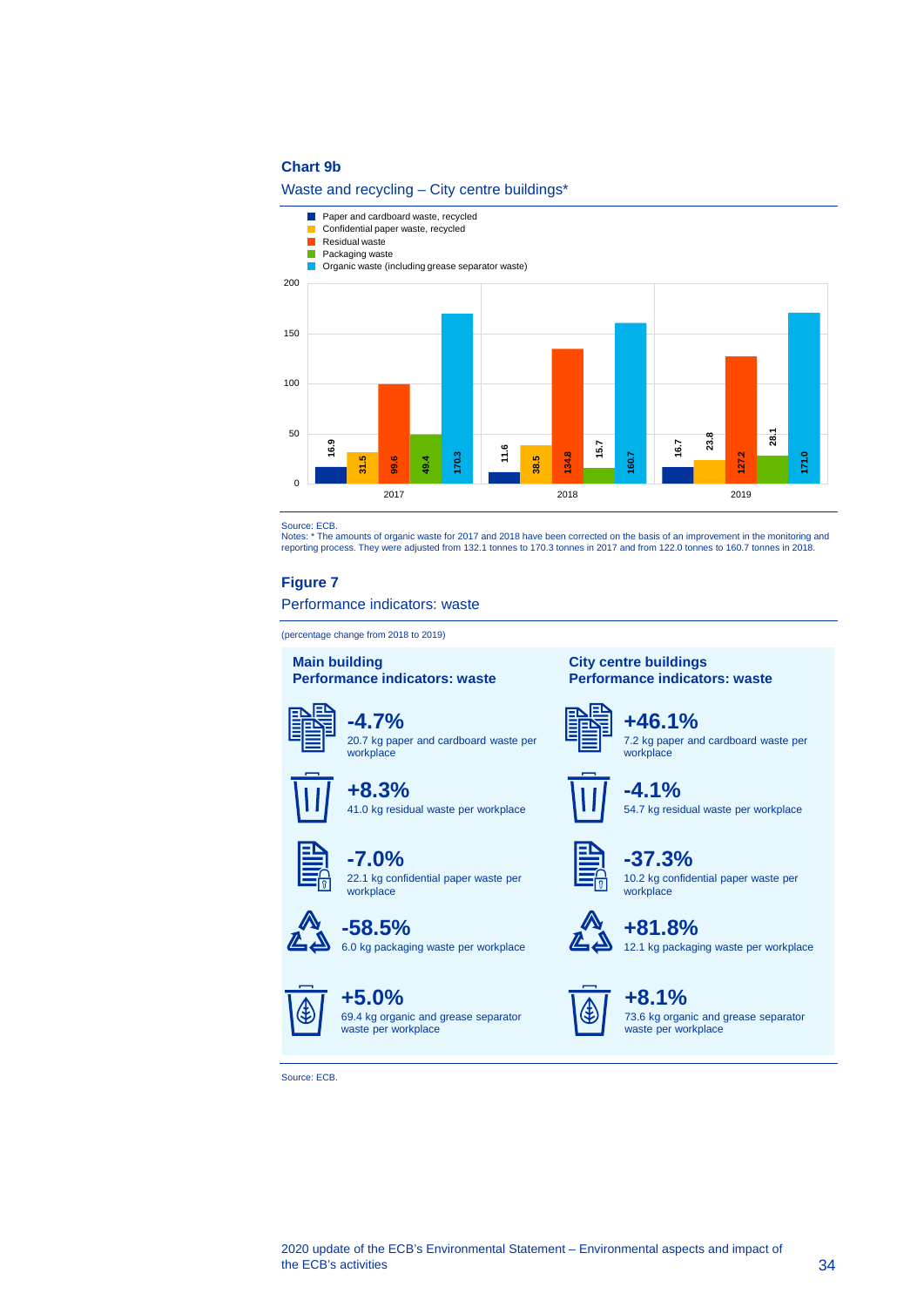## 3.5 Biodiversity

<span id="page-35-0"></span>

**Status 2019: in progress**



## **Measures Biodiversity**

| <b>Measure</b>                                                                                                                     | <b>Status</b> |
|------------------------------------------------------------------------------------------------------------------------------------|---------------|
| Liaise with the European school and kindergarten on biodiversity at the main building                                              | Completed     |
| Increase collaboration with local expert groups working on enhancing biodiversity                                                  | Completed     |
| Adjust irrigation patterns to weather to conserve (fresh) water                                                                    | Completed     |
| Assess possibilities to introduce bee hives on the main building site in order to support declining bee<br>populations             | In progress   |
| Support the activities and initiatives of informal staff social groups on urban gardening and beekeeping to<br>the extent feasible | In progress   |
| Assess the possibility to adjust the landscape concept by increasing the variety of insect-friendly plants                         | In progress   |

Completed = measure completed; in progress = measure in progress; pending = measure still to be implemented.



## Overview of biodiversity at the ECB

In 2019 the ECB further continued its efforts to foster biodiversity on its premises. Owing to the differences between the ECB's buildings in terms of location and surface area, possibilities to actively foster biodiversity vary between the city centre premises and the main building.

The total area of the main building comprises 11.9 hectares, of which 4.6 hectares (39%) are sealed and 7.3 hectares (61%) are unsealed. Large green areas and water-permeable pathways allow rainwater to infiltrate the ground, minimising the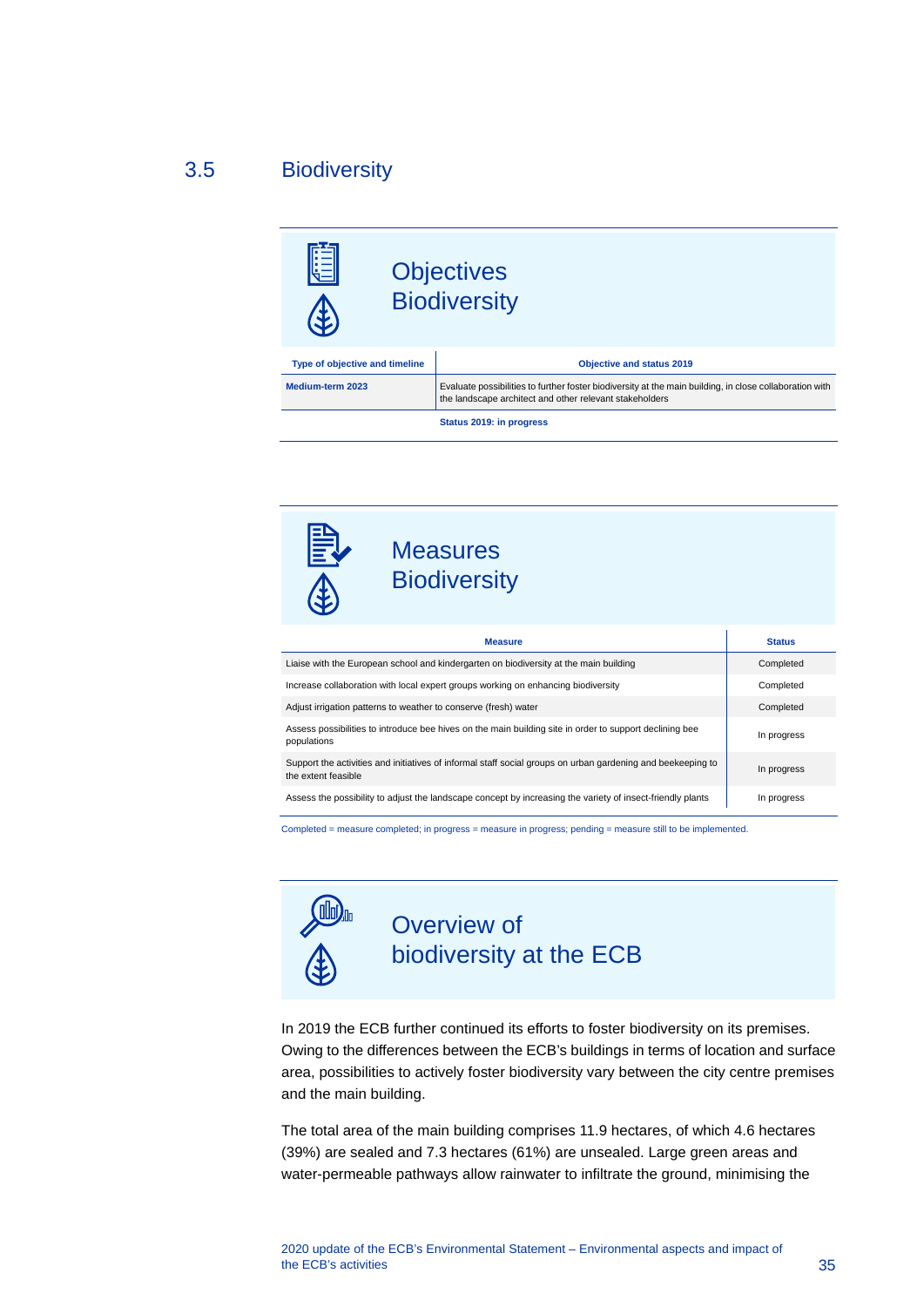amount of rainwater discharged into the sewerage system. 6.5 hectares are covered with lawn, meadows and wild flowers.

Rainwater is collected from the roof of the Grossmarkthalle in a storage tank and is used to irrigate the green areas and for some lavatories. As a result, the area effectively discharging rainwater into the municipal sewerage system is reduced to approximately 3 hectares (26% of the total area).

The vegetation at the main building consists of a combination of typical river plants and exotic flora, enhancing the image of a river landscape. Most of the trees are deciduous, adapting to the different seasons. Meadows with widely-spaced trees are interspersed with dense woods, natural hedges, typical riverbank formations and rows of trees reiterating the forms of river valleys. Meadows have been resown in order to promote a bee-friendly mix of wild flowers and herbs. Bird and bat houses as well as insect hotels have been installed to foster biodiversity. They are maintained on a regular basis and promoted internally in order to raise staff awareness about biodiversity protection.

Furthermore, the ECB is evaluating possibilities to install bee hives and additional insect hotels as well as additional bird and bat houses. In collaboration with the newly-established staff-led Ecology Group that consists of ECB staff interested in the environment and sustainability, possibilities to foster biodiversity on site are continuously evaluated and promoted.

Turning to the hardscape, certain areas are paved with cobblestones, which gradually fade into the asphalt or grass areas instead of forming sharp edges. Some of the stones date back to when the Grossmarkthalle still housed Frankfurt's wholesale market. In addition, some of the contoured river valleys are filled with the kinds of stones typically found in such areas.

#### Read more about the [landscape architecture at the main building.](https://www.ecb.europa.eu/ecb/premises/construction/landscape/html/index.en.html)

The rented ECB premises in the city centre cover approximately 0.7 hectares, of which 0.5 hectares are considered sealed area and 0.2 hectares are considered green area. Since the city centre of Frankfurt is densely built up, there is no opportunity to create infiltration areas around the rented buildings located there.

#### 3.6 Banknotes

<span id="page-36-0"></span>

The ECB has the exclusive right to authorise the issuance of banknotes within the euro area. At the end of 2019 there were 24.1 billion euro banknotes in circulation.

Since 2002 euro banknotes have been produced jointly by the NCBs of the euro area. Each NCB is responsible for a proportion of the total annual production in one or more denominations.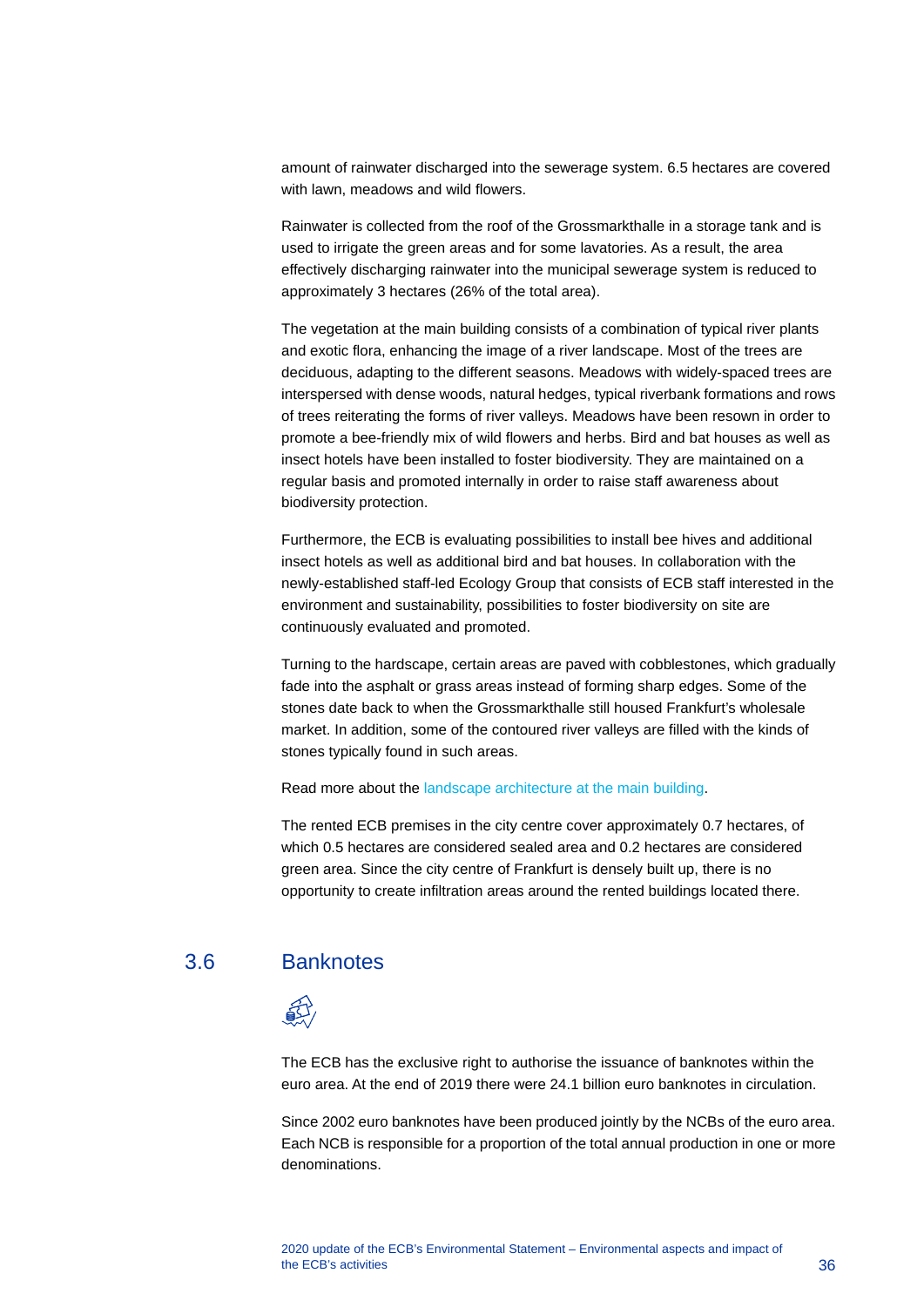The ECB seeks to promote good environmental management and to avoid any risk to the health and safety of the general public and the workers involved in the production of euro banknotes. When a manufacturer applies to produce euro banknotes, it must provide the ECB with copies of the ISO 9001, ISO 14001 and OHSAS 1800/ ISO 45001 certificates issued by the competent certification authorities. These certificates confirm that the manufacturer's systems conform to the applicable standards at the relevant manufacturing site where the production of euro banknotes is planned to take place.

The ECB's Directorate Banknotes monitors and regulates the banknote production within the euro area. On an operational level, this involves assessing compliance with the ISO 14001 standard and the environmental impact of the production processes of the euro banknotes and their main raw materials. Furthermore, the Directorate also supports further initiatives to reduce the environmental impact of producing euro banknotes.

The ECB's Directorate Banknotes together with the Eurosystem NCBs is implementing policies to minimise the environmental impact of the production of euro banknotes. Polices include increasing the ratio of sustainable cotton in the substrate of the euro notes to 100%.

In 2019 approximately 5,210 tonnes of cotton combers (the main raw material used to produce banknote paper) were used in this process, 57% of which were certified as originating from a sustainable source in environmental and social terms. The ECB is strongly committed to maintaining and improving the sustainability of euro banknotes by gradually increasing the amount of sustainable cotton in euro banknote paper. In this vein, we are also looking at alternative recycling and disposal methods of banknote waste, as well as how to increase the lifespan of banknotes.

As part of our aim to further step up our environmental commitment, we organised a first Environmental Forum, which brought together the ECB, the accredited manufacturers of euro banknotes and the NCBs with the aim of exchanging ideas and best practices on sustainability and environmental topics. Three key areas were identified as topics of focus: waste management and energy efficiency, assessment of the life cycle activities, and sustainable materials. The Forum will continue with the idea to identify potential improvements and solutions regarding sustainable environmental topics within euro banknote manufacturing.

Our ultimate aim in this is to ensure that euro banknotes and their production processes will become more sustainable and environmentally friendly.

Detailed information on the environmental impact of euro banknotes is provided on the [ECB's website](https://www.ecb.europa.eu/euro/html/index.en.html) under "The €uro" section.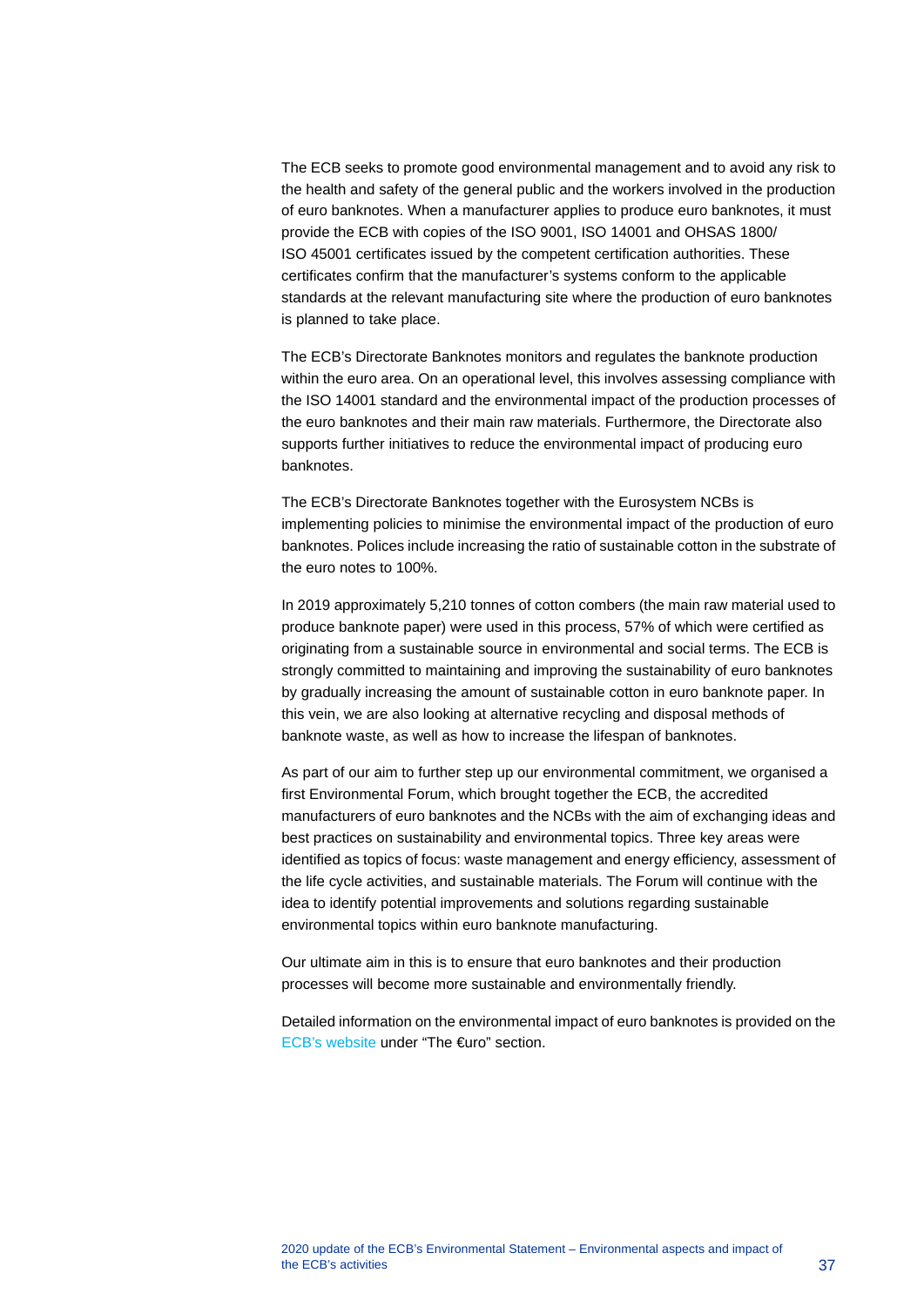## 3.7 Green public procurement

<span id="page-38-0"></span>

**Status 2019: 6.1%**



| <b>Measure</b>                                                                                                                                                                                             | <b>Status</b> |
|------------------------------------------------------------------------------------------------------------------------------------------------------------------------------------------------------------|---------------|
| Internal awareness-raising on the sustainable procurement quideline and training of staff on green public<br>procurement                                                                                   | Completed     |
| Introduction of new e-tendering process to reduce paper consumption                                                                                                                                        | Completed     |
| Encourage off-site consulting and similar services through tender requirements aimed at reducing travelling<br>of providers                                                                                | Completed     |
| Ensure integration of environmental and sustainability requirements for relevant aspects across the value<br>chain of the catering service in upcoming public procurement procedures                       | In progress   |
| Evaluate the possibilities to carry out specialised training on sustainable procurement for all procurers,<br>regardless of their experience                                                               | Pending       |
| Regular revision of the sustainable procurement guideline to include references to products and services<br>covered by the updates of the EU Green Public Procurement (GPP) Handbook and relevant criteria | Pending       |

Completed = measure completed; in progress = measure in progress; pending = measure still to be implemented.



## Overview of Green procurement at the ECB

The ECB considers environmental impacts when selecting suppliers and purchasing products and services. The Bank designs green procurement criteria in its sustainable procurement guideline, thereby actively working towards increasing the amount of procurements that include environmental considerations. Furthermore, procurement experts provide training to ECB staff in order to inform and raise awareness regarding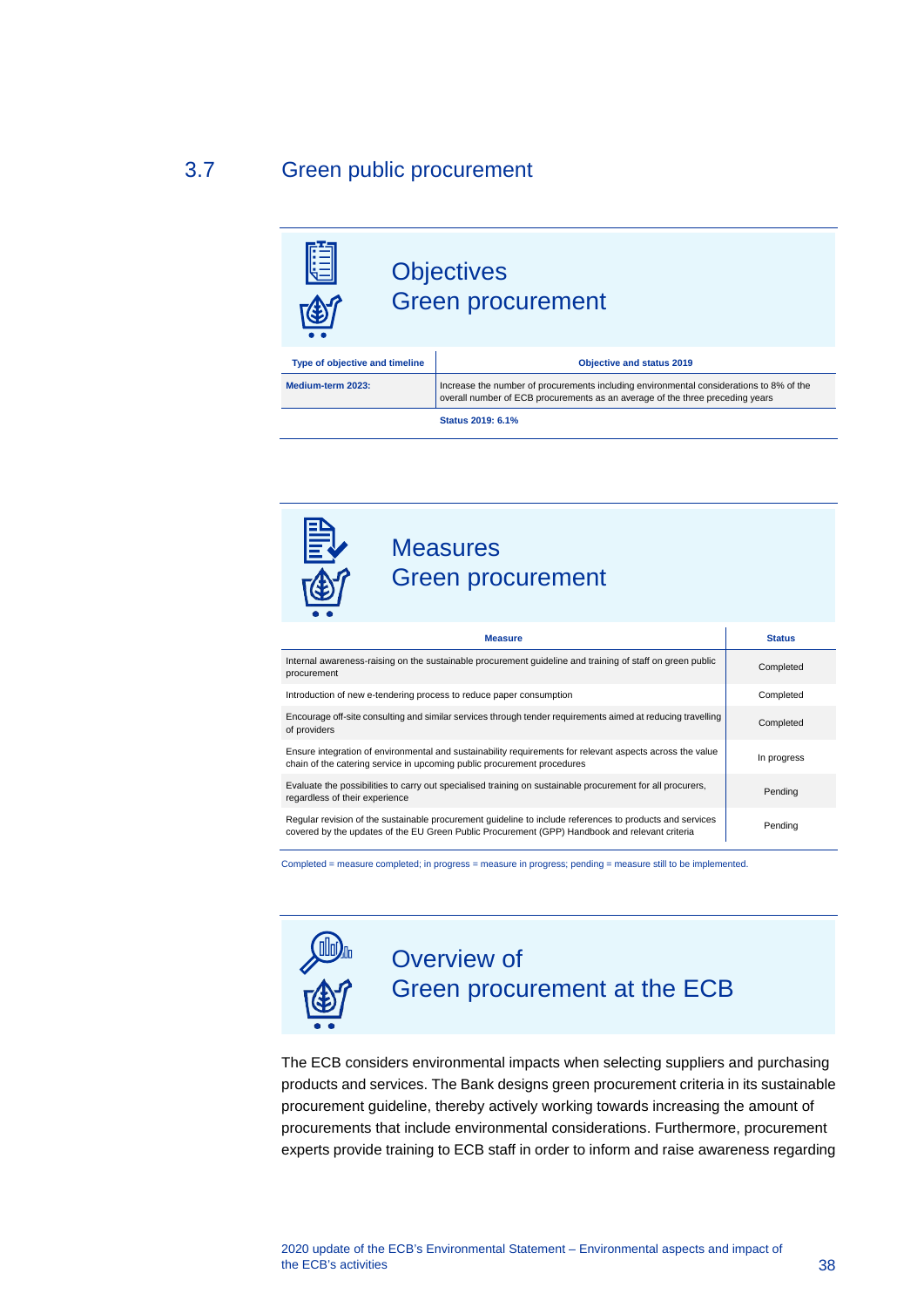sustainability and green procurements and how to design such specifications/tenders. In 2019 these training sessions attracted more than 220 participants.

As external service providers can have an impact on the ECB's environmental performance, they are encouraged to use ecological products and adopt sustainable business practices to deliver services. For instance, cleaning contractors support the ECB's EMS by using eco-friendly and non-hazardous cleaning agents, and by encouraging environmentally friendly practices among their staff. Moreover, catering service providers support the EMS by offering regional, seasonal products, organic, vegetarian and vegan food options and using non-standard sized or shaped fruit and vegetables which would not be sold in grocery stores. Furthermore, continuous efforts are made to gradually reduce the use of plastic in their operations.

In 2019 various measures were implemented to reduce the amount of paper used during procurement processes. These included for instance the full implementation of e-tendering for public tenders above a certain threshold and for certain types of services below that threshold, where offers are submitted electronically. Possibilities are pursued to reduce paper consumption, including for procurement procedures below the above-mentioned threshold. At the other end of the process, invoices are also submitted and processed electronically, drastically reducing the amount of paper and increasing the efficiency of their processing. The ECB procurement team also regularly shares experiences and green procurement approaches in networks and various fora including procurement professionals and counterparts from the NCBs, in order to promote green procurement business practices.

## 3.8 Travel activities

## <span id="page-39-0"></span>حركا

Direct exchange of information and collaboration with the NCBs, national competent authorities and other third parties are key components of the ECB's core business. Participation in international meetings and conferences also requires a certain amount of business travel, which contributes to the ECB's environmental impact in the form of fuel consumption and resulting  $CO<sub>2</sub>$  emissions. The ECB's business travel rules and various communication activities encourage ECB staff to favour train over air travel and to substitute business travel with video and telephone conferences whenever feasible. In 2019 total emissions from air travel increased by 8.3%. Emissions from both continental and intercontinental flights increased, while a decrease was noted for emissions from domestic flights. A data analytics project has been initiated to help further refine the collection and monitoring of data related to business travel, raise awareness of the environmental impacts of business travel and support the identification of further possibilities to reduce business travel emissions.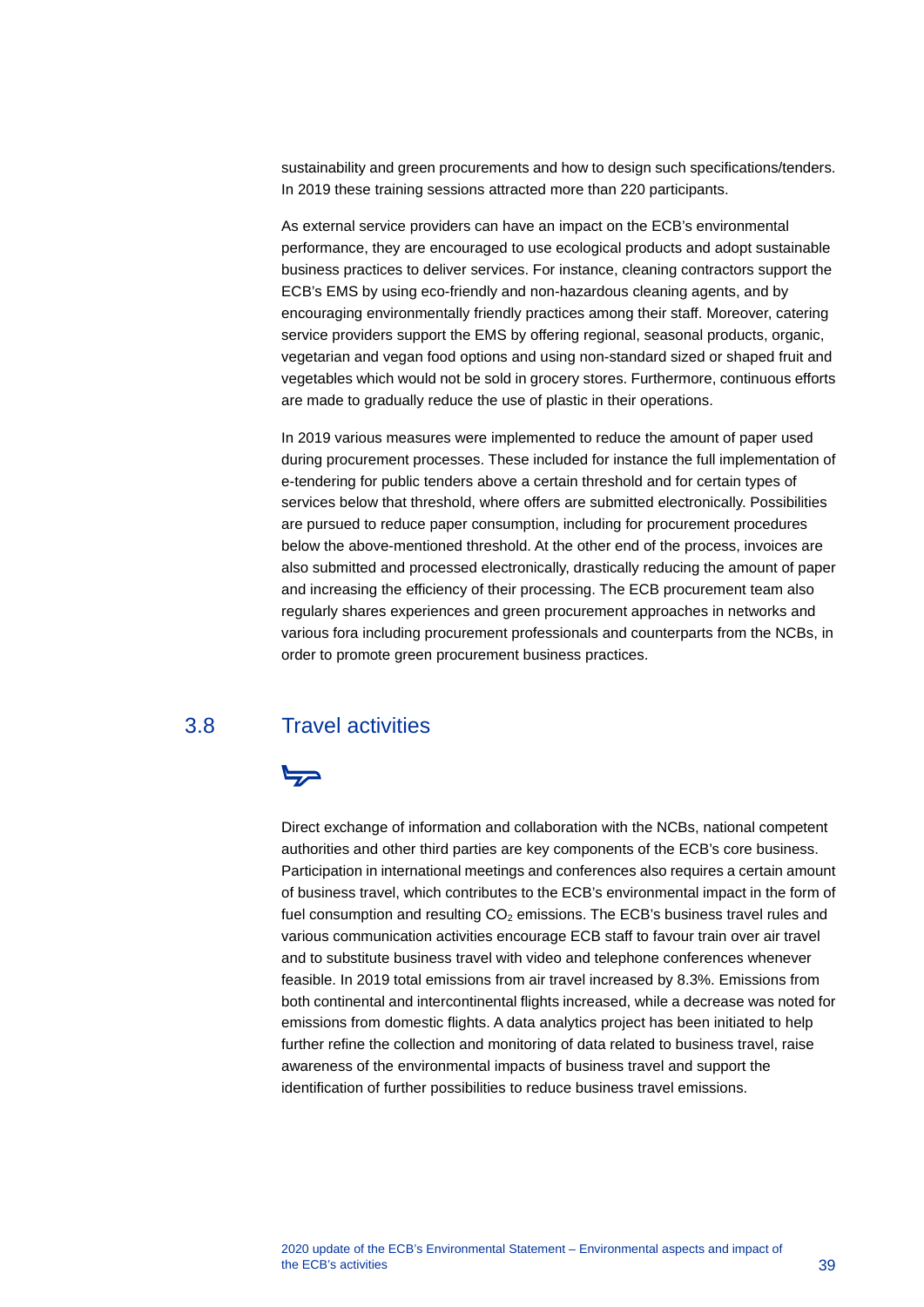

At the beginning of 2018 the ECB launched online collaboration and videoconferencing tools that encourage and enable staff to reduce business travel whenever feasible. In 2019 the Green ECB team organised and implemented several communication and awareness-raising activities via internal channels during the European Mobility Week to sensitise staff to the impact of business travel on the environment and inform them about eco-friendly modes of transportation. As part of the event week, videoconferencing information sessions were offered to further promote their usage. Moreover, a staff survey was launched in order to support the revision of the calculation methodology used for the estimation of emissions from staff commute.



The use of the ECB car fleet is restricted to the members of the Executive Board, the Chair of the Supervisory Board and the Chief Services Officer and is complemented by pool cars for logistical and operational needs. Opportunities to introduce environmentally friendly alternatives in the existing car fleet are continuously assessed in line with market developments.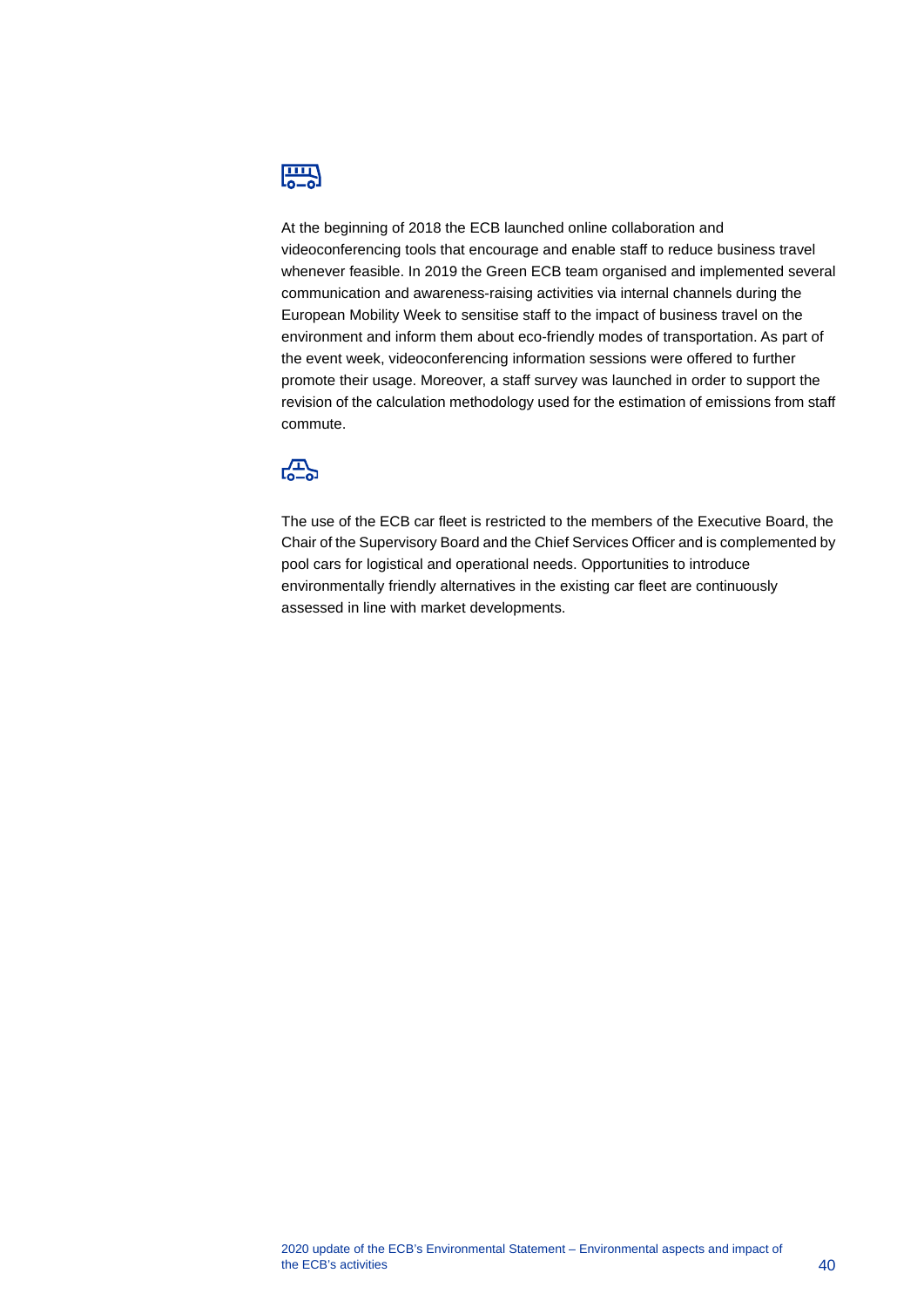## <span id="page-41-0"></span> $4$   $CO<sub>2</sub>$  emission reduction



Notes: \*Due to changes in the ECB's organisational context and reassessment of environmental aspects and impact, it was decided in 2019 to adjust the reference year for objectives and measures to 2018.



## **Measures**  $CO<sub>2</sub>$  emissions

| <b>Measure</b>                                                                                                                                                                                           | <b>Status</b> |
|----------------------------------------------------------------------------------------------------------------------------------------------------------------------------------------------------------|---------------|
| Improve bicycle parking at the main building and in the Japan Center and introduce regular removals of<br>abandoned bicycles in all buildings to ensure that spaces are available for frequent commuters | Completed     |
| Joint compensation of residual carbon emissions via interinstitutional collaboration with the European<br>Parliament (ECA recommendation)                                                                | Completed     |
| Launch CO <sub>2</sub> companion in traveller dashboard showing environmental impact of individual travel activities                                                                                     | Completed     |
| Decrease emissions from commuting by: (i) promoting the environmental benefits of teleworking by eligible staff;<br>(ii) continuing to promote the Job Ticket                                            | Completed     |
| Evaluate opportunities to increase the accuracy in the calculation of staff commute emissions                                                                                                            | Completed     |
| Develop a tool that allows meeting organisers to easily calculate the $CO2$ savings resulting from conducting<br>meetings online                                                                         | In progress   |
| Assess possibilities to enhance online collaboration opportunities for external counterparts in the context of<br>high-level meetings and conferences                                                    | In progress   |
| Further promote the use and highlight the benefits of online collaboration tools as an option to reduce the need<br>for business travel                                                                  | In progress   |
| Continue efforts to enhance data granularity related to business travel in order to gain insights into opportunities<br>to reduce travel                                                                 | In progress   |
| Assess opportunities to further expand the calculation and reporting of emissions from indirect sources such as<br>waste, cleaning agents and water treatment, office supplies or furniture              | In progress   |
| Include specifications for an electric alternative in the next tender for the shuttle commute between ECB<br>premises                                                                                    | Pending       |

Completed = measure completed; in progress = measure in progress; pending = measure still to be implemented.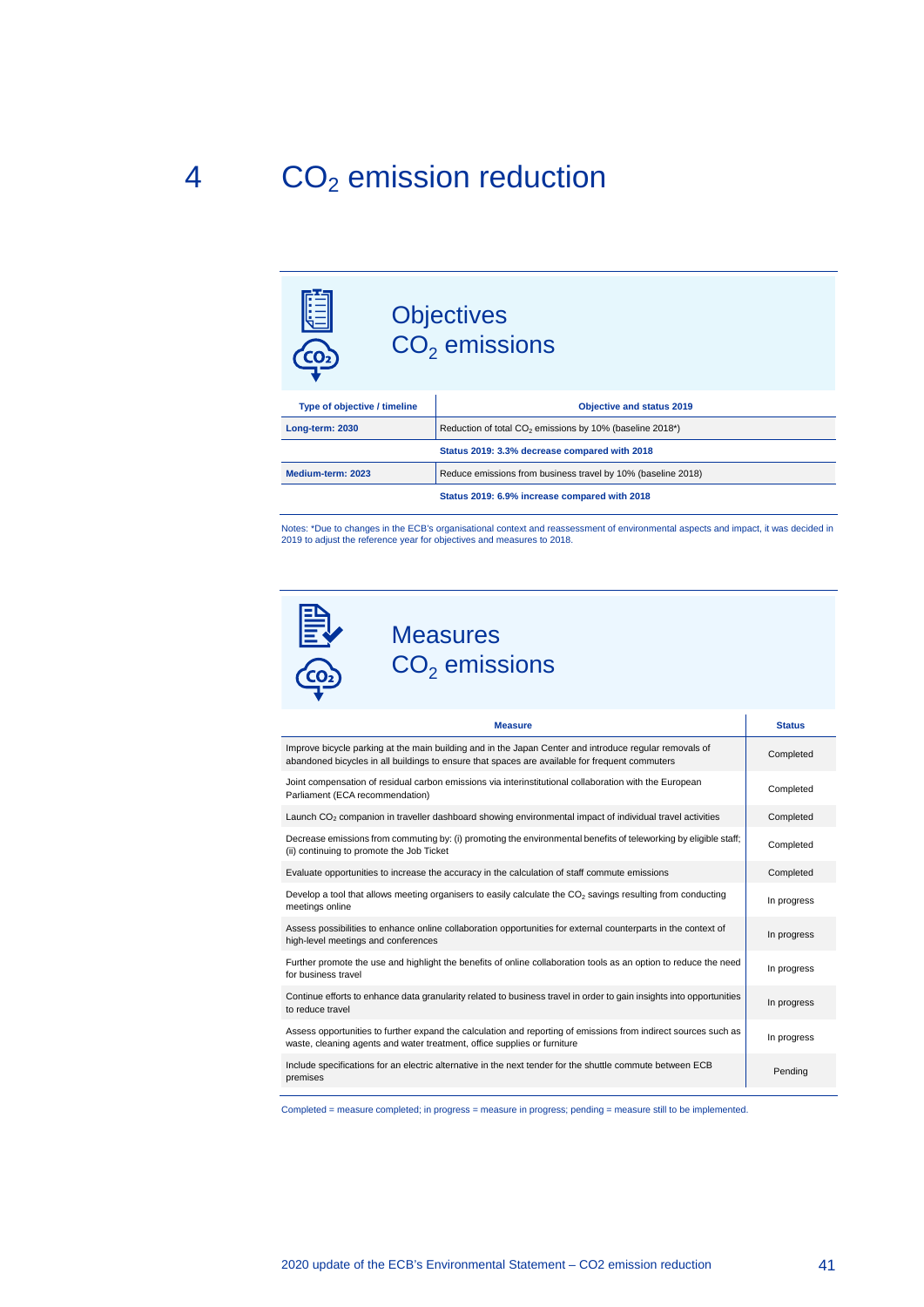

 $\overline{a}$ 

## Overview of  $CO<sub>2</sub>$  emissions at the ECB

The ECB's  $CO<sub>2</sub>$  emissions are calculated annually on the basis of the relevant activity data that are collected and compiled in an environmental inventory. Indirect and direct emissions reflected by the data are calculated and allocated to Scopes 1, 2 and 3 in accordance with the Greenhouse Gas Protocol<sup>[2](#page-42-0)</sup>.

| <b>Scope</b>           | <b>Components</b>                                                                                                                                                        |
|------------------------|--------------------------------------------------------------------------------------------------------------------------------------------------------------------------|
| 1 - direct emissions   | consumption of natural gas<br>consumption of fuel by ECB-owned cars and by the emergency power units<br>loss of cooling agents                                           |
| 2 - indirect emissions | consumption of purchased electrical energy and district heating                                                                                                          |
| 3 - indirect emissions | consumption of paper for office use and for ECB official publications and communication<br>materials<br>business travel of ECB staff<br>staff commuting to and from work |

For the calculation of the  $CO<sub>2</sub>$  emissions, suitable conversion factors have been defined which are updated on an annual basis. Changes of emission factors in 2019 are displayed in Chapter 6 – [Technical information.](#page-48-0)

The following chart provides an overview of the emission trends related to the ECB's activities.

<span id="page-42-0"></span><sup>&</sup>lt;sup>2</sup> Th[e Greenhouse Gas Protocol](http://www.ghgprotocol.org/) is one of the most widely used international accounting standards for organisations and businesses wanting to understand, quantify and manage greenhouse gas emissions.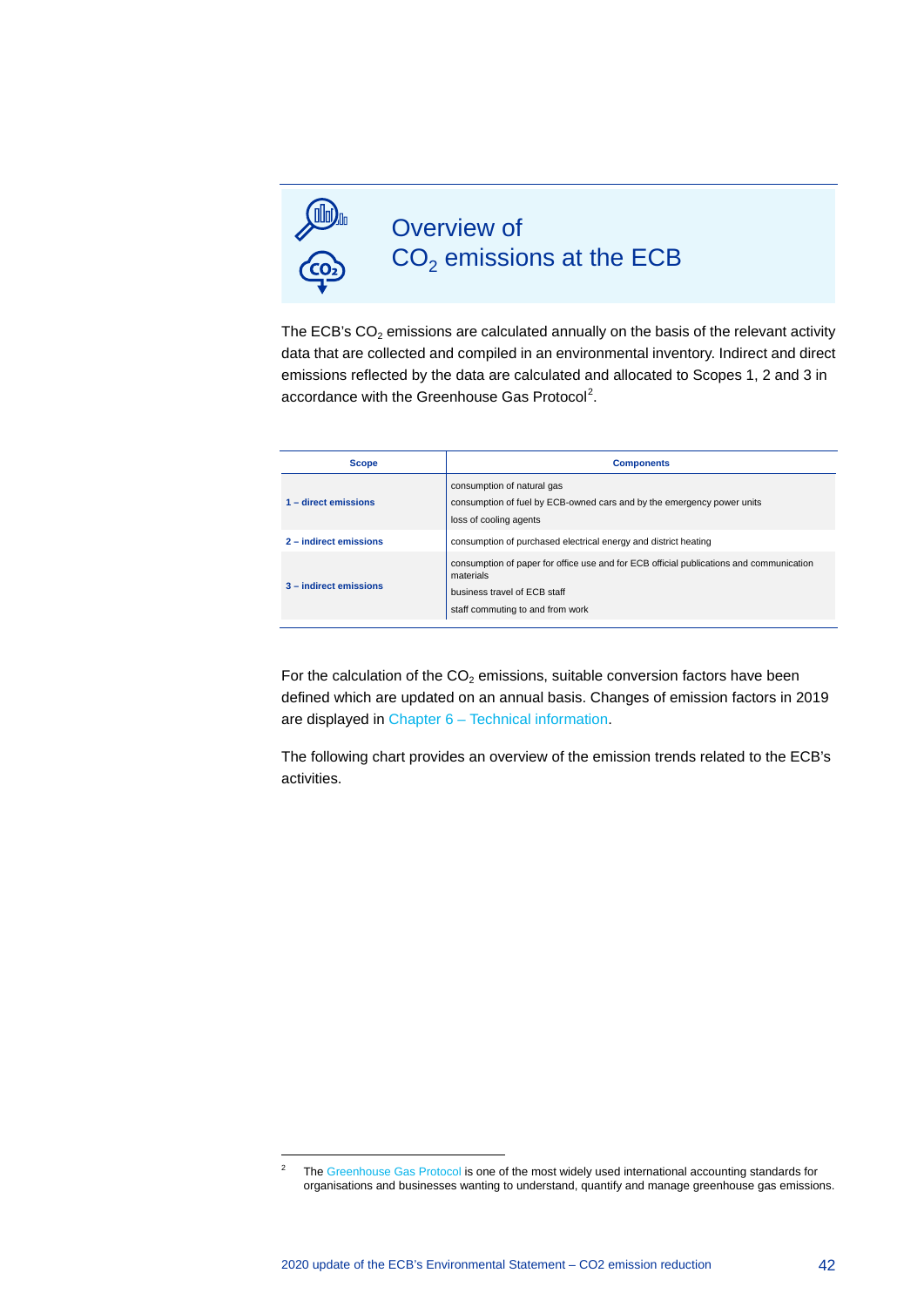#### **Chart 10**

Total  $CO<sub>2</sub>$  emissions: Scopes 1, 2 and 3





3.3% reduction in total CO2 emissions

In 2019 total  $CO<sub>2</sub>$  emissions related to the ECB's activities declined by 3.3% compared with the previous year. This represents a positive development towards achieving the ECB's objective of reducing its total  $CO<sub>2</sub>$  emissions by 10% by 2030, measured at the 2018 baseline. The developments that lead to these outcomes are presented in the following sections.

Scope 1 and Scope 2 emissions together make up approximately half of the ECB's total reported CO<sub>2</sub>emissions. These emissions are directly linked to the operation of the ECB's premises, including for instance the consumption of natural gas, district heating and cooling agent losses. As the ECB has been purchasing 100% renewable electricity since 2016, the reported emissions from electricity consumption equal zero. Nevertheless, reducing overall electricity consumption remains a priority.

The chart below presents the development of Scope 1 and Scope 2 emissions at the ECB.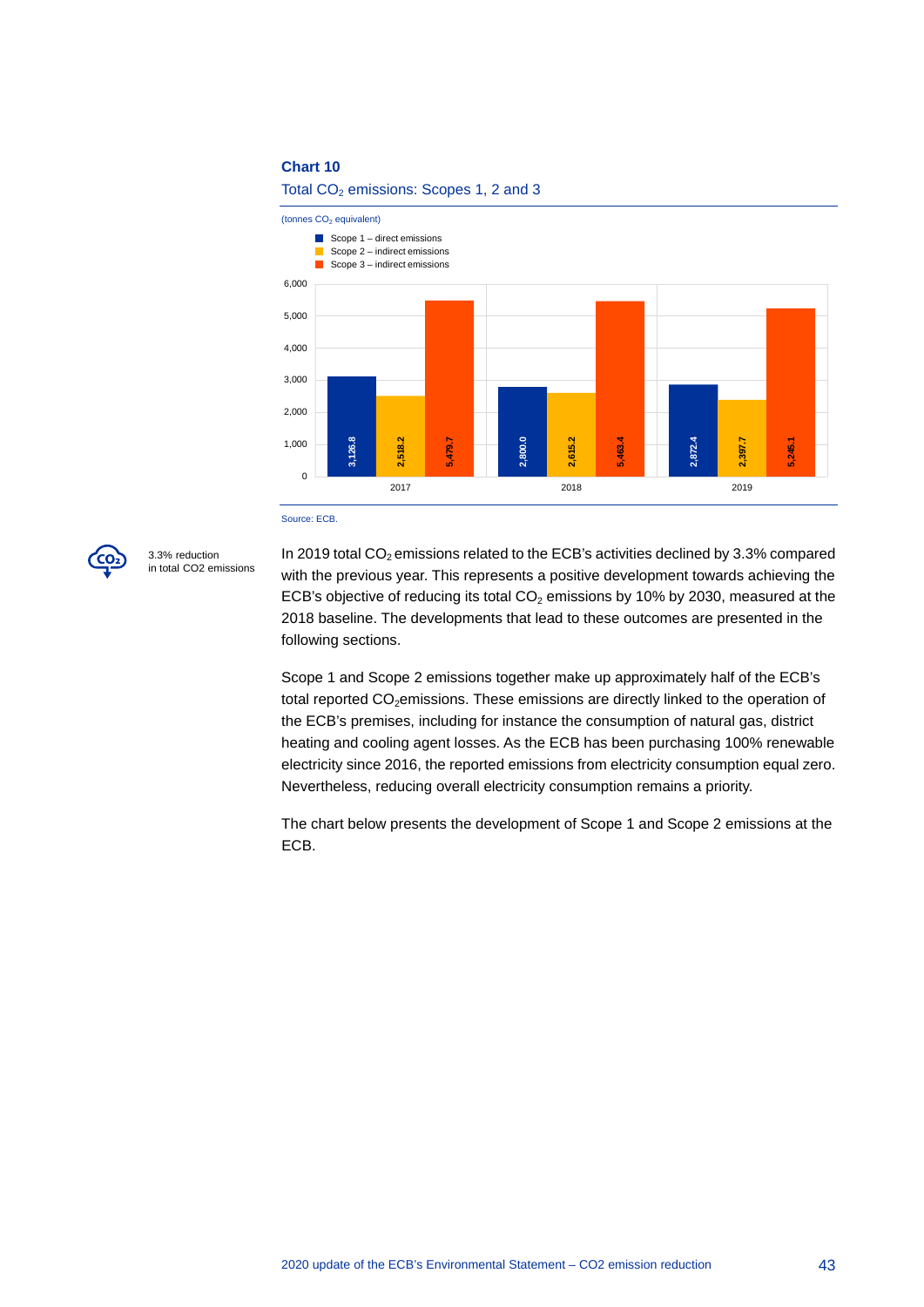#### **Chart 11**

#### CO<sub>2</sub> emissions: Scopes 1 and 2



Source: ECB

Notes: Natural gas values for 2017 and 2018 have been marginally adjusted on the basis of an improvement in the monitoring and reporting process from 2,999.0 tonnes to 2,999.2 tonnes in 2017 and from 2,685.0 tonnes to 2,684.9 tonnes in 2018.

Scope 3 emissions include emissions resulting from business travel, staff commuting and paper consumption (in the offices and for external communication). Taken together, these emissions account for approximately half of the ECB's total reported  $CO<sub>2</sub>$  emissions.



Business travel is a key aspect in the ECB's EMS and Scope 3 emissions. Here, the largest share of  $CO<sub>2</sub>$  emissions stems from air travel, which increased in 2019 as emissions from continental and intercontinental flights grew. Emissions from domestic air travel decreased in 2019. The recent launch of a data analytics initiative is expected to enable deeper insights into business travel activities and their impacts by improving data quality and granularity. In order to raise staff awareness on the climate impact of air travel, the ECB has been making efforts to improve the information provided to users on its travel booking platform to include insights into the environmental impact of travel activities. The platform can also be used as a tool to support the development of awareness-raising events and activities in collaboration with the Environmental Representatives.

With the support of online collaboration tools and the enhanced use of videoconferencing, there is significant potential to enable further reductions in  $CO<sub>2</sub>$ emissions by substituting avoidable business travel with web-based communication. Several practical workshops and information sessions on the use of existing online collaboration tools were carried out in 2019 and supported their increased user uptake as recorded at the end of the year.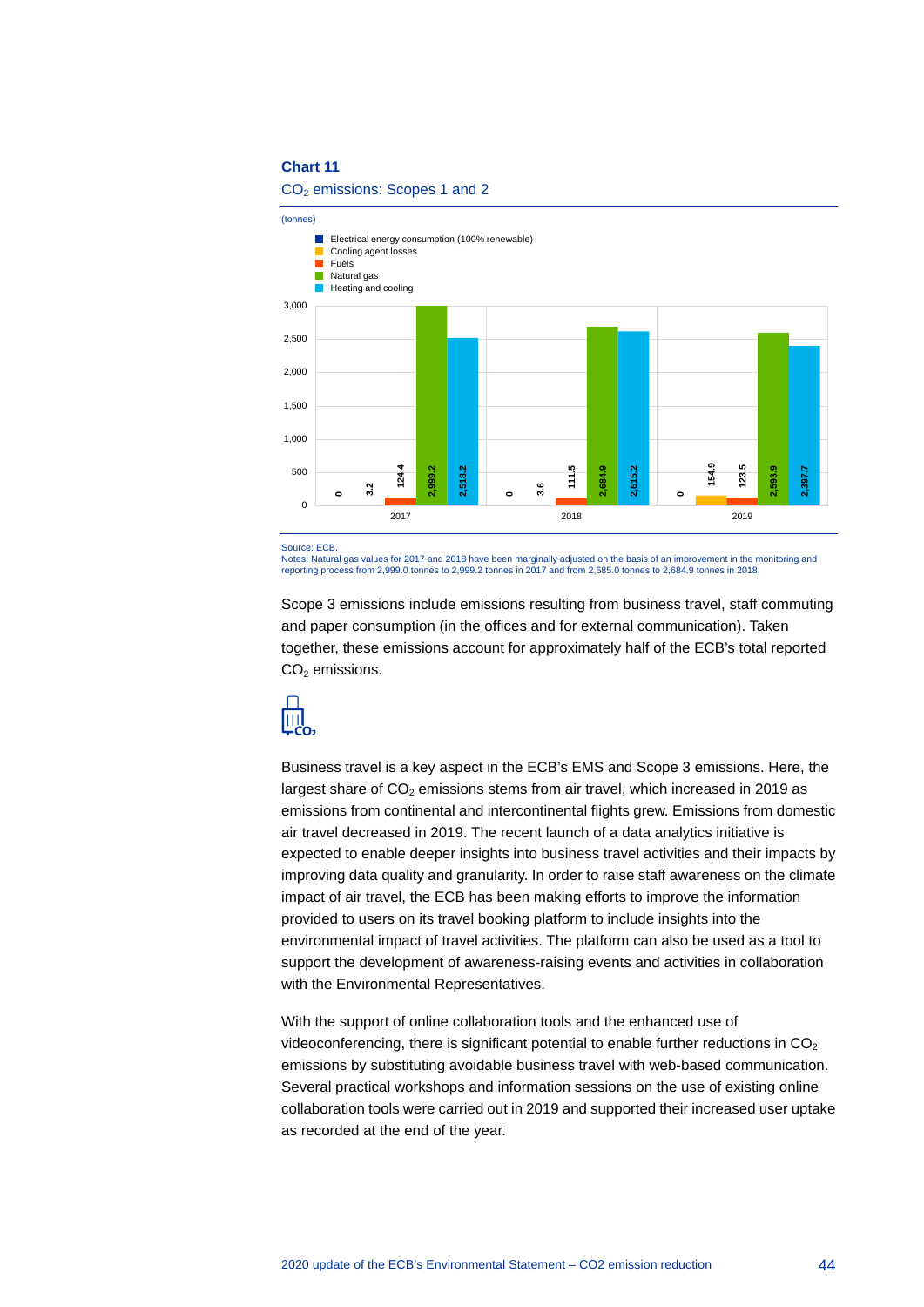

Approximately 49% of all staff take advantage of the discounted Job Ticket for public transport offered by the **ECB** 

Staff commute to and from work represent another emission source that the ECB actively addresses and reports on. The  $CO<sub>2</sub>$  emissions from commuting are estimated on the basis of the results of a survey carried out in 2019 that enabled new insights related to the choices of means of transportation used by ECB staff to commute to and from the office. Compared with the last survey, which formed the basis for previously reported emissions, the 2019 survey revealed an increase in the uptake of environmentally friendly modes of transportation used by staff for their commute. The updated shares for the modes of transportation resulting from the new survey, combined with the slight decrease in workplaces in 2019, resulted in a decline in emissions from staff commute by almost 25%. Nevertheless, as emissions from staff commute are largely based on estimates, this figure should be interpreted with discretion.

The ECB took the opportunity of its participation in the 2019 European Mobility Week to promote sustainable means of transportation and raise awareness for eco-friendly mobility options among staff.



Finally, emissions from paper used in the offices and for ECB publications and external communication materials are also considered under Scope 3 emissions. While a decrease in  $CO<sub>2</sub>$  emissions from office paper consumption could be observed in 2019, emissions from paper consumption for official publications increased compared with 2018. The latter development is related to the publication of information and awareness material for the newly issued euro banknotes, further described in Chapter 3.2 – [Material Efficiency.](#page-21-0)

#### **Chart 12**

#### CO<sub>2</sub> emissions: Scope 3



Source: ECB.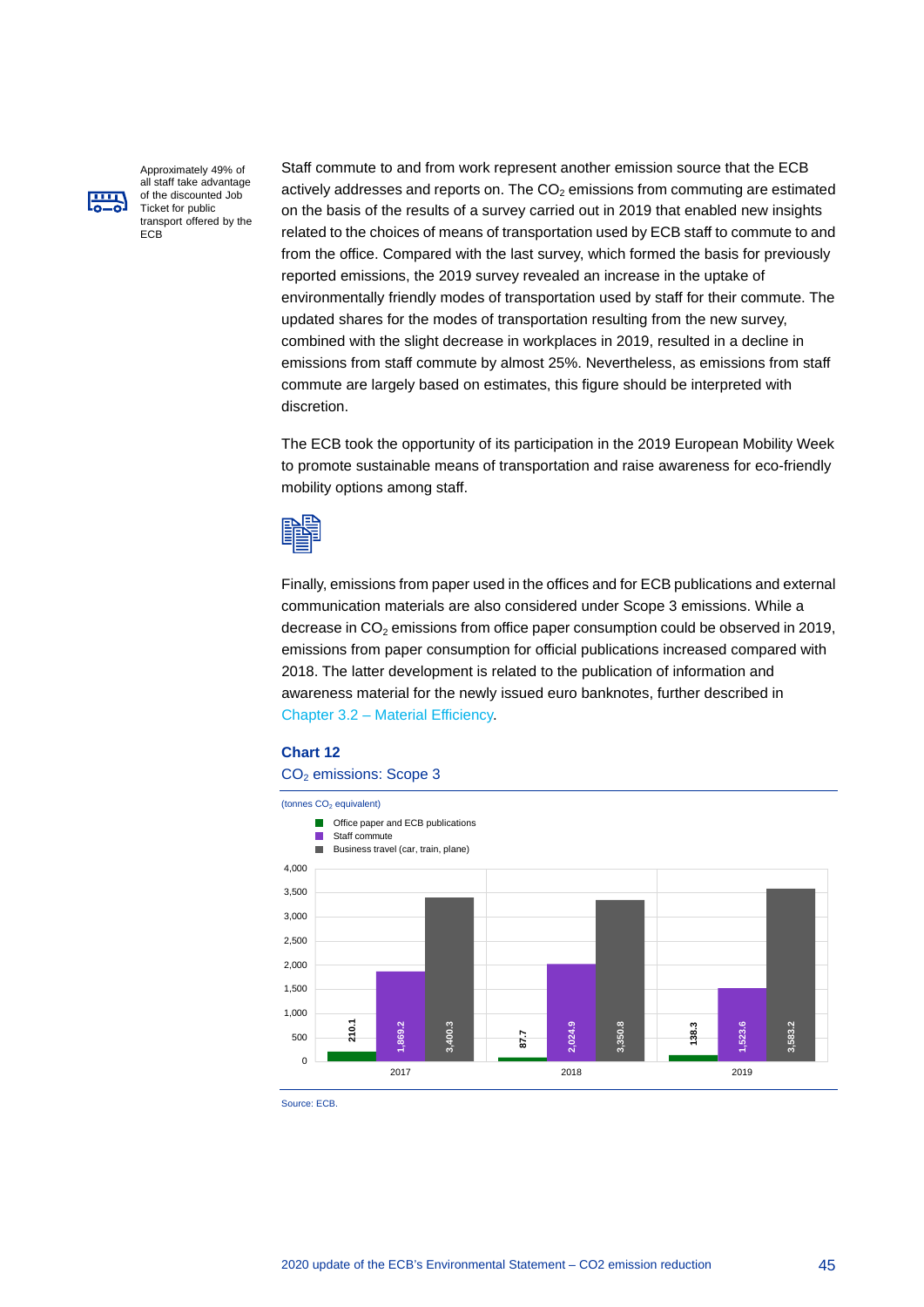#### **Chart 13**

Shares of CO<sub>2</sub> emissions



Notes: Footprint shares amount to 100.1% due to rounding of shares.

In addition to the previously illustrated emissions, the amounts of emitted sulphur dioxide ( $SO<sub>2</sub>$ ), nitrogen oxides ( $NO<sub>x</sub>$ ) and particulate matter (PM) are also monitored and reported. These specific emissions arise directly from the use of ECB-owned cars, test runs of emergency power units and consumption of natural gas. For the specific figures related to these emissions please refer to Chapter 6 – [Technical information.](#page-48-0)

The ECB continuously assesses and implements measures to avoid and reduce its  $CO<sub>2</sub>$  emissions. Furthermore, in 2019 the ECB entered into an interinstitutional partnership with the European Parliament to jointly offset the collective residual  $CO<sub>2</sub>$ emissions of the two institutions for 2018. Four additional European institutions intend to join the collaboration for the joint compensation of residual greenhouse gas emissions for 2019.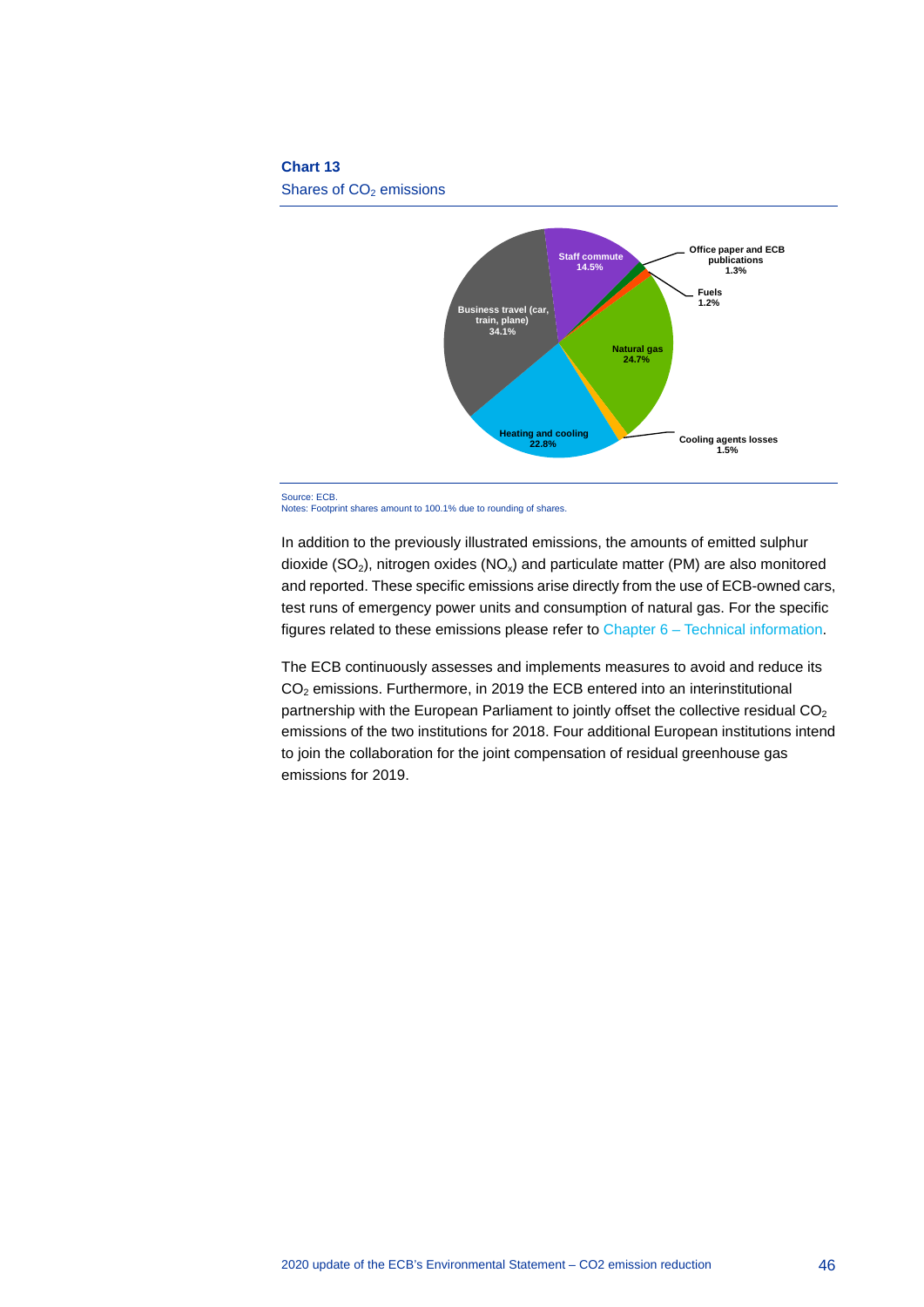## 5 Conclusions

<span id="page-47-0"></span>The continuous improvement of the ECB's environmental performance and the environmentally relevant developments during 2019 represent an important step towards accomplishing the ECB's environmental objectives and reducing the ECB's overall environmental impact. Some environmental aspects reveal room for improvement, and measures to further limit their negative environmental impacts are being assessed on a constant basis. Overall the ECB's EMS performed well in 2019, and its substantial progress and positive results are also visible in the reported figures.

The positive developments are the result of various environmental improvement measures implemented and of the joint and collaborative efforts of various stakeholders across the Bank that actively contributed to the success of the ECB's EMS. In fact, the achievement of the ECB's environmental objectives and implementation of corresponding measures is highly dependent on the engagement and support of employees and contractors. Their active involvement is essential for achieving further improvement of the ECB's EMS and of its overall environmental performance. Therefore, the collaboration with the Environmental Representatives, contractors and ECB staff together with the sustained support of senior management remain the backbone of the ECB's EMS.

The future development of the ECB's EMS continues to be shaped and challenged by internal and external factors. The outbreak of the COVID-19 pandemic at the beginning of 2020 has caused major changes in the ECB's day-to-day operations and is expected to also influence its EMS. However, the new developments also offer opportunities to implement innovative solutions in adapting to new circumstances which, from an environmental perspective, could enable positive outcomes in the long term. In fact, environmental and sustainability considerations are a key part of discussions and reflections on shaping the "new normal" that take place via various fora at the ECB. This approach, together with the continued efforts of all teams that work towards achieving a sustained reduction of the ECB's environmental impact, signal the ECB's commitment to achieving environmental excellence in its operations.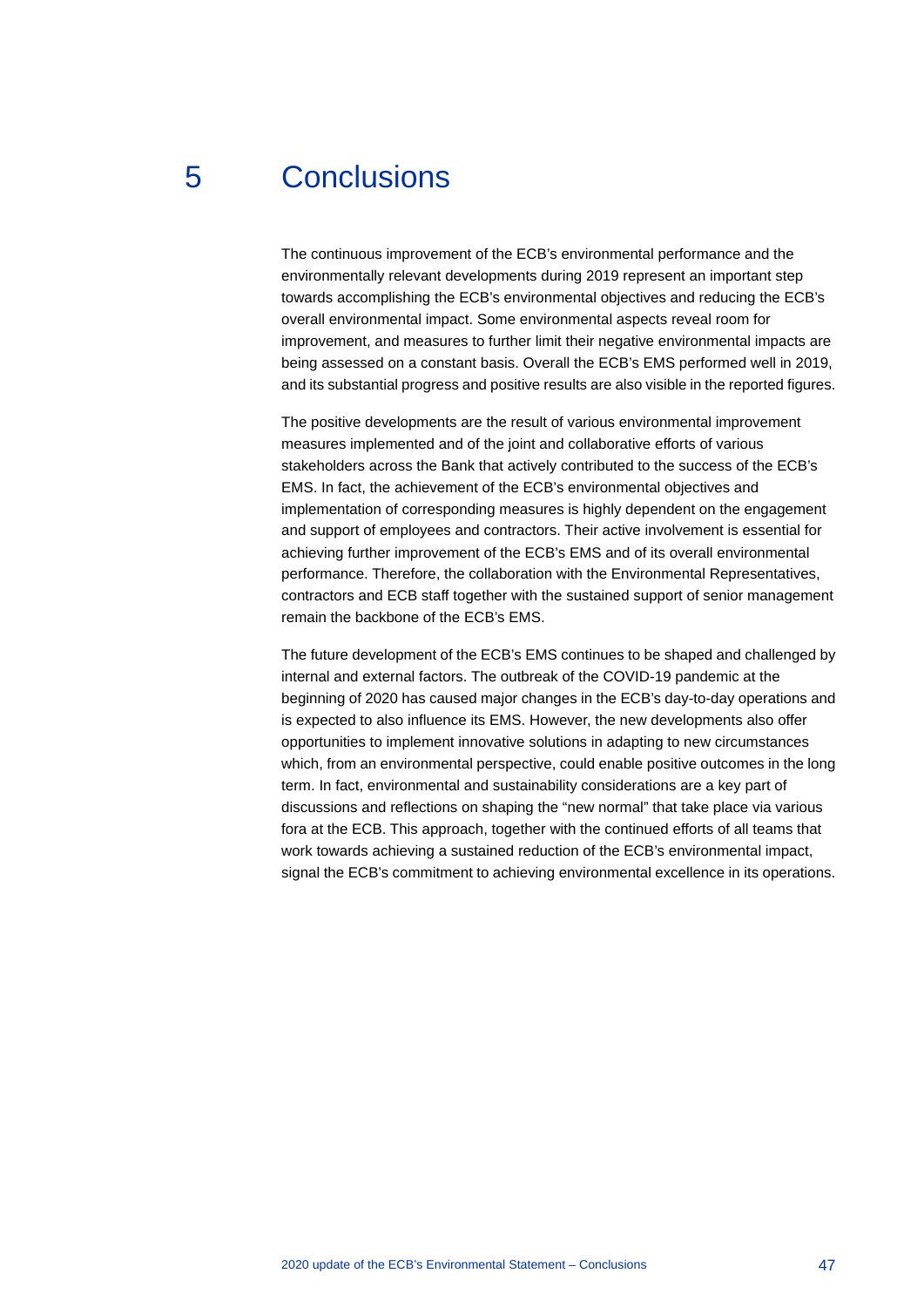# 6 Technical information

<span id="page-48-0"></span>The previous chapters report and explain the developments and activities of the ECB's most relevant environmental aspects. In line with the requirements of the EMAS regulation, this next chapter aims to provide further details and additional insights regarding the ECB's environmental performance.

The following table shows the variation of the  $CO<sub>2</sub>$  emission conversion factors used to calculate the emissions reported in the previous chapters. The difference between the years 2018 and 2019 is based on the latest figures provided by the corresponding sources $^3$  $^3$ .

| Conversion factor update |  |  |
|--------------------------|--|--|
|--------------------------|--|--|

| <b>Conversion factor updated</b>                   | <b>Source</b>                                                           | <b>Change 2019/2018</b> |
|----------------------------------------------------|-------------------------------------------------------------------------|-------------------------|
| <b>Public transport</b>                            |                                                                         | $-9.38%$                |
| Rail travel, short distance                        | TREMOD 6.02<br>$-3.33%$                                                 |                         |
| Rail travel, long distance                         |                                                                         | $-11.11\%$              |
| Air travel, domestic                               |                                                                         | $-14.56%$               |
| Air travel, short haul                             |                                                                         | $-2.49%$                |
| Air travel, long haul                              | 2019 Guidelines - DEFRA/DECC's<br>Greenhouse Gas Conversion Factors for | $-7.96%$                |
| Medium car (petrol – up to a 1.4-2.0-litre engine) | Company Reporting                                                       | $-0.82%$                |
| Medium car (diesel – up to a 1.7-2.0-litre engine) |                                                                         | $-1.68%$                |
| Large car (diesel – 2.0-litre engine and above)    |                                                                         | $-2.66%$                |

#### Other conversion factors

 $\overline{a}$ 

| <b>Conversion factor updated</b> | <b>Source</b>                     | <b>Change 2019/2018</b> |  |
|----------------------------------|-----------------------------------|-------------------------|--|
| Air emissions - PM Natural gas   |                                   | $-1.31%$                |  |
| Air emissions - PM Gasoline      | <b>GEMIS Database Version 5.0</b> | $+3.83%$                |  |
| Air emissions - PM Diesel        |                                   | $-0.56%$                |  |

<span id="page-48-1"></span><sup>&</sup>lt;sup>3</sup> Conversion factors are provided by: the UK government's Department for Environment, Food and Rural Affairs (DEFRA) and the Department of Energy and Climate Change (DECC); the German Ministry of Environment (Umweltbundesamt); the ECB's energy supplier, Mainova; Deutsche Bahn; the Global Emissions Model for Integrated Systems (GEMIS); and the Institute for Energy and Environmental Research (IFEU Institute).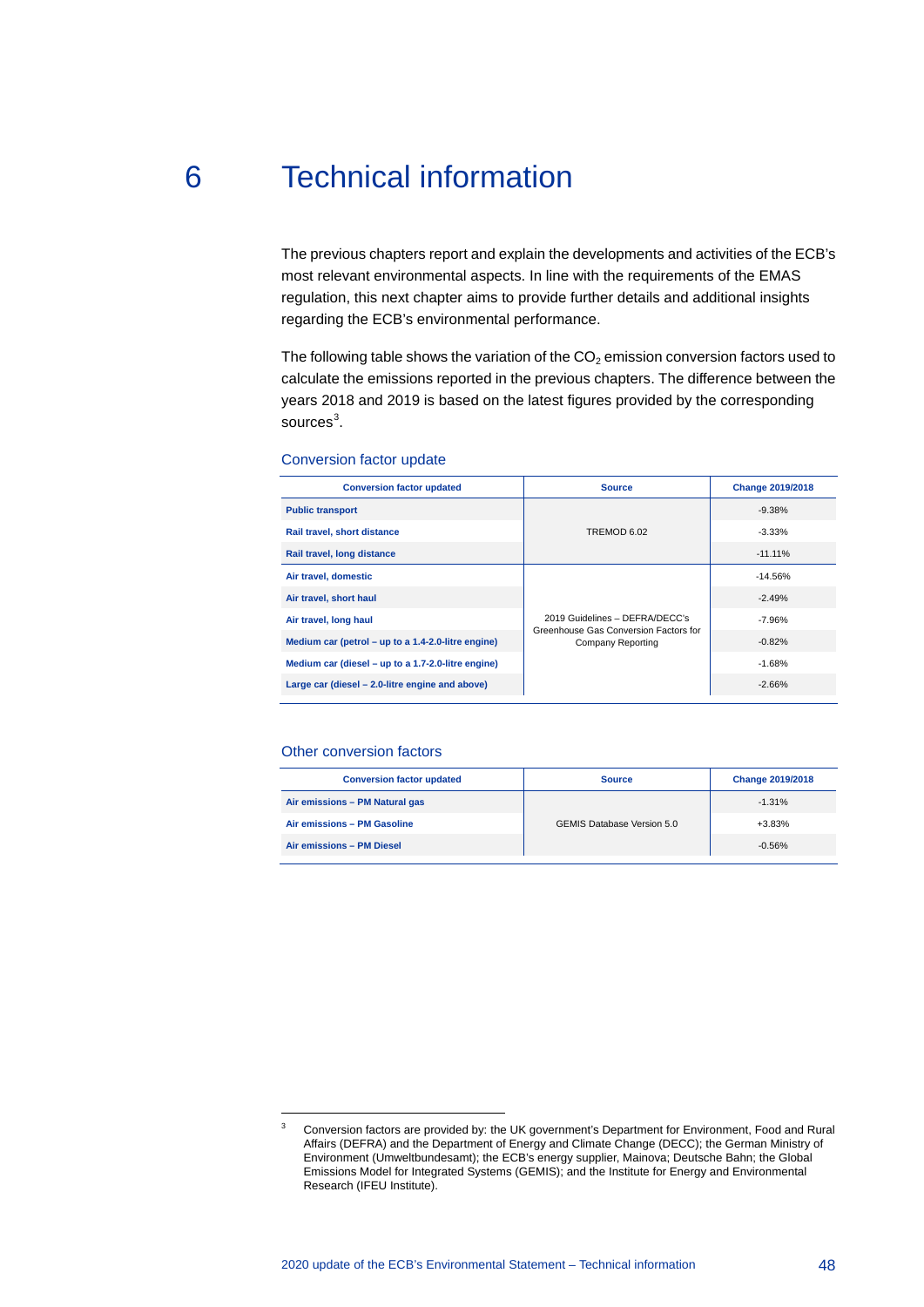| <b>Energy consumption</b>    | Performance indicators per workplace<br>[kWh/workplace/year] | 2017    | 2018    | 2019    |
|------------------------------|--------------------------------------------------------------|---------|---------|---------|
|                              | Electrical energy per workplace                              | 6.763   | 6.867   | 6.652   |
| <b>ECB</b> total             | Heating and cooling energy per workplace                     | 5.819   | 5.286   | 5.000   |
|                              | Total energy premises per workplace                          | 12.583  | 12,153  | 11,652  |
| <b>Main building</b>         | Electrical energy per workplace                              | 7.312.7 | 7.107.7 | 6.831.0 |
|                              | Heating and cooling energy per workplace                     | 3.320.6 | 2.926.1 | 2.865.9 |
|                              | Process energy per workplace                                 | 98.9    | 94.6    | 92.8    |
|                              | Electrical energy per workplace                              | 5.996.7 | 6.562.8 | 6.423.5 |
| <b>City centre buildings</b> | Heating and cooling energy per workplace                     | 9.306.6 | 8.270.2 | 7.715.3 |

#### Environmental performance indicators (workplace indicators) 2017-2019

| Office paper consumption | Performance indicators per workplace<br>[sheets of A4 equivalent/workplace/year] | 2017  | 2018  | 2019  |
|--------------------------|----------------------------------------------------------------------------------|-------|-------|-------|
| <b>ECB</b> total         | Office paper per workplace                                                       | 6.104 | 3.679 | 1.603 |

| <b>Water consumption</b>     | Performance indicators per workplace<br>$\lceil m^3$ /workplace/year]                   | 2017    | 2018    | 2019 |
|------------------------------|-----------------------------------------------------------------------------------------|---------|---------|------|
| <b>ECB</b> total             | Total fresh water per workplace                                                         | 21.1    | $23.4*$ | 21.5 |
| <b>Main building</b>         | Non-technical fresh water per workplace<br>(sanitary facilities, kitchenettes, canteen) | 20.1    | $24.1*$ | 21.6 |
|                              | Total fresh water per workplace                                                         | 21.7    | $26.2*$ | 24.2 |
| <b>City centre buildings</b> | Non-technical fresh water per workplace<br>(sanitary facilities, kitchenettes, canteen) | $12.5*$ | $12.0*$ | 13.0 |
|                              | Total fresh water per workplace                                                         | $20.3*$ | $19.9*$ | 18.1 |

Notes: \*In the ECB Environmental Statement 2019, per workplace water consumption shares for the city centre buildings in 2017 and 2018 had been incorrectly reported as their corresponding 2016 and 2017 values. Furthermore, the shares of non-technical water in the city centre buildings and in the main building in 2018 have been corrected on the basis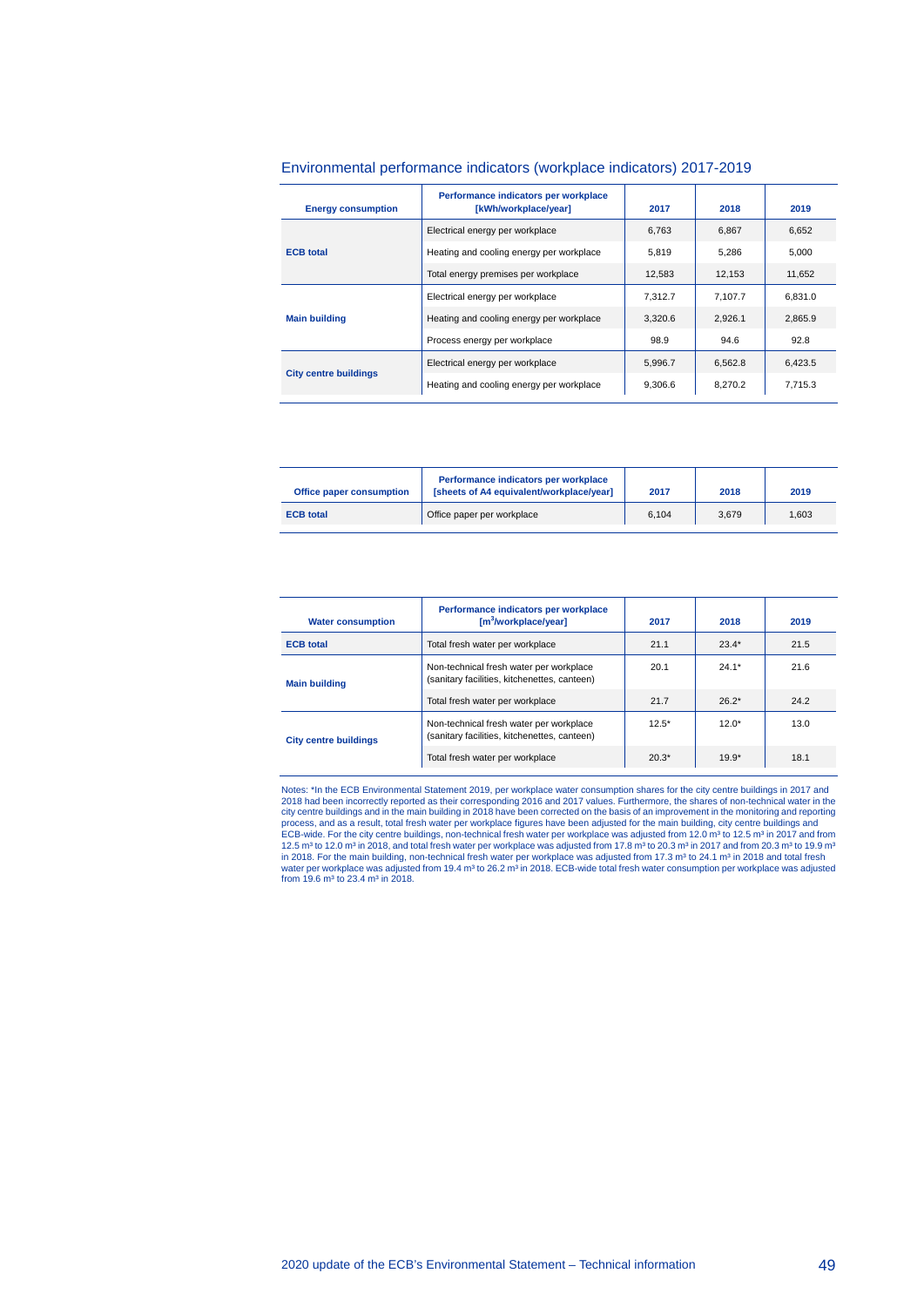| <b>Waste generation</b>      | Performance indicators per workplace<br>[kg/workplace/year]       | 2017     | 2018     | 2019  |
|------------------------------|-------------------------------------------------------------------|----------|----------|-------|
|                              | Non-hazardous waste per workplace                                 | $176.1*$ | $176.7*$ | 171.6 |
| <b>ECB</b> total             | Hazardous waste per workplace                                     | 1.13     | 0.55     | 2.55  |
|                              | Paper and cardboard waste per workplace                           | 21.1     | 21.8     | 20.7  |
|                              | Confidential paper waste per workplace                            | 20.9     | 23.8     | 22.1  |
| <b>Main building</b>         | Residual waste per workplace                                      | 39.7     | 37.8     | 41.0  |
|                              | Packaging waste per workplace                                     | 17.5     | 14.4     | 6.0   |
|                              | Organic waste (including grease separator<br>waste) per workplace | $54.1*$  | 66.1*    | 69.4  |
| <b>City centre buildings</b> | Paper and cardboard waste per workplace                           | 8.1      | 4.9      | 7.2   |
|                              | Confidential paper waste per workplace                            | 15.1     | 16.3     | 10.2  |
|                              | Residual waste per workplace                                      | 47.9     | 57.1     | 54.7  |
|                              | Packaging waste per workplace                                     | 23.7     | 6.7      | 12.1  |
|                              | Organic waste (including grease separator<br>waste) per workplace | $81.9*$  | 68.0*    | 73.6  |

Notes: "The amounts of organic waste for 2017 and 2018 have been corrected on the basis of an improvement in the monitoring and<br>reporting process. Amounts in the main building were adjusted from 44.1 kg to 54.1 kg in 2017

| <b>Emissions of CO<sub>2</sub></b> equivalents | Performance indicators per workplace<br>[kgCO <sub>2</sub> equivalent/workplace/year] | 2017    | 2018    | 2019  |
|------------------------------------------------|---------------------------------------------------------------------------------------|---------|---------|-------|
| Direct emissions - Scope 1                     |                                                                                       | 627.8   | 523.5   | 543.9 |
|                                                | Fuels                                                                                 | 25.0    | 20.8    | 23.4  |
| Direct emissions - Scope 1                     | Natural gas                                                                           | 602.2   | 502.0   | 491.2 |
|                                                | Cooling agents losses at ECB premises                                                 | 0.6     | 0.7     | 29.3  |
|                                                | <b>Indirect emissions - Scope 2</b>                                                   | 505.6   | 489.0   | 454.0 |
| <b>Indirect emissions - Scope 2</b>            | Electrical energy consumption at ECB<br>premises                                      | n/a     | n/a     | n/a   |
|                                                | Heating and cooling of ECB premises                                                   | 505.6   | 489.0   | 454.0 |
|                                                | <b>Indirect emissions - Scope 3</b>                                                   | 1,100.2 | 1,021.5 | 993.1 |
|                                                | Business travel (car, train, plane)                                                   | 682.7   | 626.5   | 678.5 |
| Indirect emissions - Scope 3                   | Staff commute to and from work                                                        | 375.3   | 378.6   | 288.5 |
|                                                | Office paper and ECB publications                                                     | 42.2    | 16.4    | 26.2  |
| <b>Total CO<sub>2</sub></b> emissions          | Total CO <sub>2</sub> emissions                                                       | 2.234   | 2,034   | 1.991 |

| Air emissions        | Performance indicators per workplace<br>[kg/workplace/year] | 2017  | 2018  | 2019  |
|----------------------|-------------------------------------------------------------|-------|-------|-------|
| <b>Air emissions</b> | $SO2$ per workplace                                         | 0.005 | 0.004 | 0.004 |
|                      | $NOx$ per workplace                                         | 0.208 | 0.172 | 0.165 |
|                      | PM per workplace                                            | 0.023 | 0.020 | 0.019 |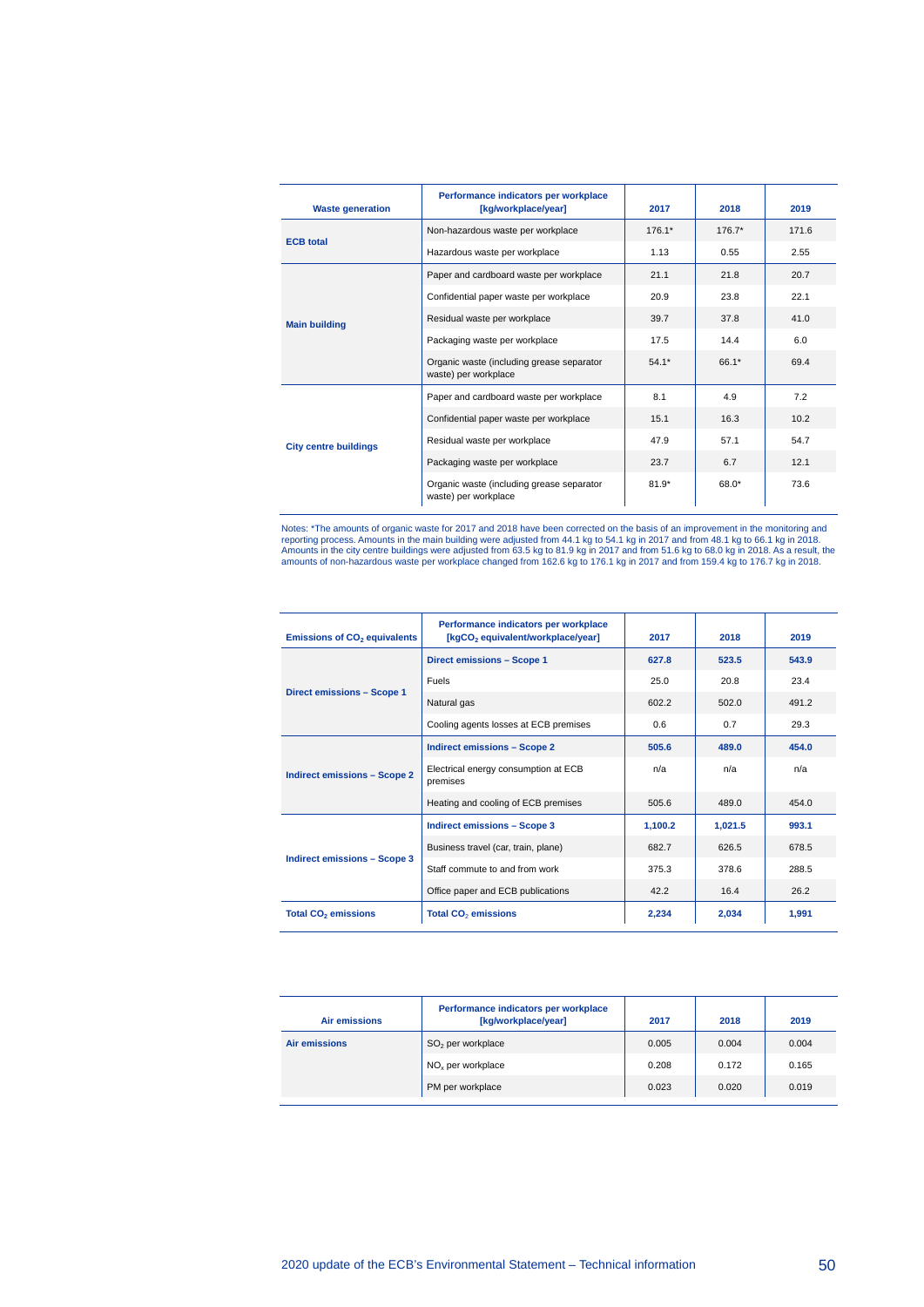| <b>Air emissions</b> | <b>Total air emissions [tonnes]</b> | 2017 | 2018 | 2019 |
|----------------------|-------------------------------------|------|------|------|
|                      | SO <sub>2</sub>                     | 0.02 | 0.02 | 0.02 |
| <b>Air emissions</b> | NO <sub>x</sub>                     | 1.04 | 0.92 | 0.87 |
|                      | <b>PM</b>                           | 0.12 | 0.10 | 0.10 |

| <b>Biodiversity</b>                      | <b>Used land [ha]</b> | 2017 | 2018 | 2019 |
|------------------------------------------|-----------------------|------|------|------|
|                                          | Total land use        | 11.9 | 11.9 | 11.9 |
| Land use main building                   | Sealed area           | 4.6  | 4.6  | 4.6  |
|                                          | Unsealed area         | 7.3  | 7.3  | 7.3  |
|                                          | Nature-oriented area  | 6.5  | 6.5  | 6.5  |
|                                          | Total land use        | 0.7  | 0.7  | 0.7  |
| Land use city centre<br><b>buildings</b> | Sealed area           | 0.5  | 0.5  | 0.5  |
|                                          | Nature-oriented area  | 0.2  | 0.2  | 0.2  |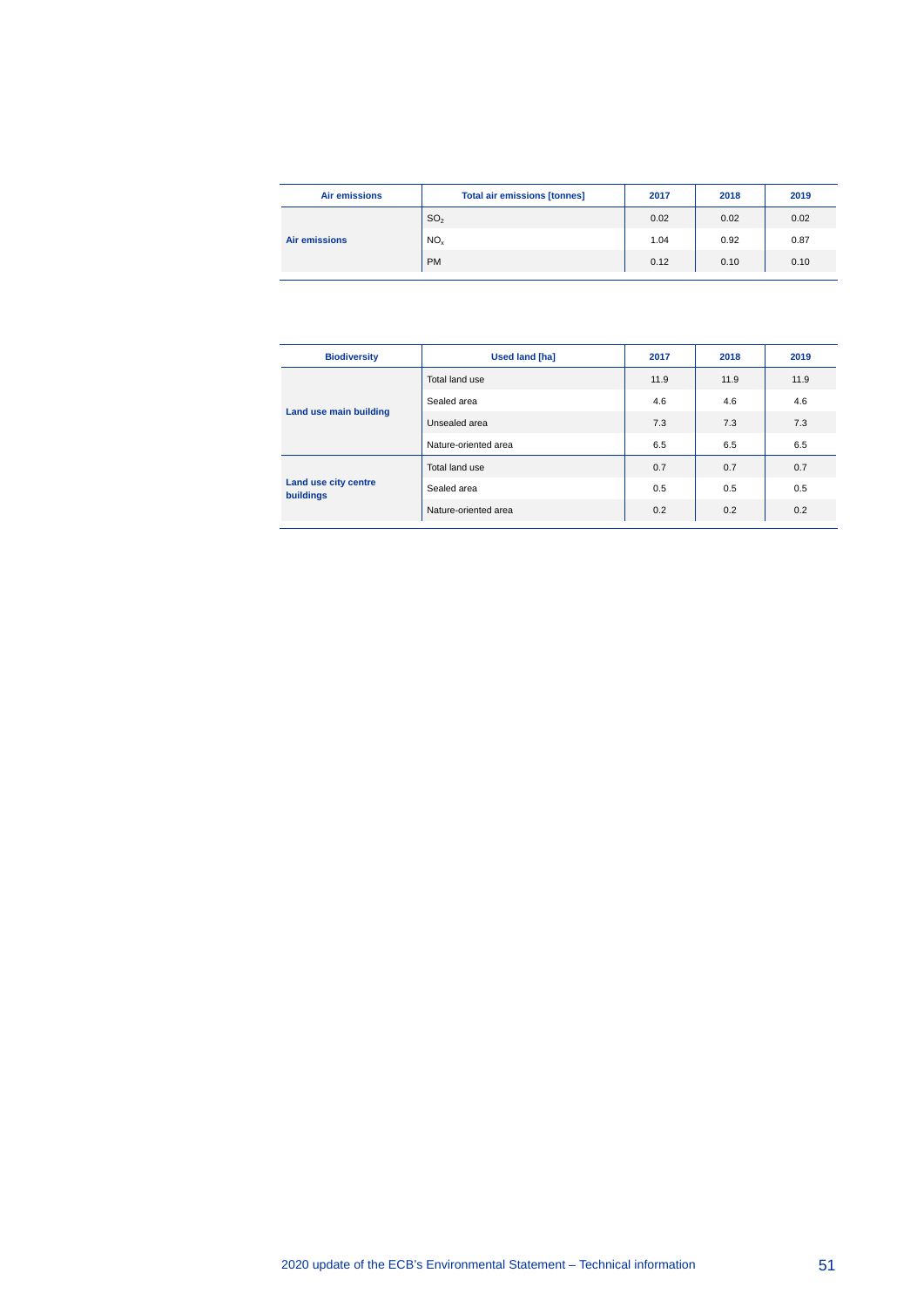## 6.1 Environmental management programme

#### <span id="page-52-0"></span>Energy efficiency

| <b>Measure</b>                                                                                                                                                                                  | <b>Status</b> | <b>Information</b>                                                                                                                                                                                                                                                     |
|-------------------------------------------------------------------------------------------------------------------------------------------------------------------------------------------------|---------------|------------------------------------------------------------------------------------------------------------------------------------------------------------------------------------------------------------------------------------------------------------------------|
| Adjust operating hours in the main building: assess<br>feasibility of automatically switching off lights in the main<br>building earlier in the evenings and more frequently<br>during weekends | Completed     |                                                                                                                                                                                                                                                                        |
| Change lighting hours on upper technical floors                                                                                                                                                 | Completed     |                                                                                                                                                                                                                                                                        |
| Reuse waste heat from data centres                                                                                                                                                              | Completed     |                                                                                                                                                                                                                                                                        |
| Reduce number of electrical flow heaters for warm<br>water in the Eurotower                                                                                                                     | Completed     |                                                                                                                                                                                                                                                                        |
| Adjust flow temperatures for warm and cold water in the<br>Eurotower                                                                                                                            | Completed     |                                                                                                                                                                                                                                                                        |
| Adjust temperature limit for defrosting the parking ramp<br>at the main building                                                                                                                | Completed     |                                                                                                                                                                                                                                                                        |
| Introduce daytime cleaning for the office areas so office<br>lights do not need to be turned on outside business<br>hours                                                                       | Completed     |                                                                                                                                                                                                                                                                        |
| Participate in an energy efficiency network for data<br>centres                                                                                                                                 | Completed     |                                                                                                                                                                                                                                                                        |
| Conduct an in-depth analysis of available energy data<br>from the main building to identify further improvement<br>measures                                                                     | Completed     |                                                                                                                                                                                                                                                                        |
| Assess feasible opportunities to reduce energy<br>consumption of cooling facilities                                                                                                             | Completed     | Optimisation of the cooling facilities and network took<br>place with the programming of the building automation<br>system.                                                                                                                                            |
| Implement free cooling for the data centre                                                                                                                                                      | Completed     | Indirect free cooling was implemented.                                                                                                                                                                                                                                 |
| Assess further opportunities to optimise the operation<br>of parking ramp anti-icing system                                                                                                     | Completed     | Further optimisation possibilities were assessed and<br>would require hardware retrofits to implement further<br>adjustments.                                                                                                                                          |
| Ensure requirements for environmental gains are<br>included in specifications for new (tenders for) technical<br>equipment, maintenance work, services, etc.                                    | In progress   | New technical service provider contract including<br>requirements for environmental management will be in<br>place from July 2020. Spot checks regarding<br>environmental topics such as reporting waste<br>management or hazardous substances will be<br>implemented. |
| Evaluate adherence to the European Code of Conduct<br>on Data Centre Energy Efficiency (ECA<br>recommendation)                                                                                  | In progress   | The ECB remains committed to assess itself against<br>the European Code of Conduct on Data Centre Energy<br>Efficiency and is considering a project for this with<br>timing dependent on prevailing priorities.                                                        |
| Reduce the number of lighting fixtures in the<br>underground parking of the main building and, in the<br>long term, gradually replace them with LEDs                                            | In progress   |                                                                                                                                                                                                                                                                        |
| Further expand data collection and optimise analysis of<br>energy consumption in data centres and at the main<br>building                                                                       | In progress   | Energy monitoring system has been further developed<br>showing energy consumption details for individual<br>areas.                                                                                                                                                     |
| Assess possibilities for further reducing the operating<br>times of non-essential technical installations                                                                                       | In progress   |                                                                                                                                                                                                                                                                        |
| Gradually replace lights with LEDs in the main building                                                                                                                                         | In progress   | Complete change to LED in the transitional building<br>area and in the restaurant. Planning for<br>Grossmarkthalle still in progress.                                                                                                                                  |
| Evaluate possibilities to expand the electric vehicle<br>charging facilities at the main building in line with<br>increased demand                                                              | In progress   | Charging infrastructure will be extended in 2020.                                                                                                                                                                                                                      |
| Gradually implement an automatic overnight and<br>weekend power-off schedule for new coffee machines                                                                                            | In progress   |                                                                                                                                                                                                                                                                        |
| Conduct lighting assessments to evaluate lighting<br>needs and technical setup                                                                                                                  | Pending       |                                                                                                                                                                                                                                                                        |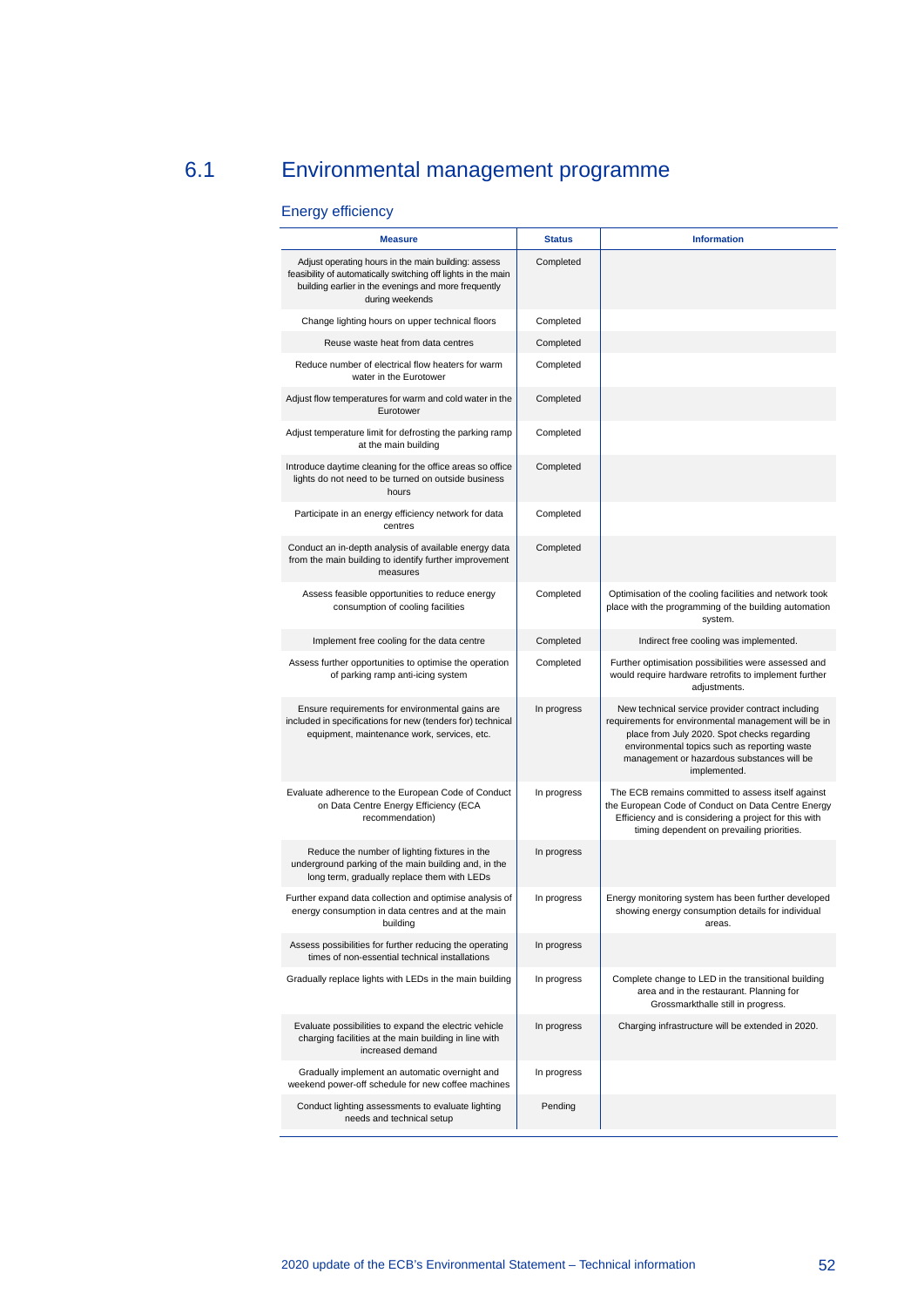#### Material efficiency

| <b>Measure</b>                                                                                                                                                                                                                                                                         | <b>Status</b> | <b>Information</b>                                                                                                                                                                      |
|----------------------------------------------------------------------------------------------------------------------------------------------------------------------------------------------------------------------------------------------------------------------------------------|---------------|-----------------------------------------------------------------------------------------------------------------------------------------------------------------------------------------|
| Transform dedicated supplier's cleaning process to use<br>only non-chemical, 99.9% biodegradable substances in<br>all premises                                                                                                                                                         | Completed     |                                                                                                                                                                                         |
| Introduce recycled paper towels and tissues in sanitary<br>facilities in all premises                                                                                                                                                                                                  | Completed     |                                                                                                                                                                                         |
| Implement dosing process that enables the continuous<br>reuse of the same spray bottles to avoid packaging<br>waste from cleaning products                                                                                                                                             | Completed     |                                                                                                                                                                                         |
| Implement an internal stationery catalogue for the<br>reuse of surplus stationery                                                                                                                                                                                                      | Completed     |                                                                                                                                                                                         |
| Introduce online submission and processing of invoices                                                                                                                                                                                                                                 | Completed     |                                                                                                                                                                                         |
| Launch app in order to gradually eliminate the use of<br>physical tokens that generate security codes for<br>teleworking access                                                                                                                                                        | Completed     |                                                                                                                                                                                         |
| Eliminate plastic straws from catering outlets across all<br>buildings                                                                                                                                                                                                                 | Completed     |                                                                                                                                                                                         |
| Convert all conventional markers to markers made from<br>recycled plastic                                                                                                                                                                                                              | Completed     |                                                                                                                                                                                         |
| Assess the feasibility of implementing a returnable<br>coffee cup scheme across all buildings, which is also<br>harmonised with the existing local scheme in Frankfurt                                                                                                                 | Completed     | Deposit system for coffee cups was introduced in all<br>premises.                                                                                                                       |
| Assess possibilities to extend the lifecycle of end-user<br>IT equipment                                                                                                                                                                                                               | Completed     | The lifecycle has been extended for mobile phones and<br>tablets.                                                                                                                       |
| Convert conventional laundry detergents to<br>microbiological alternatives to the extent possible                                                                                                                                                                                      | Completed     | Eco-friendly laundry washing detergents have been<br>introduced.                                                                                                                        |
| Gradually replace existing paper towel dispensers with<br>alternatives made from recycled Tetra Pak cartons                                                                                                                                                                            | Completed     | Dispensers made of recycled Tetra Pak cartons have<br>been installed.                                                                                                                   |
| Pilot the use of floor cleaning pads made from recycled<br>plastic                                                                                                                                                                                                                     | Completed     | Pilot use was completed with limited success. The<br>measure will be reconsidered if improved products are<br>available.                                                                |
| Identify feasible opportunities to further avoid<br>individually portioned products in conference areas and<br>office kitchenettes                                                                                                                                                     | In progress   | Individually wrapped sweets were removed from the<br>conference and meeting areas. Opportunities to phase<br>out further individually portioned items are constantly<br>being assessed. |
| Request electronic learning materials in training<br>tenders to reduce paper consumption                                                                                                                                                                                               | In progress   |                                                                                                                                                                                         |
| Assess further opportunities to adjust availability of<br>supplies and stationery in line with business needs in<br>various areas of the buildings                                                                                                                                     | In progress   | Topic has been addressed via internal communication.<br>On-floor recycling boxes for office supplies and<br>self-service stationary machines are planned to be<br>installed.            |
| Assess opportunities to develop an online collaboration<br>platform that could support document-sharing for<br>events and conferences with external participants                                                                                                                       | In progress   | External access to document-sharing platforms<br>currently in planning.                                                                                                                 |
| Ensure the integration of environmental and<br>sustainability criteria in upcoming procurement<br>procedures for office supplies, give-aways and branded<br>merchandise in order to increasingly expand the<br>availability of products and supplies with environmental<br>credentials | In progress   | Sustainability criteria are planned to be integrated into<br>tender for office supplies and branded merchandise.                                                                        |
| Develop and introduce electronic purchase orders to<br>reduce the amount of printed documents                                                                                                                                                                                          | In progress   |                                                                                                                                                                                         |
| Further pursue opportunities to strengthen and extend<br>non-chemical cleaning processes                                                                                                                                                                                               | In progress   | Usage of chemical cleaning agents for cleaning has<br>been phased out.                                                                                                                  |
| Promote possibilities to unsubscribe from unnecessary<br>physical mail and newsletters                                                                                                                                                                                                 | In progress   | Communication via internal channels took place.                                                                                                                                         |
| Introduce regular monitoring and yearly reporting for<br>the share of environmentally friendly cleaning products<br>used in catering operations with the aim of identifying<br>possibilities to expand their use                                                                       | In progress   | Data are collected on a yearly basis and monitoring of<br>amounts is ongoing. The data collection template has<br>been revised to facilitate analysis.                                  |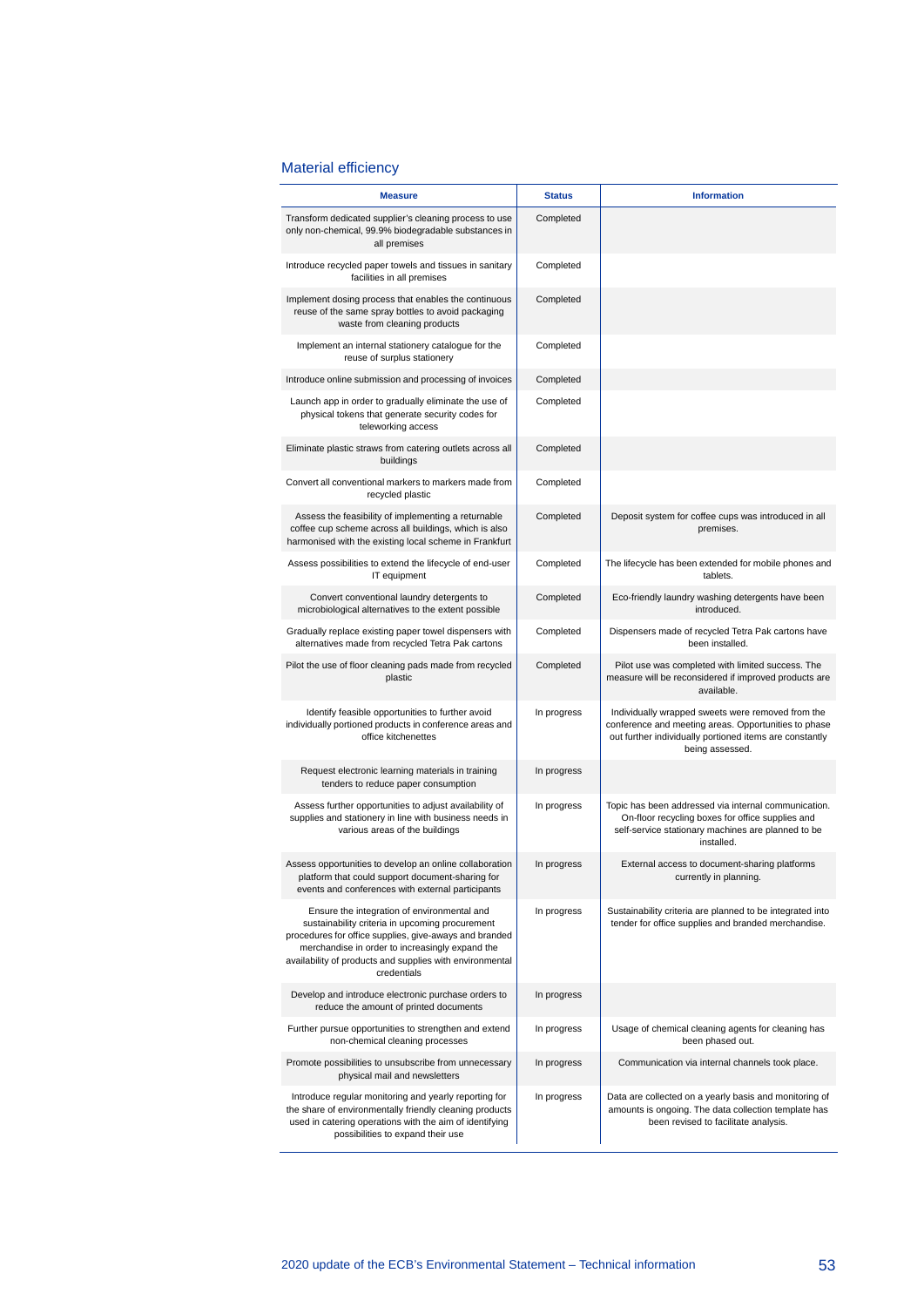### Awareness-raising and staff engagement

| <b>Measure</b>                                                                                                                                             | <b>Status</b> | <b>Information</b>                                                                                                                                                                                             |
|------------------------------------------------------------------------------------------------------------------------------------------------------------|---------------|----------------------------------------------------------------------------------------------------------------------------------------------------------------------------------------------------------------|
| 60 engaged and active Environmental Representatives<br>in all ECB business areas                                                                           | Completed     |                                                                                                                                                                                                                |
| Approximately 40 presentations on environmental<br>topics given by the Green ECB team and<br><b>Environmental Representatives</b>                          | Completed     |                                                                                                                                                                                                                |
| Enhance engagement of staff through launching<br>activities focused on new/different topics, such as<br>participation in the European Waste Reduction Week | Completed     | European Week for Waste Reduction was implemented<br>at the ECB in November 2019 and accompanied by<br>various staff engagement activities.                                                                    |
| Enhance collaboration and exchange of best practices<br>on environmental topics between NCBs                                                               | Completed     | Regular and ad hoc exchanges take place on topics of<br>common interest, recent developments, challenges and<br>outcomes.                                                                                      |
| Continue efforts to promote environmentally friendly<br>alternatives to business travel and commuting to and<br>from work                                  | Completed     | Various awareness-raising and information sessions<br>took place during the European Mobility Week at the<br>ECB and information on environmentally friendly<br>modes of transport is made available to staff. |
| Set up regular update and coordination meetings with<br><b>Environmental Representatives</b>                                                               | In progress   | One coordination meeting and several workshops<br>related to waste management were carried out in 2019.                                                                                                        |
| Pilot a green event or conference at the ECB and build<br>a case study for the organisation                                                                | In progress   | Pilot is planned to be implemented in 2021. A concept<br>and proposals for organising and implementing a green<br>event have been developed.                                                                   |
| Assess further opportunities to improve environmental<br>data collection and analysis                                                                      | In progress   | Energy monitoring has been further improved and<br>contributes to the achievement of the ECB's energy<br>efficiency targets.                                                                                   |
|                                                                                                                                                            |               | Data analytics project has been initiated to help further<br>refine the collection and monitoring of data related to<br>business travel.                                                                       |
| Improve and clarify waste recycling instructions across<br>buildings                                                                                       | In progress   | New labelling concept for office floor waste bins has<br>been created. Further communication measures are<br>planned.                                                                                          |
| Develop together with key stakeholders an ECB<br>guideline for the implementation of green events or<br>conferences at the ECB                             | In progress   | Development of guideline for green events and<br>conferences is in progress.                                                                                                                                   |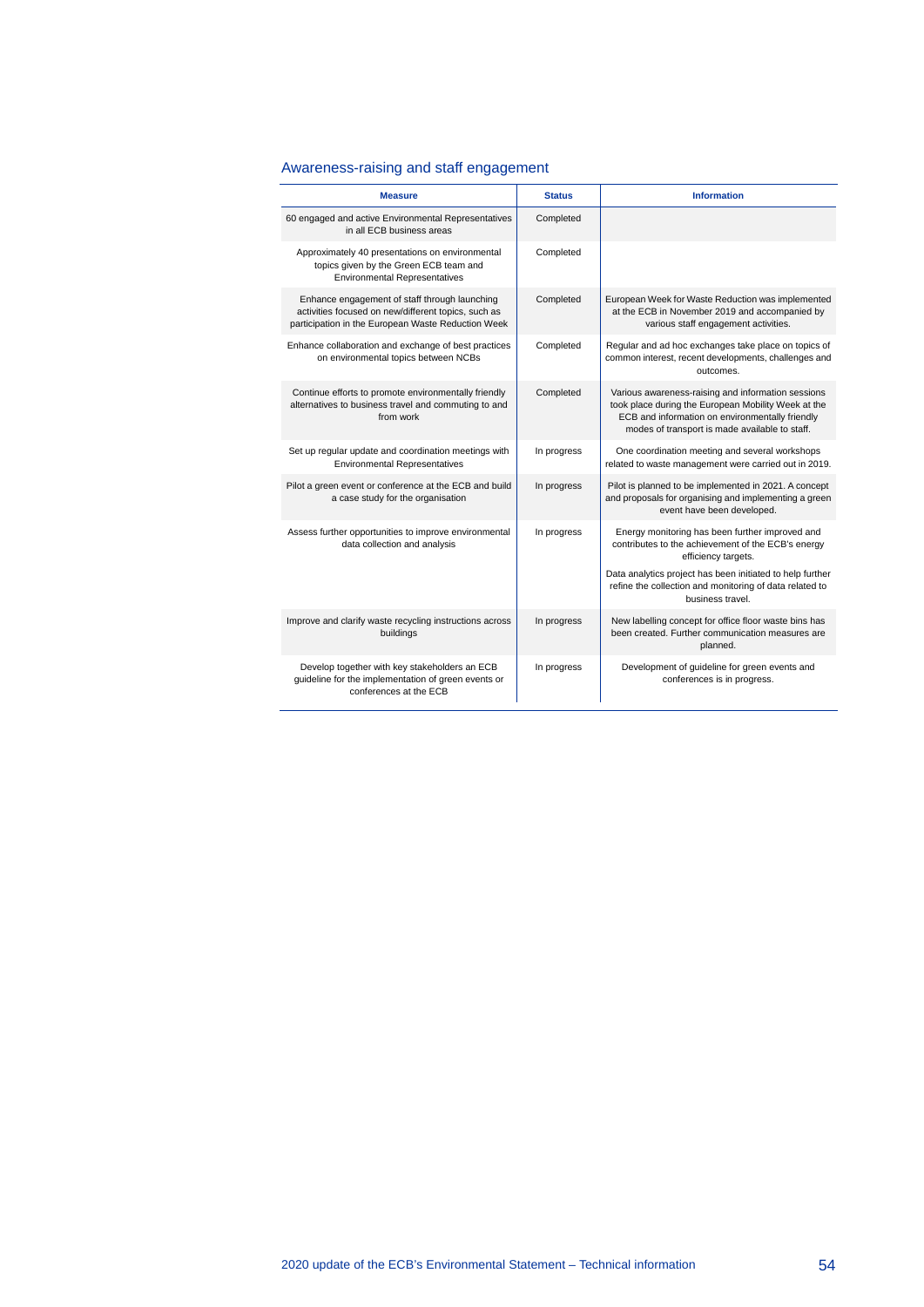#### Waste

| <b>Measure</b>                                                                                                                                                                           | <b>Status</b> | <b>Information</b>                                                                                                                                                                                                   |
|------------------------------------------------------------------------------------------------------------------------------------------------------------------------------------------|---------------|----------------------------------------------------------------------------------------------------------------------------------------------------------------------------------------------------------------------|
| Include provisions for waste collection at building level<br>in rental agreements with new landlords in the city<br>centre buildings, in line with the ECB's waste<br>management concept | Completed     |                                                                                                                                                                                                                      |
| Expand and clarify requirements for separate collection<br>in the latest tender for waste management at the main<br>building                                                             | Completed     |                                                                                                                                                                                                                      |
| Replace portioned coffee with coffee beans at the main<br>building, thus reducing the amount of packaging waste                                                                          | Completed     |                                                                                                                                                                                                                      |
| Enhance overview of waste amounts generated at<br>building level through the launch of quarterly reporting<br>of data from city centre premises                                          | Completed     |                                                                                                                                                                                                                      |
| Identify opportunities to further phase out single-use<br>plastic items                                                                                                                  | Completed     | Individually wrapped snacks were phased out in<br>conference and meeting areas and replaced with bulk<br>alternatives offered in glass jars. Deposit system<br>replacing single-use coffee cups has been introduced. |
| Assess possibilities to further harmonise the separate<br>collection of recyclable office waste across buildings                                                                         | In progress   | Remodelling of office kitchenettes to integrate bins for<br>organic waste and coffee grounds is in progress. New<br>waste bin labels have been developed.                                                            |
| Replace portioned coffee with coffee beans in the city<br>centre premises and thus avoid unnecessary<br>packaging waste                                                                  | In progress   | Completed in the Japan Center. Implementation in the<br>Eurotower is currently foreseen for 2020-2021.                                                                                                               |
| Expand the separate collection of waste to include<br>dedicated provisions for the used coffee grounds                                                                                   | In progress   | Implementation currently foreseen for 2020-2021.                                                                                                                                                                     |
| Assess opportunities to centralise the collection of the<br>various office waste fractions                                                                                               | In progress   | Kitchenettes will be refurbished to add bins for organic<br>waste and coffee grounds to the current waste<br>infrastructure.                                                                                         |
| Assess the opportunities to implement a food waste<br>management system to monitor and reduce food waste<br>at each step of the food preparation process                                 | Pending       |                                                                                                                                                                                                                      |

#### **Biodiversity**

| <b>Measure</b>                                                                                                                        | <b>Status</b> | <b>Information</b>                                                                                                                                                           |
|---------------------------------------------------------------------------------------------------------------------------------------|---------------|------------------------------------------------------------------------------------------------------------------------------------------------------------------------------|
| Liaise with the European school and kindergarten on<br>biodiversity at the main building                                              | Completed     |                                                                                                                                                                              |
| Increase collaboration with local expert groups working<br>on enhancing biodiversity                                                  | Completed     |                                                                                                                                                                              |
| Adjust irrigation patterns to weather to conserve (fresh)<br>water                                                                    | Completed     | Adjustments of the irrigation system based on the type<br>of meadow leading to lower water consumption for<br>gardening green areas.                                         |
| Assess possibilities to introduce bee hives on the main<br>building site in order to support declining bee<br>populations             | In progress   | Bee hives will be introduced in 2020.                                                                                                                                        |
| Support the activities and initiatives of informal staff<br>social groups on urban gardening and beekeeping to<br>the extent feasible | In progress   | Planning for raised patches going on; further activities<br>planned for 2020.                                                                                                |
| Assess the possibility to adjust the landscape concept<br>by increasing the variety of insect-friendly plants                         | In progress   | Dry meadows with bee-friendly natural herbs and<br>wildflowers already created. Additional large insect<br>hotel has been installed. New bird and bat houses are<br>planned. |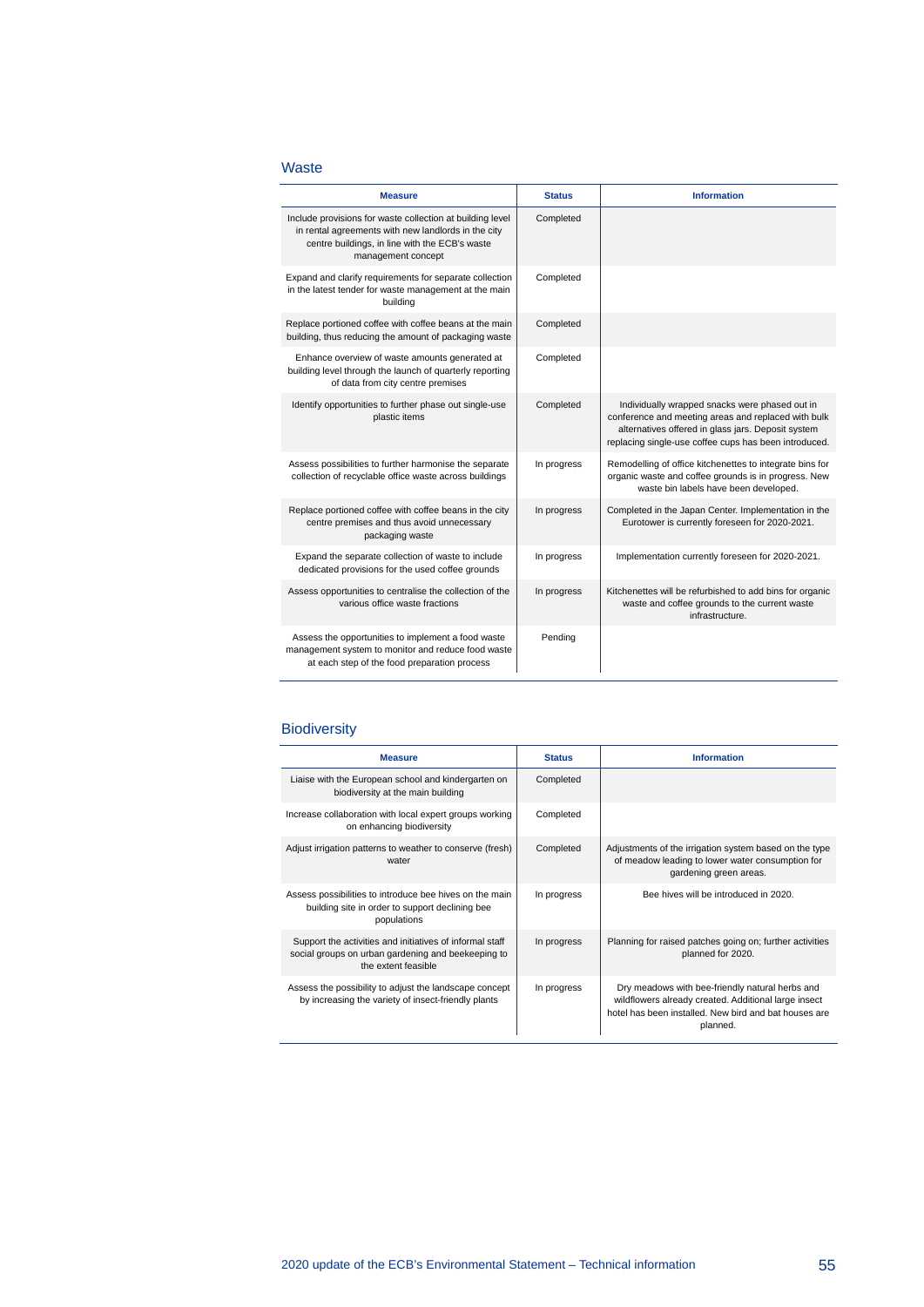#### Green procurement

| <b>Measure</b>                                                                                                                                                                                                   | <b>Status</b> | <b>Information</b>                                                                                                                               |
|------------------------------------------------------------------------------------------------------------------------------------------------------------------------------------------------------------------|---------------|--------------------------------------------------------------------------------------------------------------------------------------------------|
| Internal awareness-raising on the sustainable<br>procurement guideline and training of staff on green<br>public procurement                                                                                      | Completed     | More than 220 staff members participated in<br>procurement training sessions covering environmental<br>considerations.                           |
| Introduction of new e-tendering process to reduce<br>paper consumption                                                                                                                                           | Completed     | E-tendering platform was launched in 2019.                                                                                                       |
| Encourage off-site consulting and similar services<br>through tender requirements aimed at reducing<br>travelling of providers                                                                                   | Completed     |                                                                                                                                                  |
| Ensure integration of environmental and sustainability<br>requirements for relevant aspects across the value<br>chain of the catering service in upcoming public<br>procurement procedures                       | In progress   | Candidates were asked to include a sustainability<br>concept in their offers and sustainability requirements<br>are included in ongoing tenders. |
| Evaluate the possibilities to carry out specialised<br>training on sustainable procurement for all procurers,<br>regardless of their experience                                                                  | Pending       |                                                                                                                                                  |
| Regular revision of the sustainable procurement<br>guideline to include references to products and services<br>covered by the updates of the EU Green Public<br>Procurement (GPP) Handbook and relevant criteria | Pending       |                                                                                                                                                  |

#### Emissions

| <b>Measure</b>                                                                                                                                                                                                 | <b>Status</b> | <b>Information</b>                                                                                                                                                                                                                                         |
|----------------------------------------------------------------------------------------------------------------------------------------------------------------------------------------------------------------|---------------|------------------------------------------------------------------------------------------------------------------------------------------------------------------------------------------------------------------------------------------------------------|
| Improve bicycle parking at the main building and in the<br>Japan Center and introduce regular removals of<br>abandoned bicycles in all buildings to ensure that<br>spaces are available for frequent commuters | Completed     |                                                                                                                                                                                                                                                            |
| Launch CO <sub>2</sub> companion in traveller dashboard showing<br>environmental impact of individual travel activities                                                                                        | Completed     |                                                                                                                                                                                                                                                            |
| Decrease emissions from commuting by: (i) promoting<br>the environmental benefits of teleworking by eligible<br>staff; (ii) continuing to promote the Job Ticket                                               | Completed     |                                                                                                                                                                                                                                                            |
| Joint compensation of residual carbon emissions via<br>interinstitutional collaboration with the European<br>Parliament (ECA recommendation)                                                                   | Completed     | Joint carbon compensation with the European<br>Parliament took place in 2019 to compensate for 2018<br>residual carbon emissions. Compensation in 2020<br>planned for 2019 residual emissions.                                                             |
| Evaluate opportunities to increase the accuracy in the<br>calculation of staff commute emissions                                                                                                               | Completed     | A new staff commute survey was conducted in 2019.                                                                                                                                                                                                          |
| Develop a tool that allows meeting organisers to easily<br>calculate the CO <sub>2</sub> savings resulting from conducting<br>meetings online                                                                  | In progress   | Tool is under development.                                                                                                                                                                                                                                 |
| Assess possibilities to enhance online collaboration<br>opportunities for external counterparts in the context of<br>high-level meetings and conferences                                                       | In progress   | Possibilities are being assessed and tools are being<br>tested.                                                                                                                                                                                            |
| Further promote the use and highlight the benefits of<br>online collaboration tools as an option to reduce the<br>need for business travel                                                                     | In progress   | Information and dedicated sessions on online<br>collaboration were offered during the European Mobility<br>Week.                                                                                                                                           |
| Continue efforts to enhance data granularity related to<br>business travel in order to gain insights into<br>opportunities to reduce travel                                                                    | In progress   | More detailed data for business travel will be made<br>available with the help of the business travel<br>dashboard.                                                                                                                                        |
| Assess opportunities to further expand the calculation<br>and reporting of emissions from indirect sources such<br>as waste, cleaning agents and water treatment, office<br>supplies or furniture              | In progress   | Materiality assessment of relevant additional indirect<br>emission sources is in progress.                                                                                                                                                                 |
| Include specifications for an electric alternative in the<br>next tender for the shuttle commute between ECB<br>premises                                                                                       | Pending       | Although options for electric alternatives have been<br>included in the tender, the measure could not be<br>implemented due to the difficulties of suppliers to<br>provide e-vehicles for their services. Market<br>developments continue to be monitored. |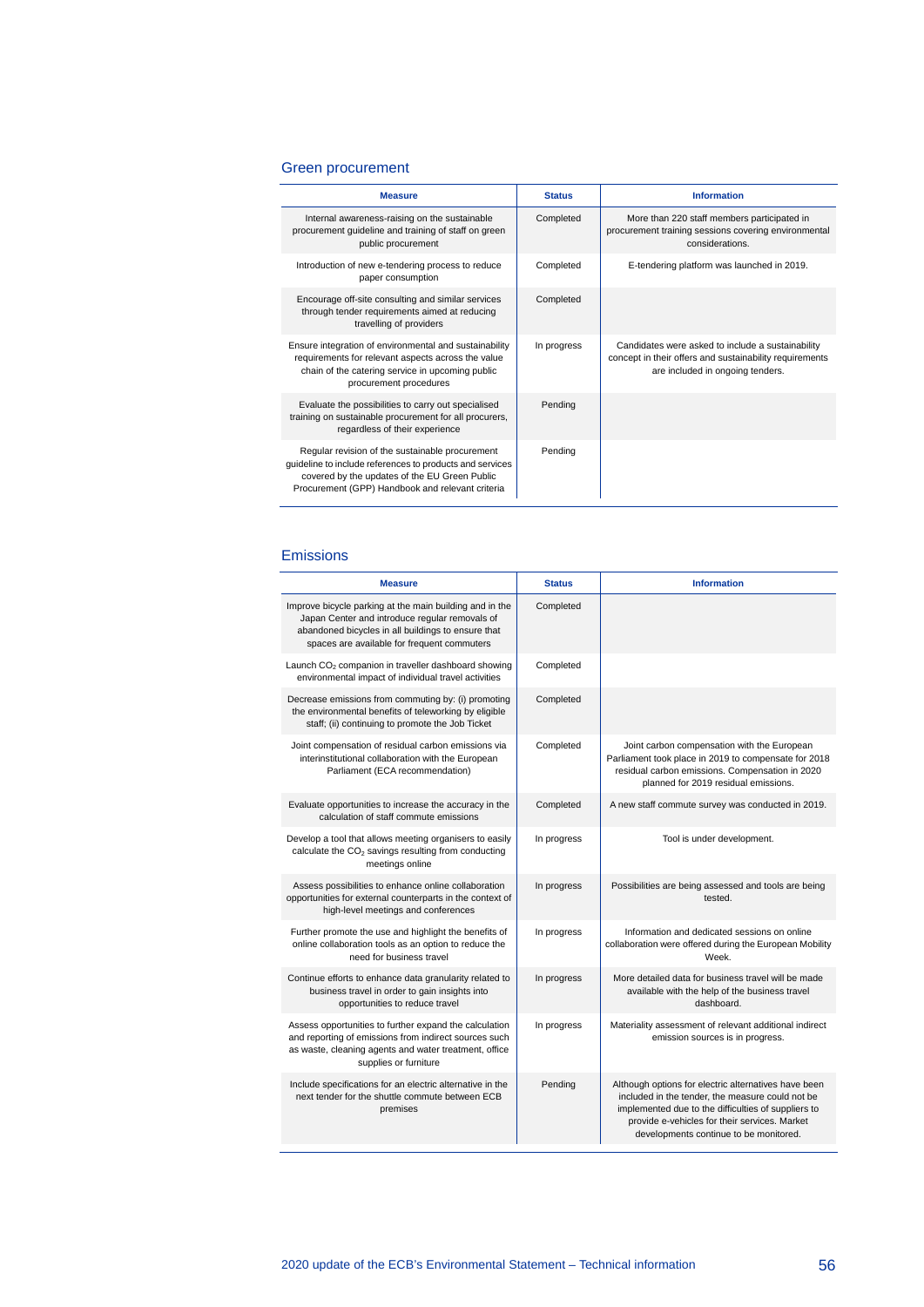## 7 Environmental verifier's declaration

<span id="page-57-0"></span>Environmental verifier's declaration on verification and validation activities

The undersigned, BSI Group Deutschland GmbH, an environmental verification body with the registration number DE-V-0228, accredited and licensed for the areas of "Financial service activities, except insurance and pension funding" (NACE Rev, 2: NACE 64), confirms that it has verified whether the environmental declaration of the European Central Bank (ECB), at its sites at Sonnemannstrasse 20, 60314 Frankfurt am Main, Germany (main building) and at Kaiserstrasse 29, 60311 Frankfurt am Main, Germany and Taunustor 2, 60311 Frankfurt am Main, Germany (city centre), with registration number D-125-00045, meets all the requirements of Regulation (EC) No 1221/2009 of 25 November 2009 as amended by Commission Regulations (EU) 2017/1505 of 28 August 2017 and 2018/2026 of 19 December 2018 of the European Parliament and of the Council, on the voluntary participation by organisations in a Community eco-management and audit scheme (EMAS).

The signature of this validation confirms that:

- the verification and validation has been carried out in full compliance with the requirements of Regulation (EC) No 1221/2009 as amended by Commission Regulation (EU) 2017/1505 and 2018/2026;
- the result of the verification and validation confirms that there is no evidence of non-compliance with applicable environmental legislation;
- the data and information in the environmental statement give a reliable, credible and truthful picture of all the organisation's activities within the scope specified in the environmental statement.

This document is not equivalent to EMAS registration. EMAS registration can only be granted by a competent body under Regulation (EC) No 1221/2009.

This document shall not be used as a standalone piece of public communication.

Frankfurt am Main, 30 June 2020

Dr Rainer Feld

BSI Group Deutschland GmbH Umweltgutachterorganisation

Environmental verification body  $(DE - V - 0228)$